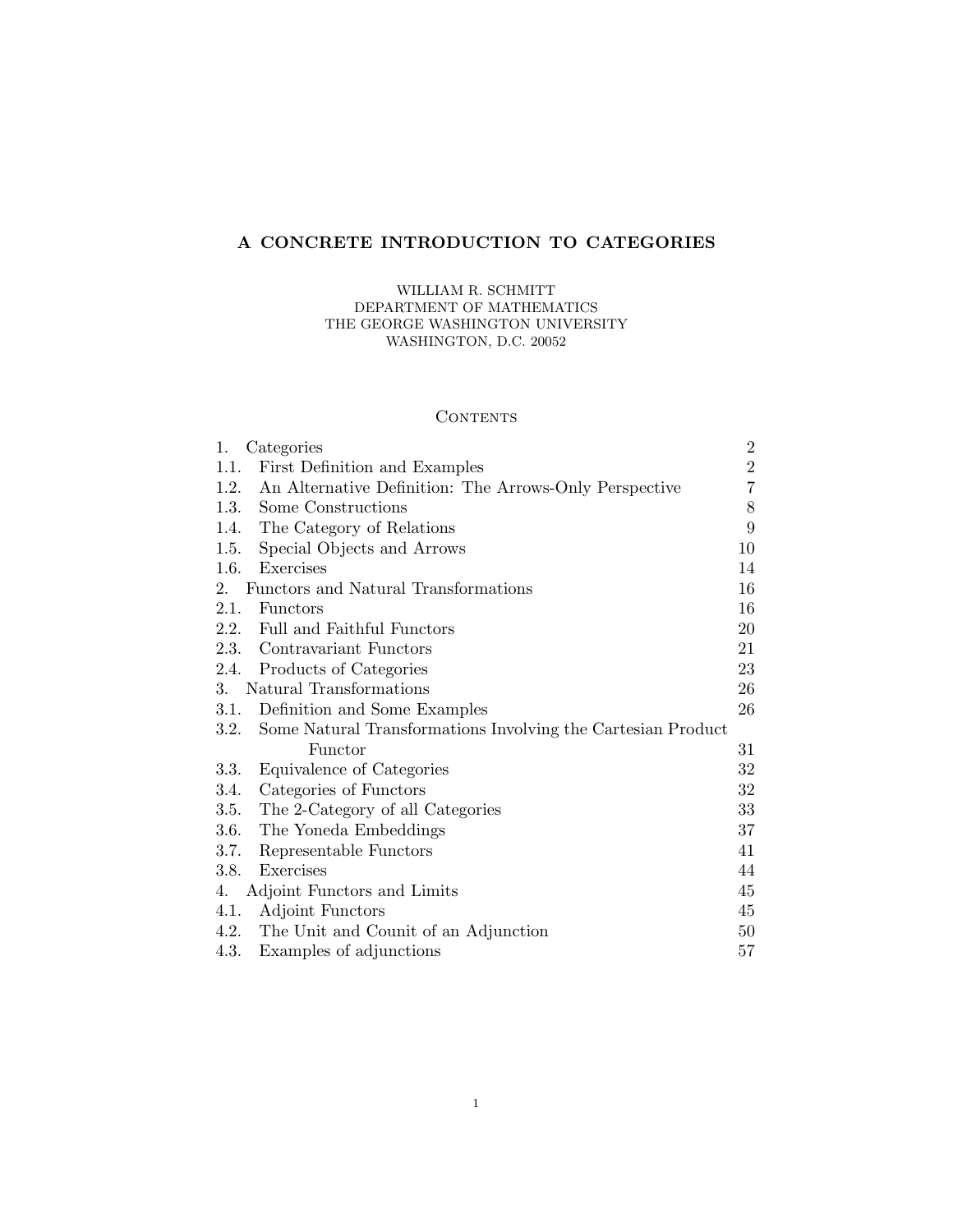#### 1. CATEGORIES

#### 1.1. First Definition and Examples.

**Definition 1.1.** A *category*  $\mathcal C$  consists of the following data:

- (i) A set  $Ob(\mathcal{C})$  of *objects*.
- (ii) For every pair of objects  $a, b \in Ob(\mathcal{C})$ , a set  $\mathcal{C}(a, b)$  of arrows, or morphisms, from a to b.
- (iii) For all triples  $a, b, c \in Ob(\mathcal{C})$ , a composition map

$$
\begin{array}{ccc}\n\mathcal{C}(a,b) \times \mathcal{C}(b,c) & \rightarrow & \mathcal{C}(a,c) \\
(f,g) & \mapsto & gf = g \cdot f.\n\end{array}
$$

(iv) For each object  $a \in Ob(\mathcal{C})$ , an arrow  $1_a \in \mathcal{C}(a,a)$ , called the *identity* of a.

These data are subject to the following axioms:

Associativity:  $h(gf) = (hg)f$ , for all  $(f, g, h) \in C(a, b) \times C(b, c) \times C(c, d)$ .

Identity:  $f = f \cdot 1_a = 1_b \cdot f$ , for all  $f \in \mathcal{C}(a, b)$ .

Disjointness:  $C(a, b) \cap C(a', b') = \emptyset$ , if  $(a, b) \neq (a', b')$  in  $Ob(C) \times Ob(C)$ .

We usually write  $f: a \to b$ , or  $a \stackrel{f}{\longrightarrow} b$ , to indicate that an arrow f belongs to  $\mathcal{C}(a, b)$ ; in this case the object a is called the *domain*, or *source*, of f and written dom f, and b is the *codomain*, or target, of f and written cod f. We often write  $a \in \mathcal{C}$  and  $f \in \mathcal{C}$  to indicate that a is an object and f is an arrow belonging to  $\mathcal{C}$ ; since we usually denote objects by the letters  $a, b, c, \ldots$  and  $z, y, x, \ldots$  and morphisms by the letters  $f, g, h, \ldots$  this should never cause any unnecessary confusion.

The usual proof  $(1_a = 1_a \cdot 1'_a = 1'_a)$  shows that the identity  $1_a \in \mathcal{C}(a, a)$  is unique, justifying the use of the word "the" in (iv) above.

The prototypical example is the category **Set**, whose objects are all sets and arrows are all functions. For the sake of precision, let us recall the usual definition of a function from a set S to a set T; it is a subset f of the cartesian product  $S \times T$  such that the composition  $f \hookrightarrow S \times T \to S$  is a bijection (where the first map is the inclusion and the second is the projection onto the first factor). This definition is elegant but, for example, if  $S$  is a proper subset of T then it fails to distinguish between the inclusion map  $S \hookrightarrow T$ and the identity map  $1_S : S \to S$ , since they consist of precisely the same set of ordered pairs. Thus we have  $\text{Set}(S, T) \cap \text{Set}(S, S) \neq \emptyset$ , in violation of the disjointness axiom for arrow sets. We will take the usual way around this problem, which is to define a function  $f: S \to T$  as an ordered triple  $(\bar{f}, \bar{S}, T)$ , where  $\bar{f}$  is a function in the above sense. This redefinition affects nothing in practice, but ensures that the disjointness property holds.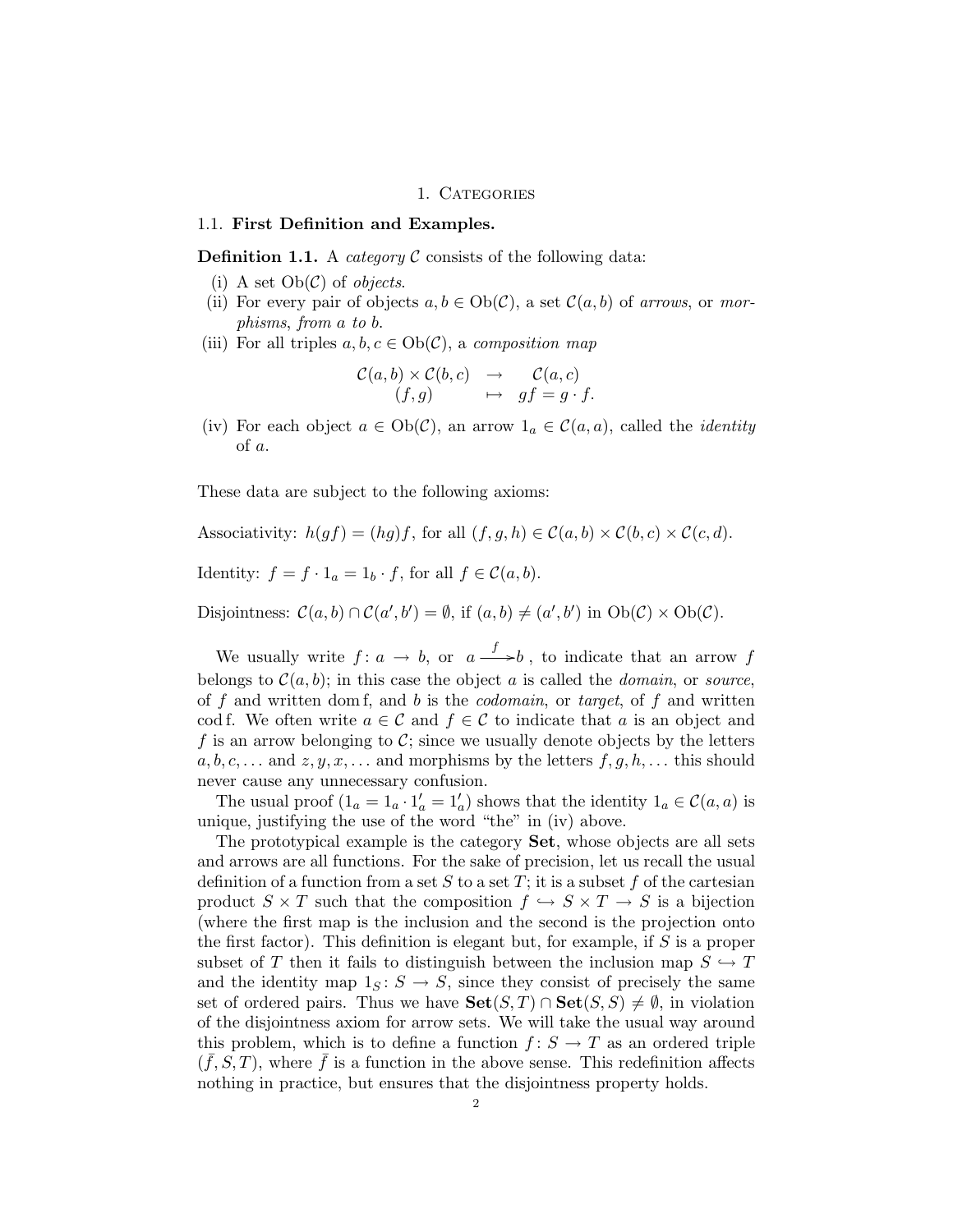**Definition 1.2.** A *diagram* in a category  $\mathcal{C}$  is a directed graph with vertices labelled by objects, and edges labelled by arrows of  $C$ . A diagram is *commu*tative if, for every pair of vertices a and b belonging to it, the labels along any two directed paths from  $a$  to  $b$  compose to give the same morphism in  $\mathcal{C}.$ 

For example, each composable pair of arrows  $a \xrightarrow{f} b \xrightarrow{g} c$  in C corresponds to a unique commutative triangle



where  $h = gf$  in C.

The identity axiom for categories is equivalent to the commutativity of the diagram



for all arrows  $f: a \to b$  in C, and the associativity axiom is expressed by the commutativity of



for all composable triples  $(h, g, f)$ . The unlabelled arrow here is the triple composition  $h(gf) = (hg)f$ , which may be denoted simply as  $hgf$ .

Here are some examples of categories: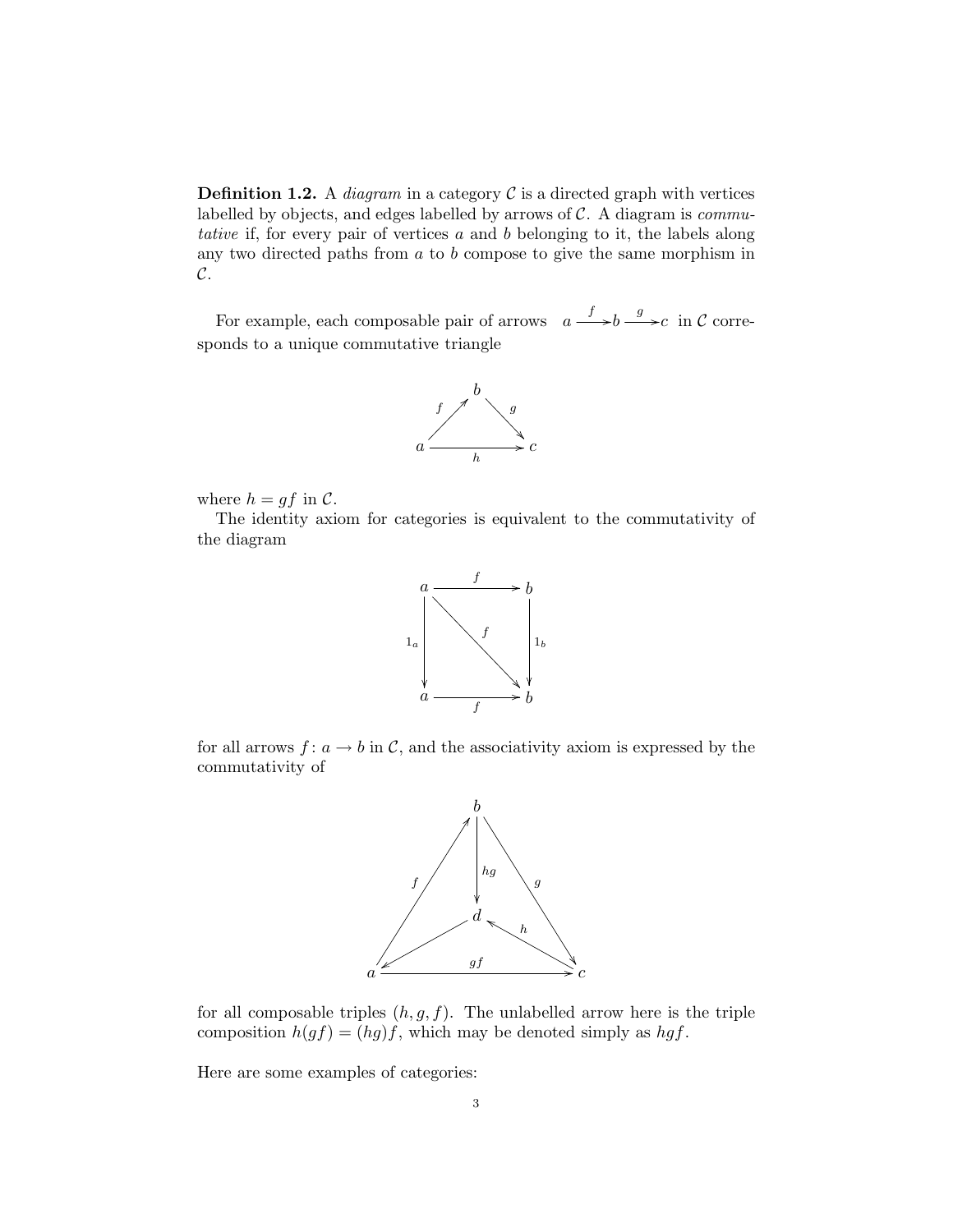| Name                               | Objects                  | Arrows                   |
|------------------------------------|--------------------------|--------------------------|
| Set                                | sets                     | functions                |
| $\mathbf{Set}_{\ast}$              | sets with distinguished  | base-point-preserving    |
|                                    | base-point               | functions                |
| Mon                                | monoids                  | monoid homomorphisms     |
| Grp                                | groups                   | group homomorphisms      |
| Ab                                 | abelian groups           | group homomorphisms      |
| Rng                                | rings                    | ring homomorphisms       |
| ComRng                             | commutative rings with 1 | ring homomorphisms       |
| $_R$ Mod                           | left $R$ -modules (where | $R$ -linear maps         |
|                                    | $R$ is some fixed ring   |                          |
| $\mathbf{Mod}_R$                   | right $R$ -modules       | $R$ -linear maps         |
| $\operatorname{\mathbf{Vect}}_{K}$ | $K$ -vector spaces       | $K$ -linear maps         |
| Top                                | topological spaces       | continuous maps          |
| Man                                | smooth manifolds         | smooth (infinitely diff- |
|                                    |                          | erentiable) maps         |

All of the categories in the above table are examples of concrete categories, that is, categories in which objects are sets with additional structure, arrows are structure-preserving functions, and the composition law is ordinary composition of functions. The *empty* category  $\bf{0}$ , which is the unique category having no objects and no morphisms, is also a concrete category. The verification that a concrete category is indeed a category is usually quite simple; one merely needs to check that all identity arrows are present and that composition of two functions of the given type yields a function of the same type. Associativity, which is often the most difficult axiom to check, holds automatically since functional composition is always associative.

Example 1.3. A *discrete* category is one whose only arrows are the identity arrows. A discrete category is completely determined by its set of objects; thus discrete categories and sets are essentially the same notion. A discrete category is not necessarily concrete.

If a category is small enough, then it may be represented in its entirety by a diagram. Here are some examples of such categories that occur frequently enough so that they have standard names: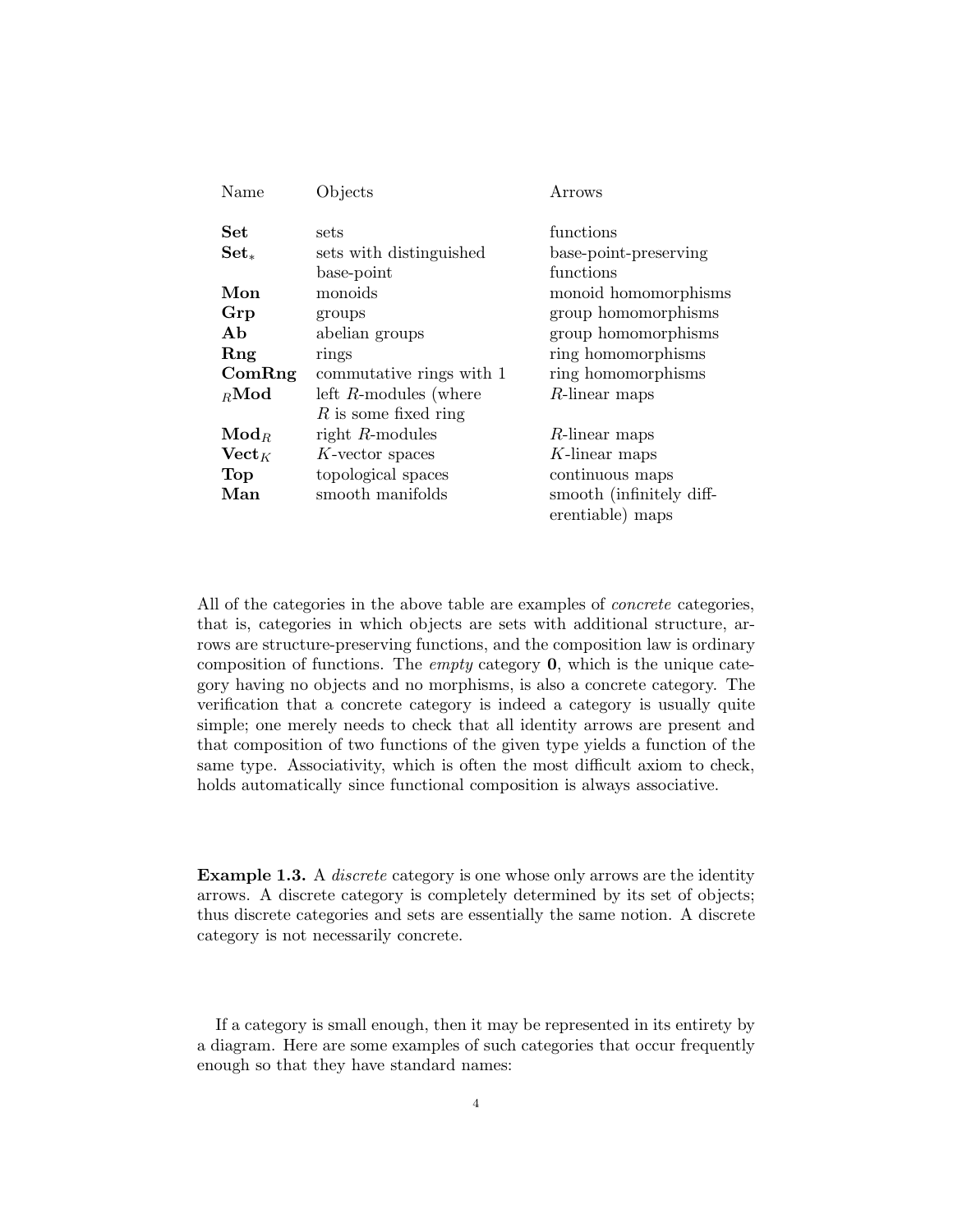

We usually omit the identity arrows from such drawings, since they are redundant; hence the above categories may be depicted as



**Example 1.4.** A *monoid* is a category  $M$  having precisely one object. In such a category, the object, say ∗, is of no interest (at least from the point of view of category theory). All of the structure of  $\mathcal M$  resides in its set of arrows  $\mathcal{M}(*,*)$ , which is a set together with an associative binary operation and identity element for this operation, that is, a monoid by the traditional definition.

**Definition 1.5.** An arrow  $f: a \rightarrow b$  in a category C is an *isomorphism* if there exists  $g: b \to a$  such that  $fg = 1_b$  and  $gf = 1_a$ . Objects a and b are isomorphic if there exists an isomorphism between them, in which case we write  $a \cong b$ .

We also sometimes refer to isomorphisms as *invertible* arrows. Note that identity arrows are isomorphisms. It is immediate that isomorphism is an equivalence relation on the object set of a category. In each of the concrete categories above, this notion of isomorphism corresponds to the usual one for that class of objects; for example, isomorphic objects in Top are homeomorphic topological spaces, isomorphic objects in Grp are isomorphic groups, and isomorphic objects in Set are sets having the same cardinality.

From the point of view of category theory, isomorphic objects are indistinguishable and may thus be regarded as 'the same' for most purposes. Rather than go ahead and identify isomorphic objects, however, we usually take a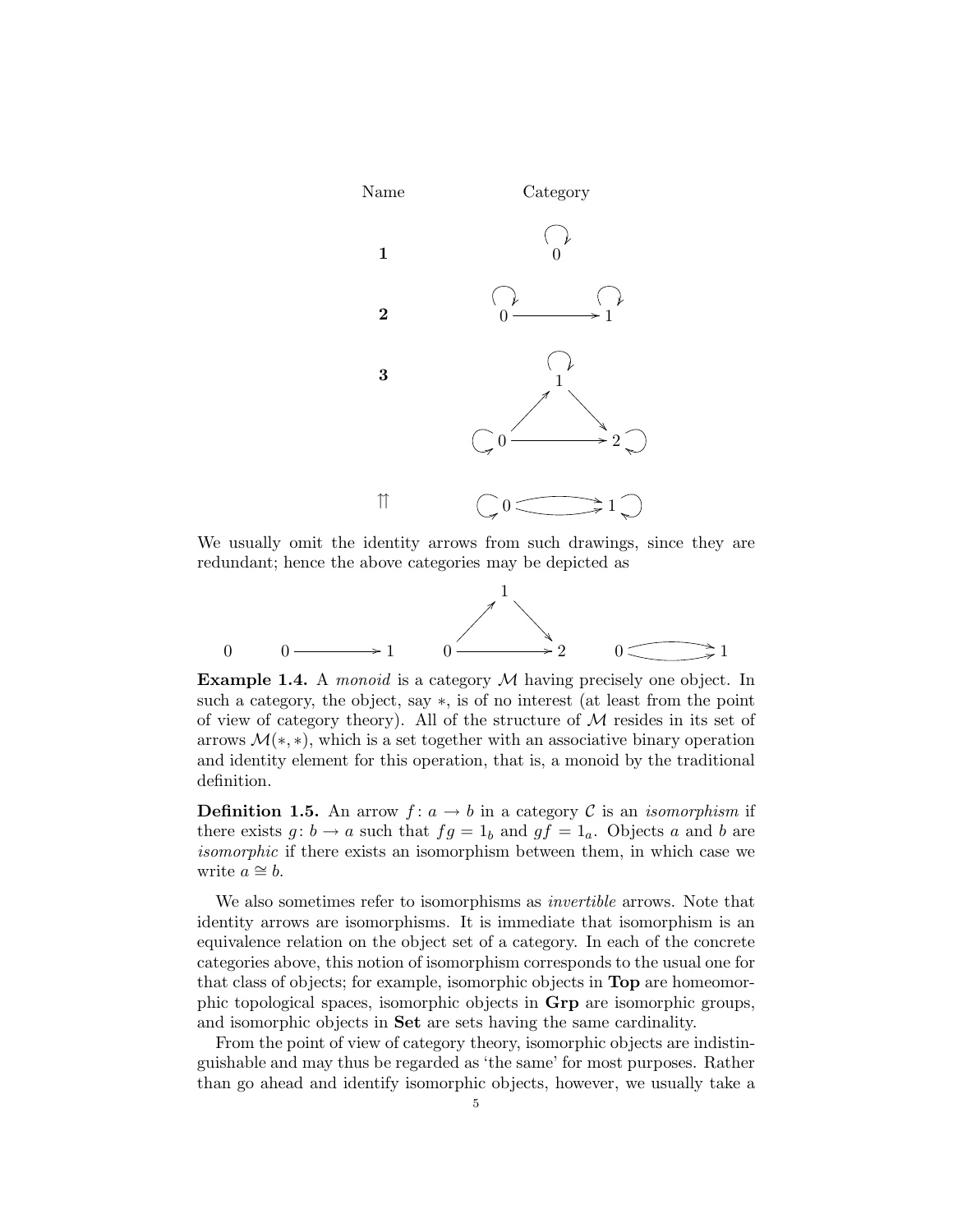different approach and dispense with the equality relation on objects, using isomorphism in its place. This point of view is nicely summed up by the saying "doing category theory means never having to say 'equal' ". Indeed, throughout the subject, we repeatedly will encounter constructions that are defined only up to some (canonical) isomorphism.

Example 1.6. A *group* is a category having one object, in which every arrow is an isomorphism. As in the previous example, the set of arrows of such a category corresponds to the traditional definition.

It may seem unnecessarily abstract to define a monoid or group as above, but in fact this definition is in a sense less abstract than the usual definition. These structures were originally defined as they arose 'in nature', as sets of transformations of a given object (e.g., functions from a set to itself, or linear maps from a vector space to itself) that were closed under composition. The categorical definitions of monoid and group retain these underlying objects, and are thus much closer to the original, concrete, definitions.

Example 1.7. A *groupoid* is a category in which every arrow is an isomorphism. Hence a groupoid consists of a set of groups, some pairs of which are connected by isomorphisms. One example of a groupoid is the category Bij of sets and bijections. The groupoid FinBij of finite sets and bijections is of central importance in combinatorics. A different sort of example is the fundamental groupoid  $\pi(T)$  of a topological space T, which has points of T as objects, with certain equivalence classes, called homotopy classes, of oriented paths between points as arrows. If we choose a single base-point x in T, then the group in  $\pi(T)$  corresponding to the object x is called the fundamental group of the pointed space  $(T, x)$ .

So a groupoid is to a group what an arbitrary category is to a monoid; thus it might make sense to call categories 'monoidoids', which would be a pretty unfortunate choice of terminology.

**Example 1.8.** A preorder, or quasionalistic stategory  $\mathcal{P}$  having the property that  $|\mathcal{P}(a, b)| \leq 1$ , for all  $a, b \in \mathcal{P}$ . If  $\mathcal P$  is a preorder, then the relation  $\leq$ defined on set of objects  $Ob(\mathcal{P})$  by setting  $a \leq b$  if and only if  $\mathcal{P}(a, b) \neq \emptyset$  is easily seen to be reflexive and transitive, and hence  $Ob(\mathcal{P})$  is a preorder in the usual sense.

**Example 1.9.** A category  $\mathcal{P}$  is a partial order, or poset, if  $|\mathcal{P}(a, b) \cup \mathcal{P}(b, a)|$ 1, for all  $a, b \in \mathcal{P}$ . If  $\mathcal P$  is a partial order, then the object set  $Ob(\mathcal P)$ , equipped with the order relation  $\leq$  as in the previous example, is a poset in the usual sense.

The categories  $0, 1, 2$ , and 3 are all partial orders (linear, or total, orders, in fact); they are the first four ordinal numbers, the nth of which may be regarded as the set  $\{0, 1, \ldots, n-1\}$  equipped with the usual ordering.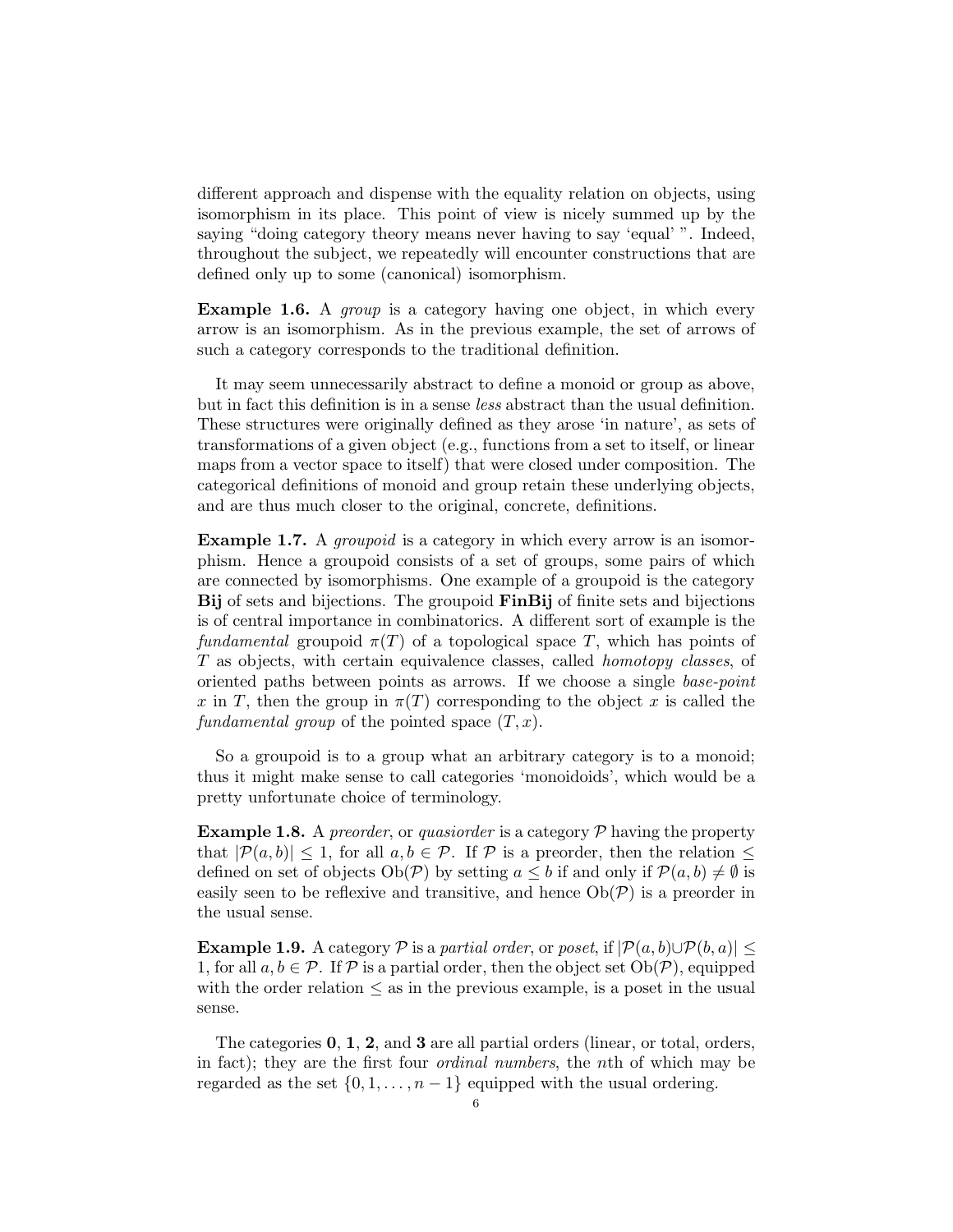#### 1.2. An Alternative Definition: The Arrows-Only Perspective.

**Definition 1.10.** A (directed) graph C consists of a set  $A = \text{Ar}(\mathcal{C})$  of arrows, a set  $O = Ob(\mathcal{C})$  of *objects* and two functions

dom :  $A \to O$  and cod :  $A \to O$ ,

called domain and codomain, respectively. The set of composable pairs of arrows in  $\mathcal C$  is the subset

$$
A \times_{\mathcal{O}} A = \{(f, g) : \text{dom } f = \text{cod } g\}
$$

of  $A \times A$ .

**Definition 1.11.** A *category* is a graph  $\mathcal{C}$ , as above, equipped with a *compo*sition function comp:  $A \times_{\scriptscriptstyle O} A \to A$  and unit function id:  $O \to A$ , denoted by  $(f, g) \mapsto fg$  and  $a \mapsto 1_a$ , respectively, such that

(i) dom  $\cdot$  id =  $1<sub>O</sub>$  = cod  $\cdot$  id.

(ii) dom  $(fg) = \text{dom } g$  and  $\text{cod } (fg) = \text{cod } f$ , for all composable  $(f, g)$ .

(iii)  $f \cdot 1_{\text{dom } f} = f$  and  $1_{\text{cod } f} \cdot f = f$ , for all arrows  $f$ .

(iv)  $(fg)h = f(gh)$ , whenever  $(f, g)$  and  $(g, h)$  are composable.

The arrows  $1_a$  are called *identity* arrows. The first axiom says that the arrow  $1_a$  has domain and codomain equal to  $a$ .

If we let  $\mathcal{C}(a, b) = \{f \in \text{Ar}(\mathcal{C}) : \text{dom } f = a \text{ and } \text{cod } f = b\}$ , then (ii) means that composition restricts to a map  $C(b, c) \times C(a, b) \rightarrow C(a, c)$ . It thus follows from the last two axioms that the set O together with the sets  $\mathcal{C}(a, b)$ , and the given composition law and identity arrows, forms a category according to the first definition. On the other hand, given a category  $\mathcal C$  by our first definition, we let  $\text{Ar}(\mathcal{C})$  be the union of all the sets  $\mathcal{C}(a, b)$ , and let dom and cod be the usual domain and codomain functions, and we see that  $\mathcal C$ satisfies the second definition.

Property (i) implies that the map id:  $O \rightarrow A$  is injective. Hence we may identify O with its image, thus regarding set of objects as a subset of the set of arrows, namely, as the set of identity arrows. We may thus regard a category as a generalization of a monoid, that is, as a set together with a partially defined binary operation and identity elements, satisfying certain properties (see Exercise 1).

It often will be convenient to adopt this perspective, viewing categories as abstract algebraic entities rather than as classes of mathematical objects having their own internal structure. For example, from this *arrows only* point of view, there is no difference between the categorical and traditional definitions of monoid and group, and a discrete category is precisely the same thing as a set. This approach facilitates the definition of many standard constructions in category theory (a good example of this is the definition of subcategory, below). From now on, we will shift between these two points of view as is convenient.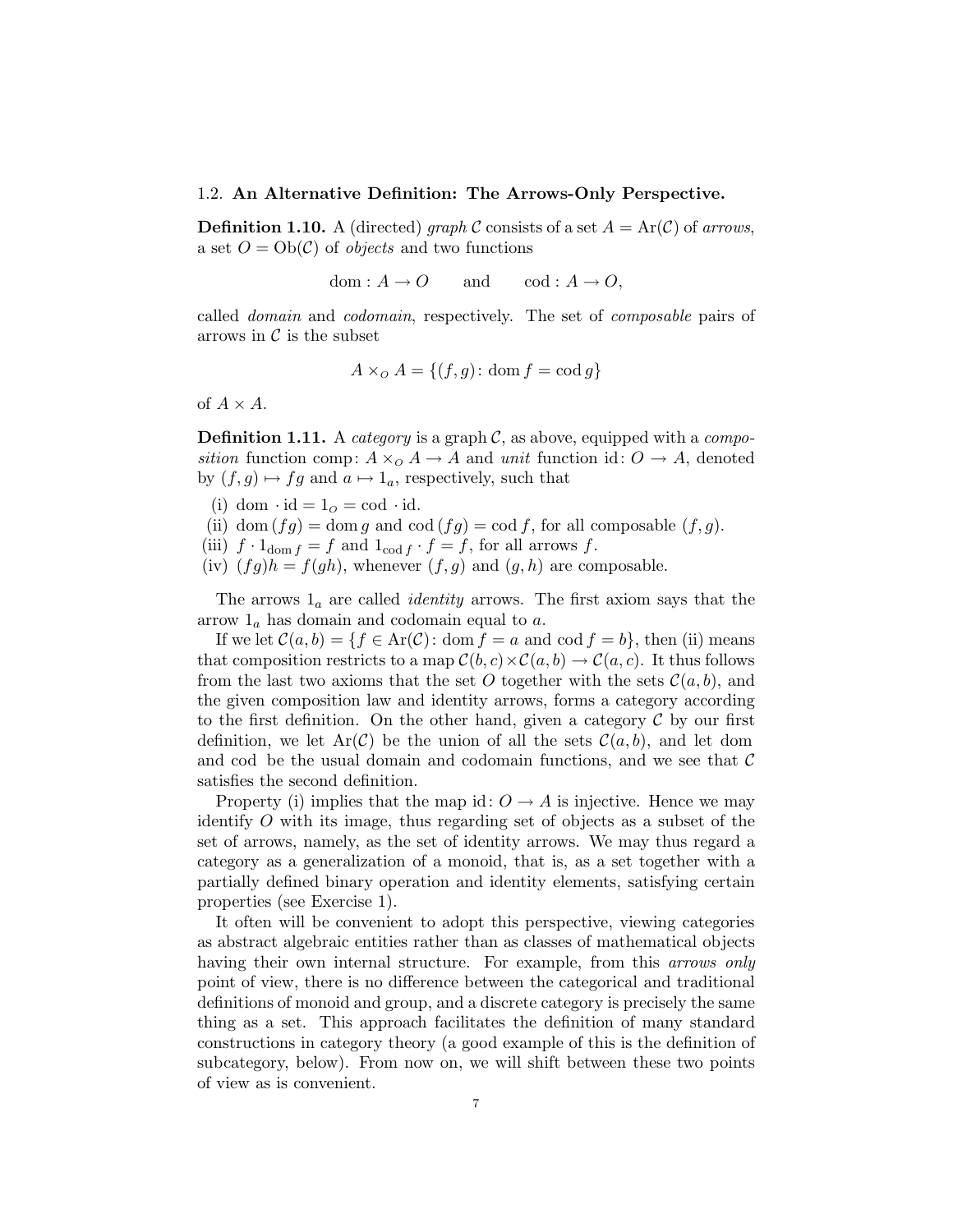## 1.3. Some Constructions.

**Definition 1.12.** A *subcategory* of a category C is a subset D of C that is closed under composition and formation of domains and codomains. We write  $\mathcal{D} \subseteq \mathcal{C}$  to indicate that  $\mathcal{D}$  is a subcategory of  $\mathcal{D}$ .

Alternatively, we may define a category  $D$  to be a subcategory of  $C$  if  $Ob(\mathcal{D}) \subseteq Ob(\mathcal{C})$  and  $Ar(\mathcal{D}) \subseteq Ar(\mathcal{C})$  such that composition and identities in  $\mathcal D$  correspond to those in  $\mathcal C$ .

The subcategory D of C is full if  $\mathcal{D}(a, b) = \mathcal{C}(a, b)$ , for all objects a and b of D. Note that a full subcategory is completely determined by its set of objects. For example, FinSet and Grp are full subcategories of Set and Mon, respectively. The categories Inj, Surj and Bij, which have all sets as objects and, respectively, all injections, surjections and bijections as arrows, are subcategories of Set that are not full.

If  $\{\mathcal{D}_i : i \in I\}$  is a collection of subcategories of C then the intersection  $\bigcap_{i\in I} \mathcal{D}_i$  is also a subcategory. Note that

Ob 
$$
(\bigcap_{i\in I} \mathcal{D}_i) = \bigcap_{i\in I} Ob(\mathcal{D}_i)
$$
 and  $Ar(\bigcap_{i\in I} \mathcal{D}_i) = \bigcap_{i\in I} Ar(\mathcal{D}_i)$ .

If S is any collection of arrows in  $\mathcal{C}$ , the subcategory generated by S, denoted by  $\langle S \rangle$ , is the intersection of all subcategories of C whose arrow sets contain S. Observe that

$$
Ob(\langle S \rangle) = \{ dom f : f \in S \} \cup \{ cod f : f \in S \}
$$

and  $\text{Ar}(\langle S \rangle)$  is the set of all arrows that can be obtained by composing in C (composable) sequences of arrows belonging S.

**Definition 1.13.** If  $\{\mathcal{D}_i : i \in I\}$  is a collection of subcategories of  $\mathcal{C}$ , then the join  $\bigvee_{i\in I} \mathcal{D}_i$  is the subcategory of C generated by the union  $\bigcup_{i\in I} \mathcal{D}_i$ .

**Example 1.14.** Since any function  $S \rightarrow Y$  between sets factors canonically as a surjection (onto  $f(S)$ ), followed by an injection (the inclusion of  $f(S)$  into T), it follows that the category Set is equal to the join Inj∨Surj.

The intersection of a family  $\{\mathcal{D}_i : i \in I\}$  of subcategories of C is the largest subcategory of  $C$  that is contained in each  $\mathcal{D}_i$ , and the join is the smallest subcategory that contains each  $\mathcal{D}_i$ . Hence the collection of all subcategories of a category is a complete lattice, partially ordered by inclusion, with least upper bounds given by joins and greatest lower bounds given by intersections.

**Definition 1.15.** If C is a category, then the *opposite* category  $\mathcal{C}^{\text{op}}$  has the same objects and arrows as C, but with  $\mathcal{C}^{\text{op}}(a, b) = \mathcal{C}(b, a)$ , for all objects a and b, and if  $f: a \to b$  and  $g: b \to c$  in C, then the composition  $fg$  in  $\mathcal{C}^{\text{op}}$ defined to be the composition  $gf$  in  $\mathcal{C}$ .

We write  $f^{\text{op}}$  for an arrow  $f \in \mathcal{C}(b, a)$  whenever we want to regard f as an arrow in  $\mathcal{C}^{\mathrm{op}}$ , so that

$$
f^{\text{op}}: a \to b \text{ in } C^{\text{op}} \iff f: b \to a \text{ in } C.
$$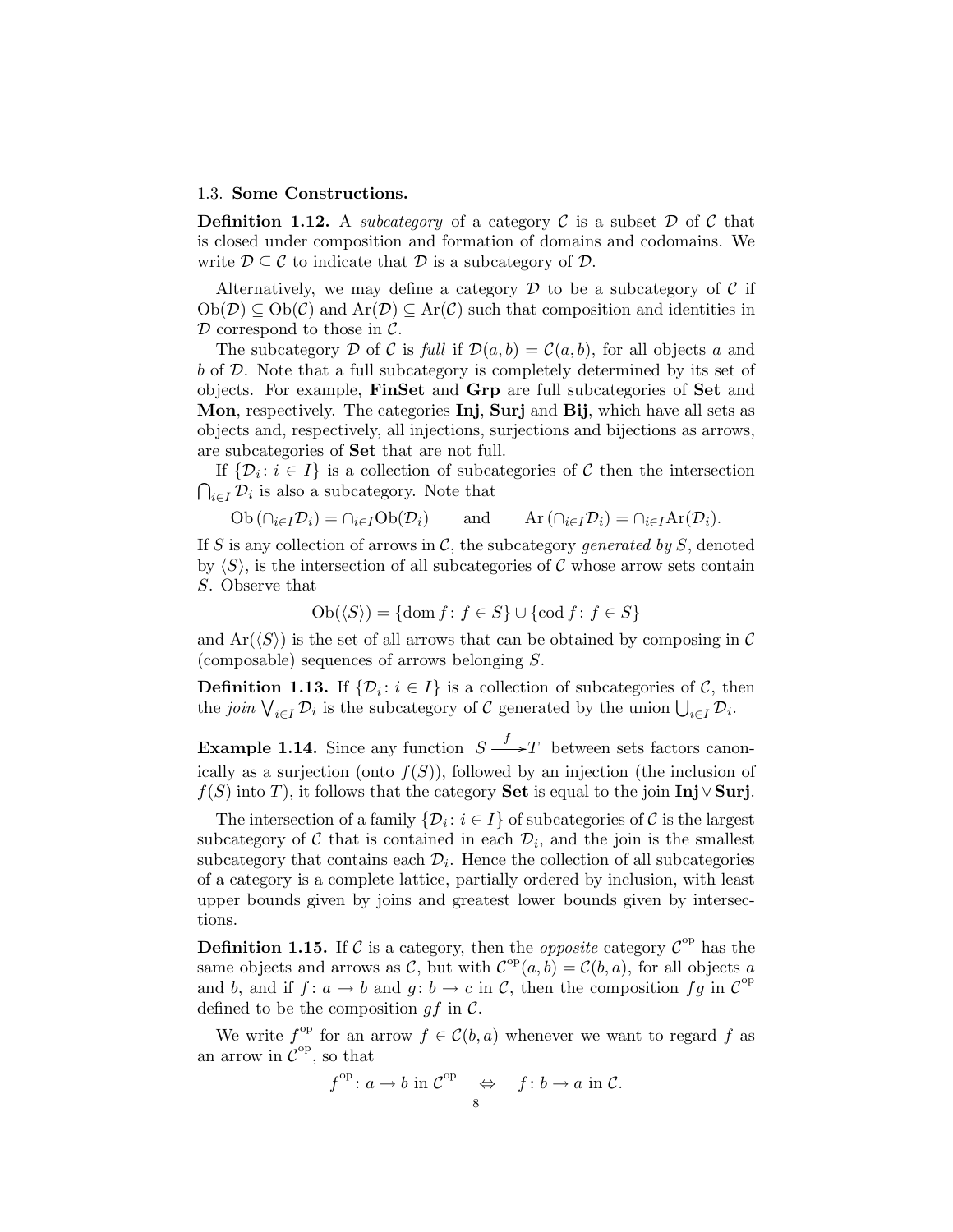The reader should bear in mind that  $f$  and  $f^{\text{op}}$  denote the same element of the set  $\mathcal{C}(b,a) = \mathcal{C}^{\text{op}}(a,b)$ , but when regarded as arrows in the categories  $\mathcal{C}$ and  $\mathcal{C}^{\text{op}}$ , respectively, they differ because the domain of each is the codomain of the other. Using this notation, the definition of composition in  $\mathcal{C}^{\mathrm{op}}$  becomes much clearer; it is simply

$$
f^{\rm op}g^{\rm op} = (gf)^{\rm op}.
$$

If  $P$  is a property that objects and arrows in a category may have, then the *dual* of  $P$  is the property of having  $P$  in the opposite category. For example, an object s is initial in C if and only if s is terminal in  $\mathcal{C}^{\text{op}}$ . Thus being terminal and initial are dual properties. Also, an arrow is monic in  $\mathcal C$  if and only if it is epi in  $\mathcal C^{op}$ , and hence being monic and epi are dual properties. The property of being an isomorphism is self-dual.

The *duality principle* for category theory states that if a statement that is built from atomic statements (e.g., ' $a = b$ ', ' $f = g$ ', '1 is the identity of  $a'$ , etc.) using the usual connectives and quantifiers, follows from the axioms (i.e. is true in any category), then the dual statement is also true in any category. In this manner, we obtain dual theorems for free. For example, having proved that initial objects are unique up to isomorphism, we have the dual result that terminal objects are unique up to isomorphism. Another example, is given by Propositions 1.20 and 1.21, which are dual to one another.

Beware, though, that if a statement is only true in some categories, and happens to be true in  $\mathcal{C}$ , then the dual statement, although true in  $\mathcal{C}^{\text{op}}$ , is not necessarily true in  $\mathcal{C}$ . For example, the statement  $\mathcal{C}$  has an initial object' may be true, while the dual  $\mathcal C$  has a terminal object' is not.

1.4. The Category of Relations. A relation is an ordered triple  $(f, S, T)$ , where S and T are sets and f is a subset of the cartesian product  $S \times T$ . Given a relation  $(f, S, T)$ , we say that f is a relation from S to T, and denote this fact by  $f: S \to T$ , as we do in the special case of functions. If  $f: S \to T$  and  $g: R \to S$  are relations, then the *composition*  $fg: R \to T$  is defined by

$$
fg = \{(r, t) \in R \times T : (r, s) \in g \text{ and } (s, t) \in f, \text{ for some } s \in S\}.
$$

It is easy to check that composition of relations is an associative operation generalizing the usual composition of functions, and that the identity function, or equality relation, on a set is also the identity relation. Hence we have a category Rel with sets as objects and relations as morphisms, that contains Set as a subcategory.

For any relation  $f: S \to T$ , the *converse*  $f^{-1}$  is the relation  $T \to S$ obtained from f by reversing all ordered pairs. If f happens to be a bijection, then the converse  $f^{-1}$  is just the inverse function. We call a relation a coinjection if it's converse is an injection, and a cosurjection if its converse is a surjection. For example, the relation  $f$  below is a coinjection and  $q$  is a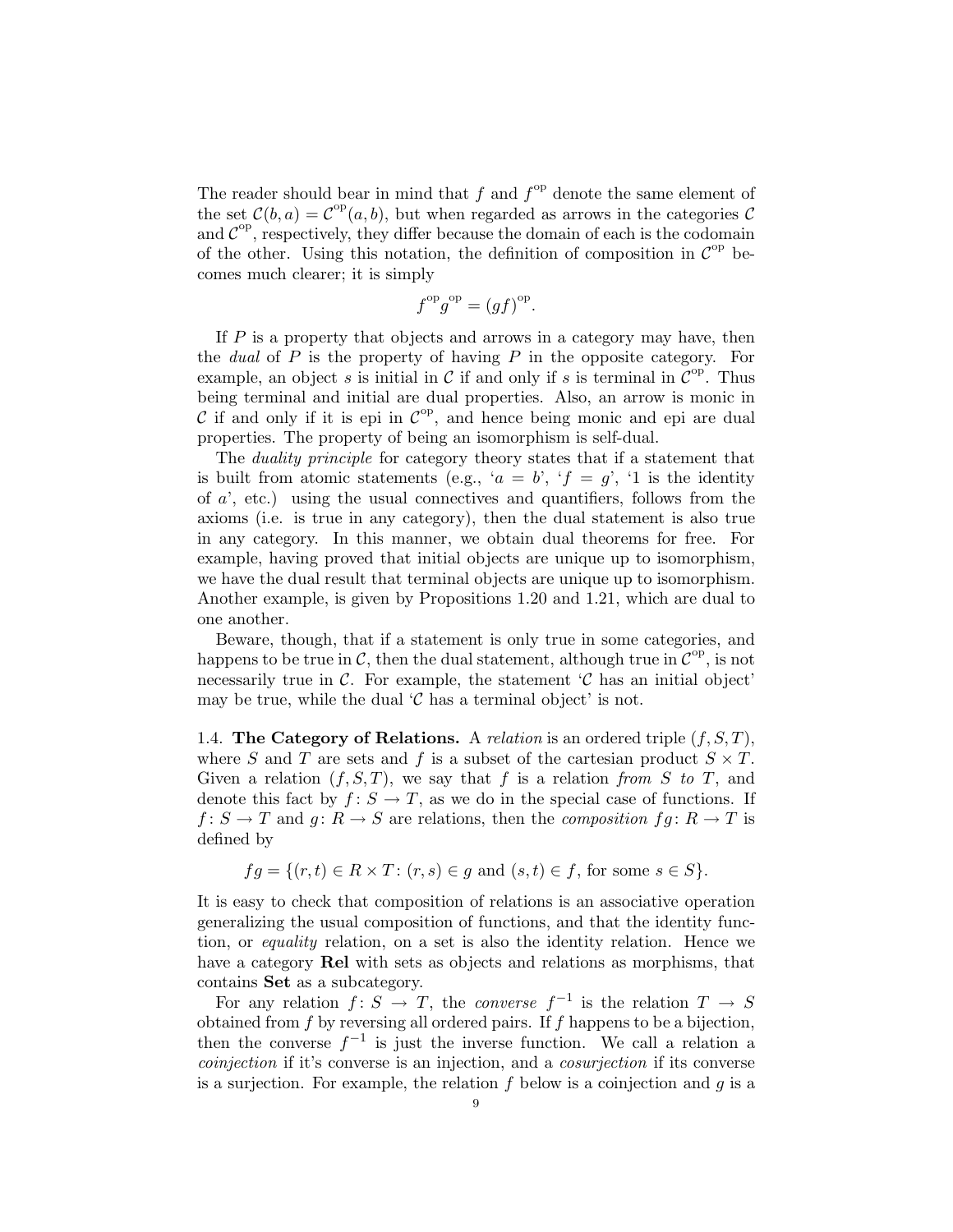cosurjection.



Coinjections and cosurjections comprise subcategories of Rel which may be identified with the dual categories  $\text{Inj}^{\text{op}}$  and  $\text{Surj}^{\text{op}}$  by identifying the converse of a relation  $f$  with the arrow  $f^{\text{op}}$ .

If  $f: S \to T$  is a relation and  $s \in S$  then the *degree* deg(s) of s is the cardinality of the set  $\{t \in T : (s,t) \in f\}$ , and the degree of  $t \in T$ is the cardinality of the  $\{s \in S : (s,t) \in f\}$ . The range of f is the set  $\{t \in T : deg(t) \geq 1\}$  and the *corange* is the set  $\{s \in S : deg(s) \geq 1\}$ . The *restriction*  $f|R$  of f to a subset  $R \subseteq S$ , is the relation  $R \to S$  given by

$$
f|R = \{(s, t) \in f : s \in R\}.
$$

A relation  $f: S \to T$  is a coinjection if and only if it is a partial bijection, that is, if and only if the restriction of  $f$  to its corange is a bijection onto  $T$ . Coinjections  $S \to T$  are also characterized by requirement that deg(s)  $\leq 1$ , for all  $s \in S$ , and  $\deg(t) = 1$ , for all  $t \in T$ . On the other hand, cosurjections  $S \to T$  are those relations with  $\deg(s) \geq 1$ , for all  $s \in S$  and  $\deg(t) = 1$ , for all  $t \in T$ .

It is interesting to consider all the joins and intersections of the categories Inj, Inj<sup>op</sup>, Surj, and Surj<sup>op</sup>, that is, the sublattice of the lattice of all subcategories of Rel generated by these four categories. For example, the intersection of any two, or more, of them is the category Bij of bijections. We have already noted that the join of **Inj** and **Surj** is the category **Set** (to which we might better refer as the category of functions, to be consistent). The reader should check that  $\text{Inj}^{\text{op}} \vee \text{Inj}$ ,  $\text{Inj}^{\text{op}} \vee \text{Surj}$ , and  $\text{Inj}^{\text{op}} \vee \text{Inj} \vee$ Surj are the categories of partial injections, partial surjections and partial functions, respectively.

## 1.5. Special Objects and Arrows.

**Definition 1.16.** An object s in a category C is *initial* if, for each object  $a \in \mathcal{C}$ , there is precisely one arrow  $s \longrightarrow a$ . An object t is terminal if there is precisely one arrow  $a \longrightarrow t$ , for each  $a$ ; and  $z \in \mathcal{C}$  is null if it is both initial and terminal.

Examples 1.17. In Set the empty set  $\emptyset$  is initial, any singleton set is terminal and there are no null objects. In  $Set_{\ast}$ , any singleton set (with the only possible choice of base-point) is a null object. In Grp, any trivial group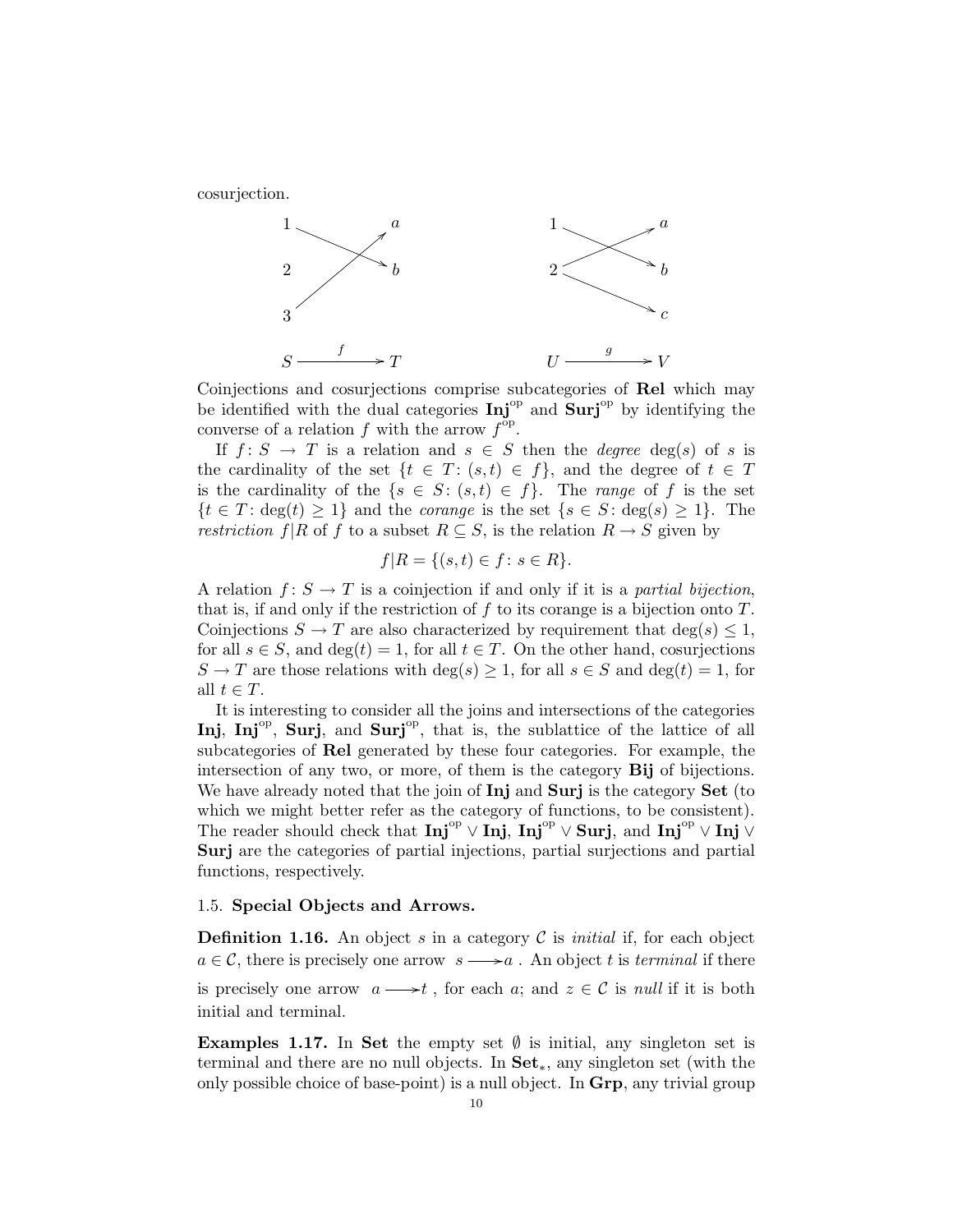is null. If we assume that in the category Rng, all rings have unit element and all homomorphisms preserve units, then the ring of integers  $\mathbb Z$  is initial. In a poset  $\mathcal{P}$ , an initial object is a minimum (not minimal!) element, and a terminal object is a maximum element.

## Proposition 1.18. In a category,

- (i) If s and s' are initial, then  $s \cong s'$ .
- (ii) If t and t' are terminal, then  $t \cong t'$ .
- (iii) If z and z' are null, then  $z \cong z'$ .

*Proof.* For (i), suppose that s and s' are initial; then there exist unique arrows  $f: s \to s'$  and  $g: s' \to s$ . Also, there are unique  $s \to s$  and  $s' \to s'$ , which must be identity arrows. Hence the compositions  $gf$  and  $fg$  must be equal to  $1_s$  and  $1_{s'}$ , respectively; and so  $s \cong s'$ . Part (ii) is proved similarly, and (iii) follows directly from (i) and (ii).  $\Box$ 

Since initial, terminal and null objects are all unique up to isomorphism (which is as unique as one could ever want in a category), we often refer to the initial, terminal, or null object of a category.

We now introduce classes of arrows that the generalize to an arbitrary category the notions of injective and surjective function.

**Definition 1.19.** An arrow m in a category  $\mathcal{C}$  is monic, or a monomorphism, if the equality  $mf = mg$  implies that  $f = g$ , for all arrows  $f, g \in C$ . An arrow h is epi, or an epimorphism, if  $fh = gh$  implies that  $f = g$ , for all  $f, g \in \mathcal{C}$ .

In other words, monics are arrows that are left cancellable, and epis are arrows that are right cancellable. We will see shortly that in Set, the monics are precisely the injections and the epis are precisely the surjections.

# **Proposition 1.20.** In a category  $C$ ,

- (i) The composition of two monics is monic.
- (ii) If the composition  $hk$  is monic, then  $k$  is monic.

*Proof.* Suppose that we have the diagram  $d$ f g  $a \xrightarrow{k} b \xrightarrow{h} c.$ 

- (i) If h and k are monic and  $(hk)f = (hk)g$ , then  $h(kf) = h(kg)$ , which implies that  $kf = kg$ , by monotonicity of h. It then follows from the monotonicity of k that  $f = g$ ; therefore hk is monic.
- (ii) Suppose that hk is monic and that  $kf = kg$ . Then  $h(kf) = h(kg)$ , or equivalently  $(hk)f = (hk)g$ ; and so  $f = g$ , by monotonicity of hk. Thus k is monic.

 $\Box$ 

We state the corresponding result for epis without proof.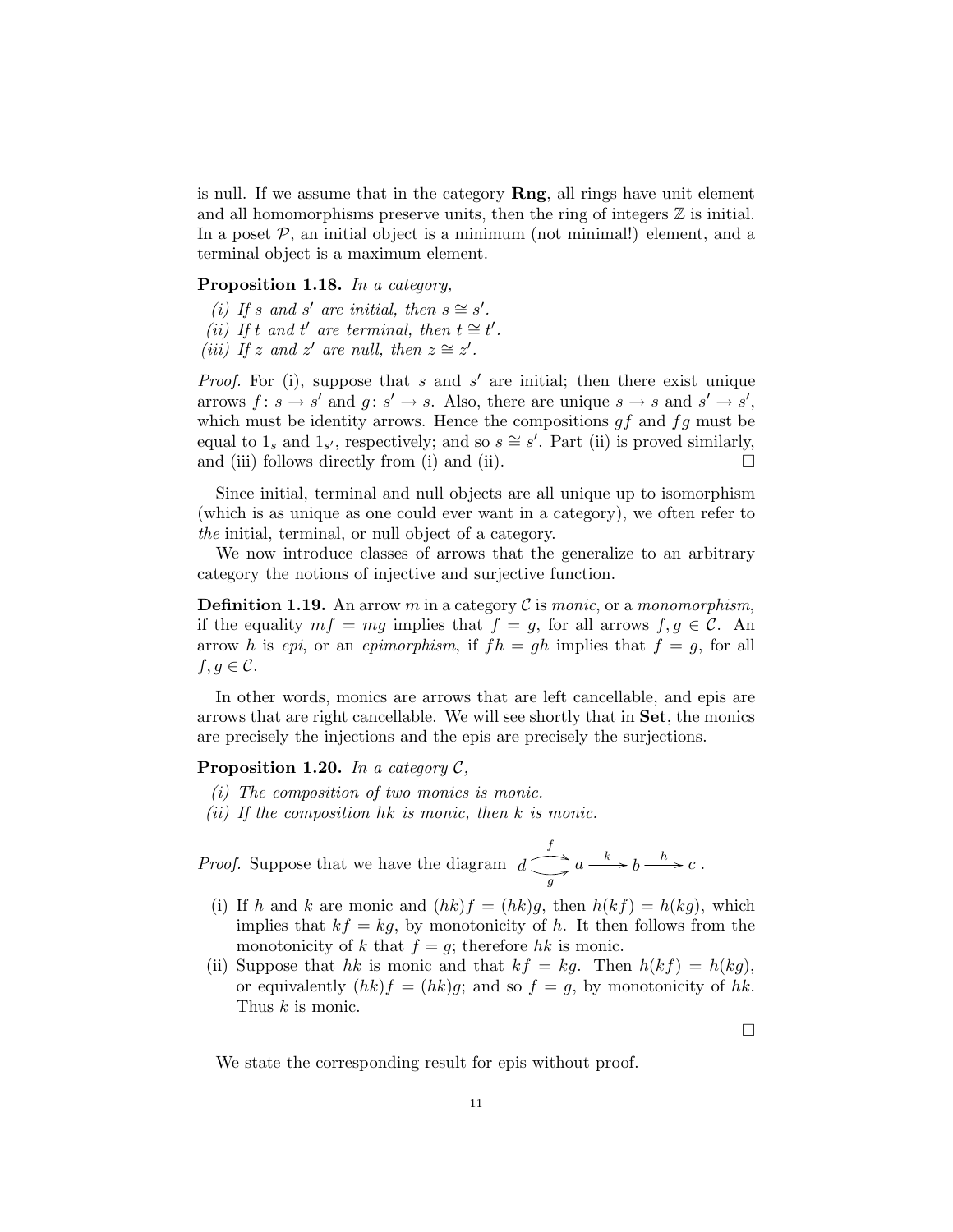## **Proposition 1.21.** In a category  $\mathcal{C}$ ,

- (i) The composition of two epis is epi.
- (ii) If the composition hk is epi, then h is epi.

# Corollary 1.22. In any category, isomorphisms are both monic and epi.

Proof. It is immediate from the definitions that identity arrows are monic and epi. Now  $f$  is an isomorphism if and only if there exists some  $g$  with  $f\bar{q}$  and  $g\bar{f}$  equal to identity arrows. It then follows from the second parts of Propositions 1.20 and 1.21 that f is monic and epi.  $\Box$ 

We warn the reader that the converse is not true; in general, it is possible for an arrow to be both monic and epi, but not an isomorphism. Note that, if f is an isomorphism, then it follows from f being either monic or epi that there is a unique (two-sided) inverse  $q$  of  $f$ .

Part of the connection between the notions of monic and epi and that of injective and surjective in a concrete category is given by the following proposition.

Proposition 1.23. In a concrete category,

- (*i*) Injective  $\Rightarrow$  monic.
- (*ii*) Surjective  $\Rightarrow$  epi.

*Proof.* (i) Suppose that  $m: A \to B$  is injective,  $f, g: D \to A$  and  $mf = mg$ . Then, for any  $x \in D$ , we have  $mf(x) = mg(x)$ , which implies that  $f(x) =$  $g(x)$ , by injectivity of m. Therefore  $f = g$ , and so m is monic. The proof of (ii) is similar.

We emphasize that we must be working in a concrete category even to state Proposition 1.23, since the concepts of injectivity and surjectivity of an arrow are not defined in a general category.

In any given concrete category the converse of either part of Proposition 1.23 may or may not hold. In particular they both hold in Set, which we now prove.

## Proposition 1.24. In the category Set,

- $(i)$  Monic  $\Rightarrow$  injective.
- (*ii*)  $Epi \Rightarrow$  surjective.

Hence, the monic and epi arrows in Set are precisely the injections and surjections, respectively.

*Proof.* (i) Let  $t = \{*\}$  be a terminal object in **Set**. For any set S and  $x \in S$ , let  $\bar{x}: t \to S$  be the function defined by  $\bar{x}(*) = x$ . The correspondence  $x \leftrightarrow \bar{x}$  is thus a bijection  $S \leftrightarrow$  **Set** $(t, S)$ . Suppose that  $m: S \to T$  is monic and that  $m(x) = m(y)$ , for some  $x, y \in S$ . Then  $m\bar{x} = m\bar{y}$ , which implies that  $\bar{x} = \bar{y}$ , by monotonicity of m. Thus  $x = y$ , and so m is injective.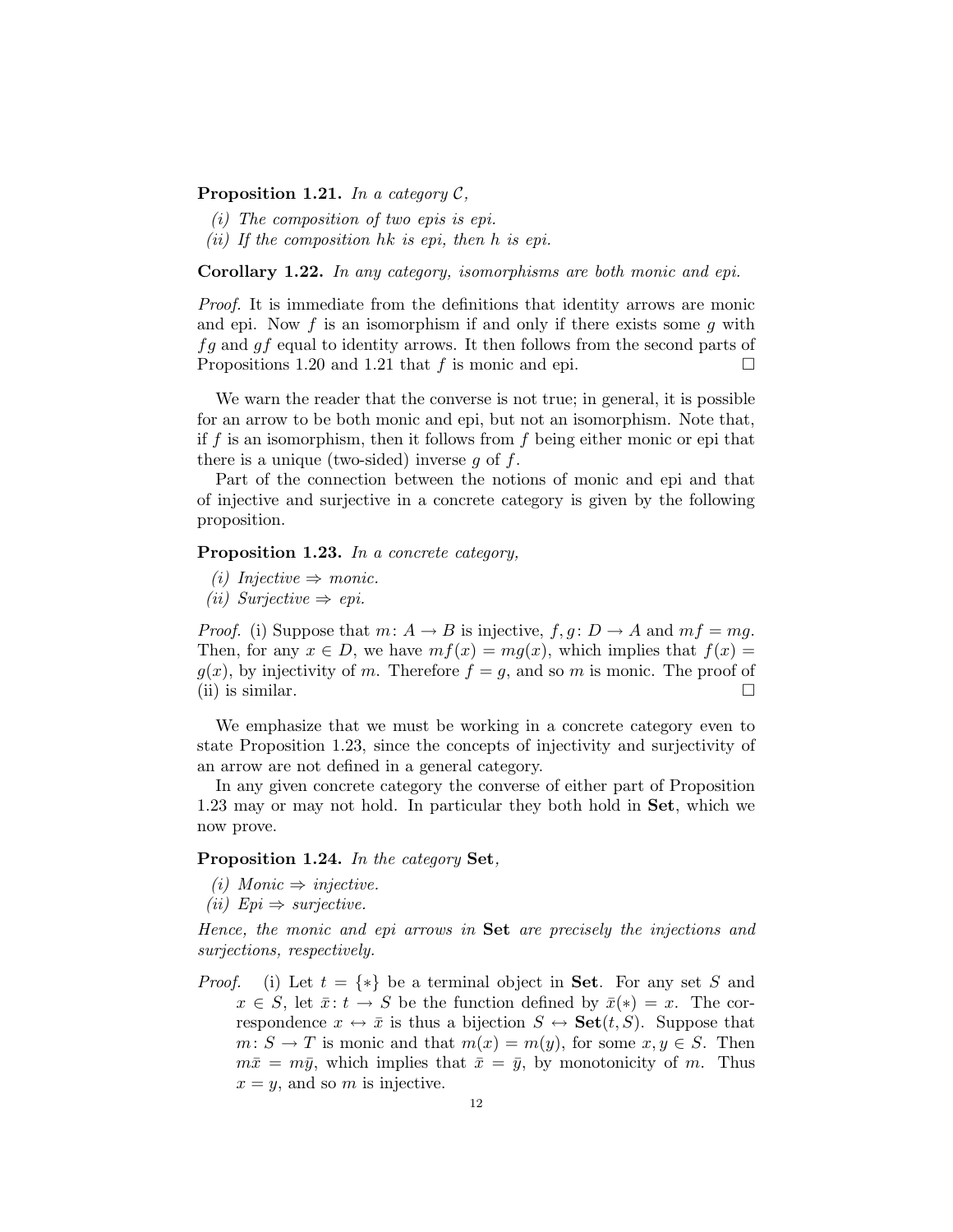(ii) If U is a subset of T, let  $\chi_U : T \to \{0,1\}$  be the *characteristic function* of  $U$ , given by

$$
\chi_U(x) = \begin{cases} 1, & \text{if } x \in U; \\ 0, & \text{otherwise.} \end{cases}
$$

Now suppose that  $h: S \to T$  is an epimorphism. The compositions  $\chi_{T}h$  and  $\chi_{h(S)}h$  are both equal to the constant function  $\chi_{S}$  on S, and so  $\chi_T = \chi_{h(S)}$ , since h is epi. Therefore  $h(S) = T$ ; that is, h is surjective.  $\Box$ 

If  $\mathcal C$  is any category that has a terminal object t, we define a global element of an object  $a \in \mathcal{C}$  to be an arrow  $t \to a$ . Note that if we choose another terminal object  $t'$ , then there is a canonical bijection between the sets of global elements  $\mathcal{C}(t,a)$  and  $\mathcal{C}(t',a)$ ; hence we speak of 'the' set of global elements of a. In the category Set we have seen that there is a canonical bijection between any set S and its set of global elements  $\textbf{Set}(t, S)$ , and this fact implies that monics are injective in Set. The same phenomenom occurs in Top, implying in precisely the same manner that monics are injective there. We emphsasize that in most concrete categories, the set of global elements of an object is much smaller than the underlying set of the object. For example in  $Set_*$  and  $Grp$ , every object has only one global element.

**Examples 1.25.** For any group G, there is a bijection  $\mathbf{Grp}(\mathbb{Z}, G) \leftrightarrow G$ ; for any ring R and R-module M, there is a bijection  $_R\text{Mod}(R, M) \leftrightarrow M$ ; and for any commutative ring K, there is a bijection  $\mathbf{ComRng}(\mathbb{Z}[x], K) \leftrightarrow K$ . Using these facts, the argument in part (i) of 1.24 may be modified in the obvious manner to show that monics are injective in the categories Grp,  $_R$ Mod and ComRng.

**Example 1.26.** The inclusion  $\mathbb{Z} \to \mathbb{Q}$  is an epimorphism in **Rng** that is not a surjection.

Example 1.27. In the category Haus of Hausdorff spaces and continuous maps, an arrow  $f: S \to T$  is determined by its values on any dense subset of S. It follows that the epimorphisms in Haus are precisely the continuous mappings with dense image.

**Example 1.28.** By giving the set  $\{0, 1\}$  the indiscrete topology, we readily may modify the proof of part (ii) of Proposition 1.24 to show that the epimorphisms in Top are precisely the surjective continuous maps.

**Definition 1.29.** If  $f: a \to b$  and  $q: b \to a$  are arrows in a category that satisfy  $gf = 1_a$  then we say that f is a section of g, and g is a retraction of f.

In other words, a section of an arrow is a right inverse and a retraction is a left inverse; hence, in particular, an arrow is both a section and a retraction if and only if it is an isomorphism.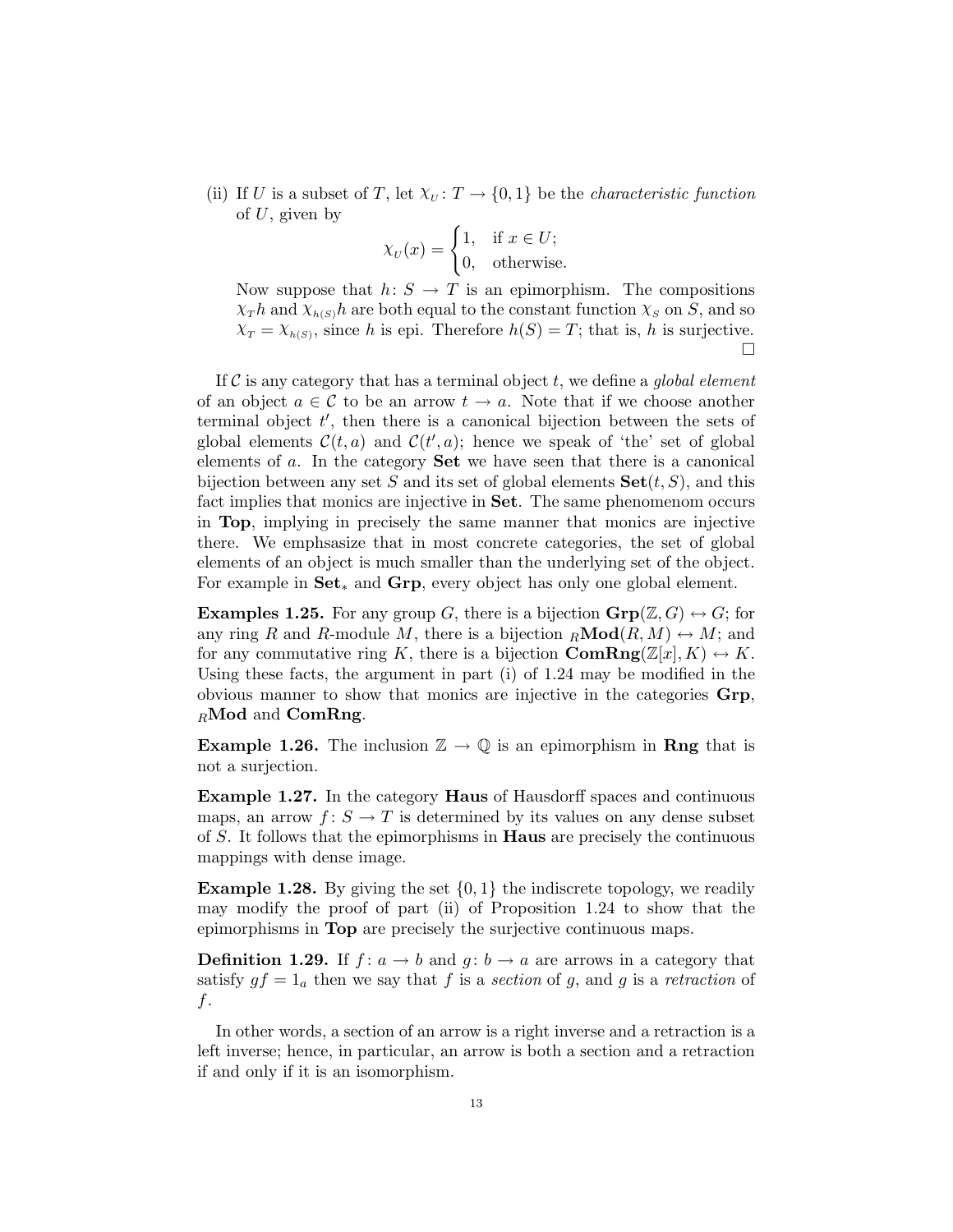## Proposition 1.30. In a category,

- (i) Every section is monic.
- (ii) Every retraction is epi.

Proof. The proof is immediate from the second parts of Propositions 1.20 and 1.21.

The term 'retraction' originated in topology; if there exists a retraction  $T \rightarrow S$  of an inclusion map  $S \hookrightarrow T$  in Top, then the space S is said to be a *retract* of T. For example, the unit circle  $S<sup>1</sup>$  is a retract of the cylinder  $C = S^1 \times [0,1]$ , with retraction map  $C \to S^1$  given by  $(x,t) \mapsto x$ . On the other hand, elementary techniques from algebraic topology may be used to show, for example, that the  $S^1$  is not a retract of the unit disk  $D^1 = \{x \in \mathbb{R}^2 \colon |x| \le 1\}.$ 

The term 'section' also first arose in topology. Suppose that  $\{S_i : i \in I\}$ is a pairwise-disjoint family of nonempty sets. Let  $S = \bigcup_{i \in I} S_i$ , and let  $p: S \to I$  be the projection map, defined by  $p(x) = i$ , for all  $x \in S_i$ . This structure is called a *bundle*, with *base space* I and *total space* S. For each element  $i \in I$ , the set  $S_i$  is called the *stalk*, or *fiber*, over i. A *section* of S is a section  $s: I \to S$  of the projection map p. If we picture each fiber  $S_i$  as sitting 'above' the point i, then a section consists of a choice of a point in  $S$ above i, for each  $i \in I$ . Note that a section of S is precisely an element of the cartesian product  $\prod_{i\in I} S_i$ . In topology, one usually considers bundles in which  $S$  and  $I$  are topological spaces and each  $S_i$  is equipped with some algebraic structure, such as that of a group or vector space.

## 1.6. Exercises.

- (1) For each  $k \geq 2$ , let  $\text{Surj}_k$  be the set of all arrows  $f: S \to T$  in **FinSet** having the property that  $|f^{-1}(x)| = 1$  modulo k, for all  $x \in T$ . Show that  $\textbf{Surj}_k$  is a subcategory of **FinSet** that contains FinBij.
- (2) Find a "nice" description of all the subcategories of FinSet that contain Bij.
- (3) In a category C having null objects, a zero arrow  $a \rightarrow b$  is defined as the composition  $a \to z \to b$  where z is null. Show that the zero arrow  $a \to b$  is unique for each ordered pair of objects  $a, b \in \mathcal{C}$ .
- (4) Are all epimorphisms surjections in the category of monoids Mon? Prove or give a counterexample.
- (5) Find a concrete category  $\mathcal C$  and a monic arrow in  $\mathcal C$  that is not an injection.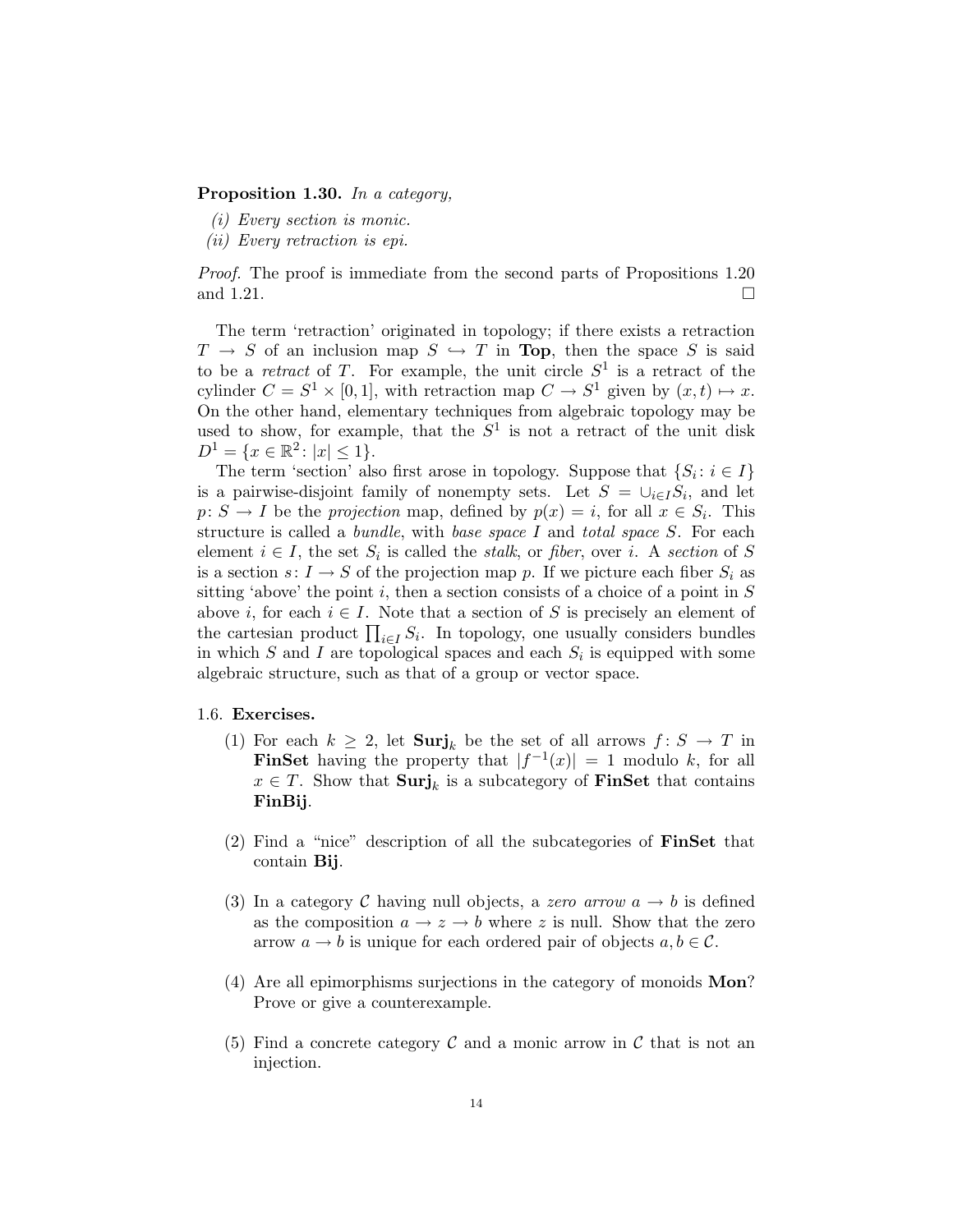- (6) Recall that an abelian group A is *divisible* if, for every  $y \in A$  and nonzero integer n, there exists  $x \in A$  such that  $y = nx$ . Show that monic does not imply injective in the category Div of divisible abelian groups and group homomorphisms. (Hint: consider the quotient map  $\pi \colon \mathbb{Q} \to \mathbb{Q}/\mathbb{Z}$ .)
- (7) (a) If  $gf = 1_a$  in a category C, then f is called a *split* monic and g a split epi. Show that all monics and epis are split in Set. Is this also true in Ab?
	- (b) Suppose that  $gf = 1_a$  in C, and we let  $h = fg$ . Show that  $h^2 = hh = h$ ; that is, h is an *idempotent* arrow. An idempotent with such a factorization is called *split*. Show that all idempotents are split in Set.
- (8) An endofunction of a set S is a map  $S \to S$ . Given an endofunction f of S, let  $G_f$  be the directed graph having vertex set S and edge set consisting of all arrows  $x \to f(x)$ , for  $x \in S$ . Such a graph is called a functional digraph. Give a simple characterization of the functional digraphs on a finite set S.
- (9) The category **End** has as objects all pairs  $(S, g)$ , where S is a set and g is an endomorphism of S, with arrows  $(S, q) \rightarrow (T, h)$  given by functions  $f: S \to T$  such that  $hf = fg$ .
	- (a) Verify that End is a category.
	- (b) Describe the initial, terminal, and null objects of End, if there are any.
	- (c) Describe the global elements of an object  $(S, g)$  of **End.**
	- (d) Characterize the monics and epis in End.
- (10) Show that the join Inj  $\vee$  Inj<sup>op</sup>  $\vee$  Surj  $\vee$  Surj<sup>op</sup> in Rel is equal to Rel.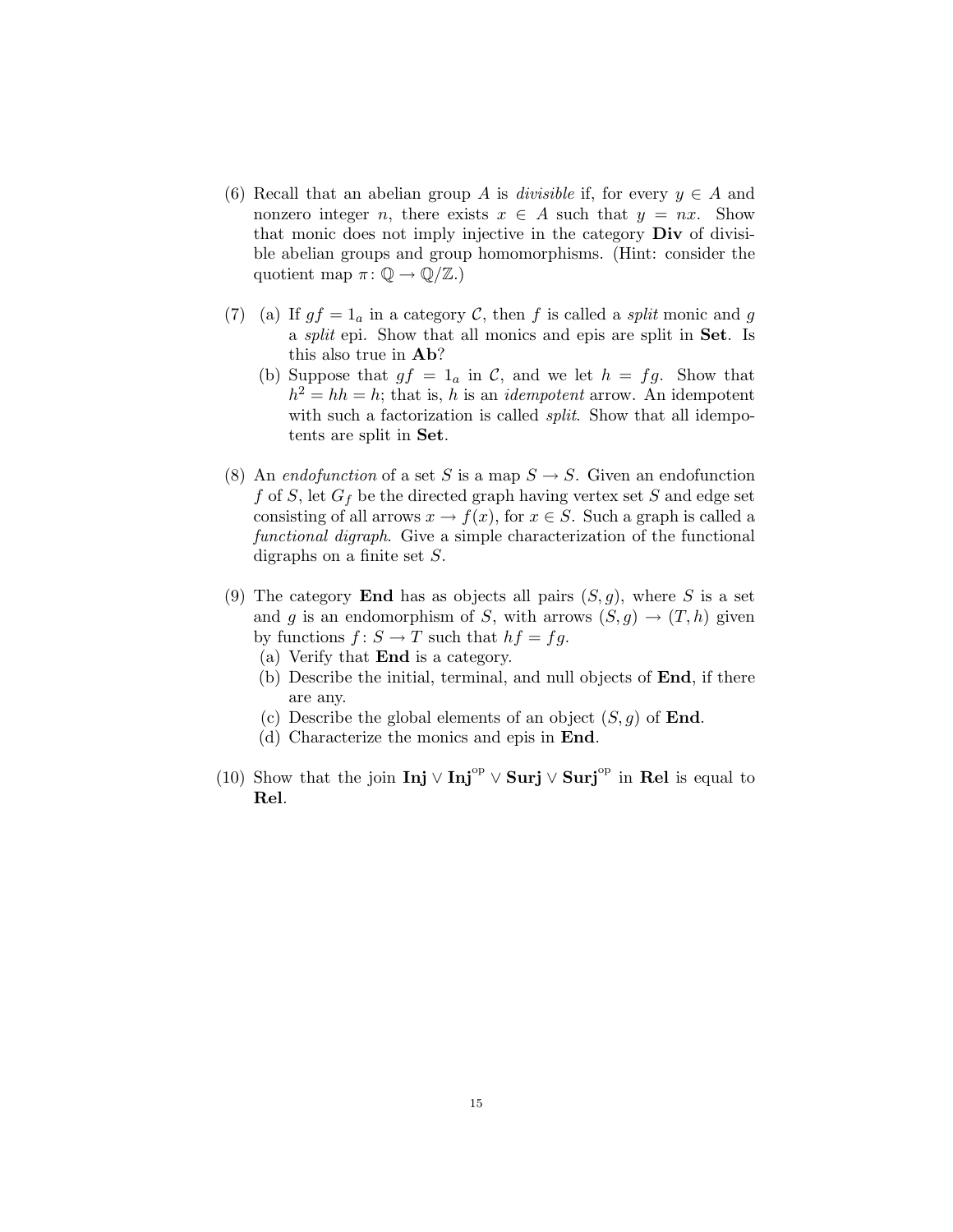#### 2. Functors and Natural Transformations

#### 2.1. Functors.

**Definition 2.1.** If C and D are categories, a functor  $F: \mathcal{C} \to \mathcal{D}$  consists of a functions  $Ob(\mathcal{C}) \to Ob(\mathcal{C})$  and  $Ar(\mathcal{C}) \to Ar(\mathcal{D})$ , also denoted by F, such that

- (i)  $F: \mathcal{C}(a, b) \to \mathcal{D}(F(a), F(b))$ , for all  $a, b \in \mathcal{C}$ .
- (ii)  $F(1_a) = 1_{F(a)}$ , for all  $a \in \mathcal{C}$ .
- (iii)  $F(fg) = F(f)F(g)$ , for all composable  $(f, g)$ .

From the arrows-only perspective, a functor is just a function that preserves all of structure maps defining a category. Referring to definition  $(1.11)$ , we see that  $(i)$ ,  $(ii)$  and  $(iii)$  above are equivalent to the following respective conditions:

- (1)  $F \cdot \text{dom} = \text{dom} \cdot F$  and  $F \cdot \text{cod} = \text{cod} \cdot F$ ;
- (2)  $F \cdot \text{id} = \text{id} \cdot F$ ;
- (3)  $F \cdot \text{comp} = \text{comp} \cdot (F \times F)$ .

The functors whose study led to creation (discovery) of category theory, and in particular to the definition of functor itself, are the homology functors  $H_n: \textbf{Top} \to \textbf{Grp}$ , mentioned in the introduction. The reader may find the definitions of many variants of these functors in any textbook on algebraic topology.

We think of a functor  $\mathcal{C} \to \mathcal{D}$  as giving a picture of C inside of the category D. For example, a functor  $F: \mathbf{1} \to \mathcal{D}$  simply consists of a choice of an object  $F(0)$ , or equivalently, an identity arrow  $F(1<sub>0</sub>)$  in  $\mathcal{D}$ ; a functor  $F: 2 \to \mathcal{D}$ is just a choice of arrow  $F(0) \to F(1)$ ; and a functor  $F: 3 \to \mathcal{D}$  consists of a composable pair of arrows  $F(0) \rightarrow F(1) \rightarrow F(2)$  or, equivalently, a commutative triangle in  $D$ . More generally, a functor maps all commutative diagrams to commutative diagrams. For example, if the diagram



commutes in C and  $F: \mathcal{C} \to \mathcal{D}$  is a functor, then the diagram



commutes in  $\mathcal{D}$ . It should be noted that distinct objects and arrows in  $\mathcal{C}$ may map to same objects and arrows in  $\mathcal{D}$ , and so some collapsing may take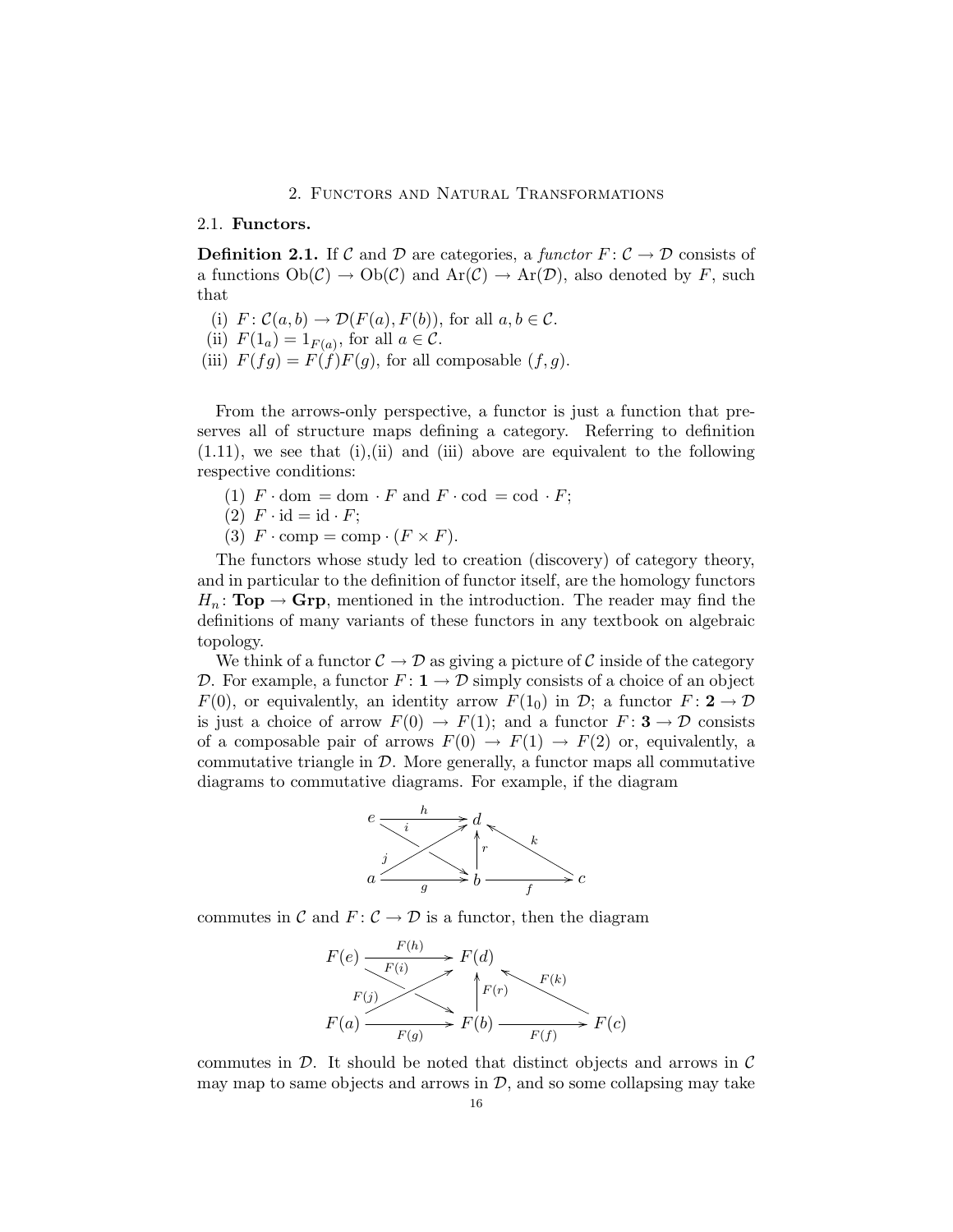place when we map a diagram from  $\mathcal C$  to  $\mathcal D$ . An extreme case of this occurs in the following example.

**Example 2.2.** If C and D are categories and d is an object of D. Then there is a *constant* functor  $C \to D$  that takes all objects in C to d, and all arrows to  $1_d$ .

The following three examples provide evidence that functors are indeed the 'correct' arrows between categories.

**Example 2.3.** If  $\mathcal{C}$  and  $\mathcal{D}$  are discrete categories, then the functors from  $\mathcal{C}$ to D correspond to the functions  $Ob(\mathcal{C}) \to Ob(\mathcal{D})$ .

**Example 2.4.** If C and D are monoids (or groups), then a functor  $C \rightarrow D$ is a monoid (or group) homomorphism.

**Example 2.5.** If P and Q are preorders or posets, then a functor  $F: \mathcal{P} \to \mathcal{Q}$ is an order-preserving map; i.e.,  $a \leq b \Rightarrow F(a) \leq F(b)$ .

It is easy to verify that the composition of two functors is a functor, and that the identity map on objects and arrows in a category  $\mathcal C$  is a functor, called the *identity functor* on  $\mathcal{C}$ , and denoted by  $1_{\mathcal{C}}$ . Hence we may form the category Cat of all categories, having categories as objects and functors as arrows. A functor  $F: \mathcal{C} \to \mathcal{D}$  is an isomorphism in Cat if there exists a functor  $G: \mathcal{D} \to \mathcal{C}$  such that the compositions  $FG$  and  $GF$  are the identity functors on  $D$  and  $C$ , respectively. In the previous three examples, this notion of isomorphism corresponds to the usual one.

We often don't bother to distinguish between isomorphic categories, since they are identical up to a labelling of the objects and arrows. For example, the category of coinjections is isomorphic, but not identical, to the dual Inj<sup>op</sup> of the category of injections, but nonetheless, we usually refer to Inj<sup>op</sup> as the category of coinjections.

It turns out that the notion of isomorphism of categories is far too strict to be of much use; there are many pairs of categories that we consider as essentially the same, for which no isomorphism exists. As an example, consider the category Set of sets and functions, and the category Disc of discrete categories and functors. There is an evident functor  $F: \mathbf{Disc} \to \mathbf{Set}$ that maps each discrete category to its object set, by throwing away the identity arrows, and takes each functor between discrete categories to the corresponding function between object sets. Now let's try to find a functor  $G:$  Set  $\rightarrow$  Disc that is inverse to F. For each set S, we must choose a discrete category  $G(S)$  having object set equal to S. This amounts to choosing a set  $A(S)$  of identity arrows, together with a bijection  $A(S) \leftrightarrow S$ , and there are many possible choices for  $A(S)$  and this bijection, all yielding isomorphic discrete categories. Hence, while the composition  $FG$  is the identity functor on Set, the composition  $GF$  cannot be the identity functor on Disc; for any discrete category  $D$ , the category  $GF(D)$  is isomorphic to, but in general not equal to, D.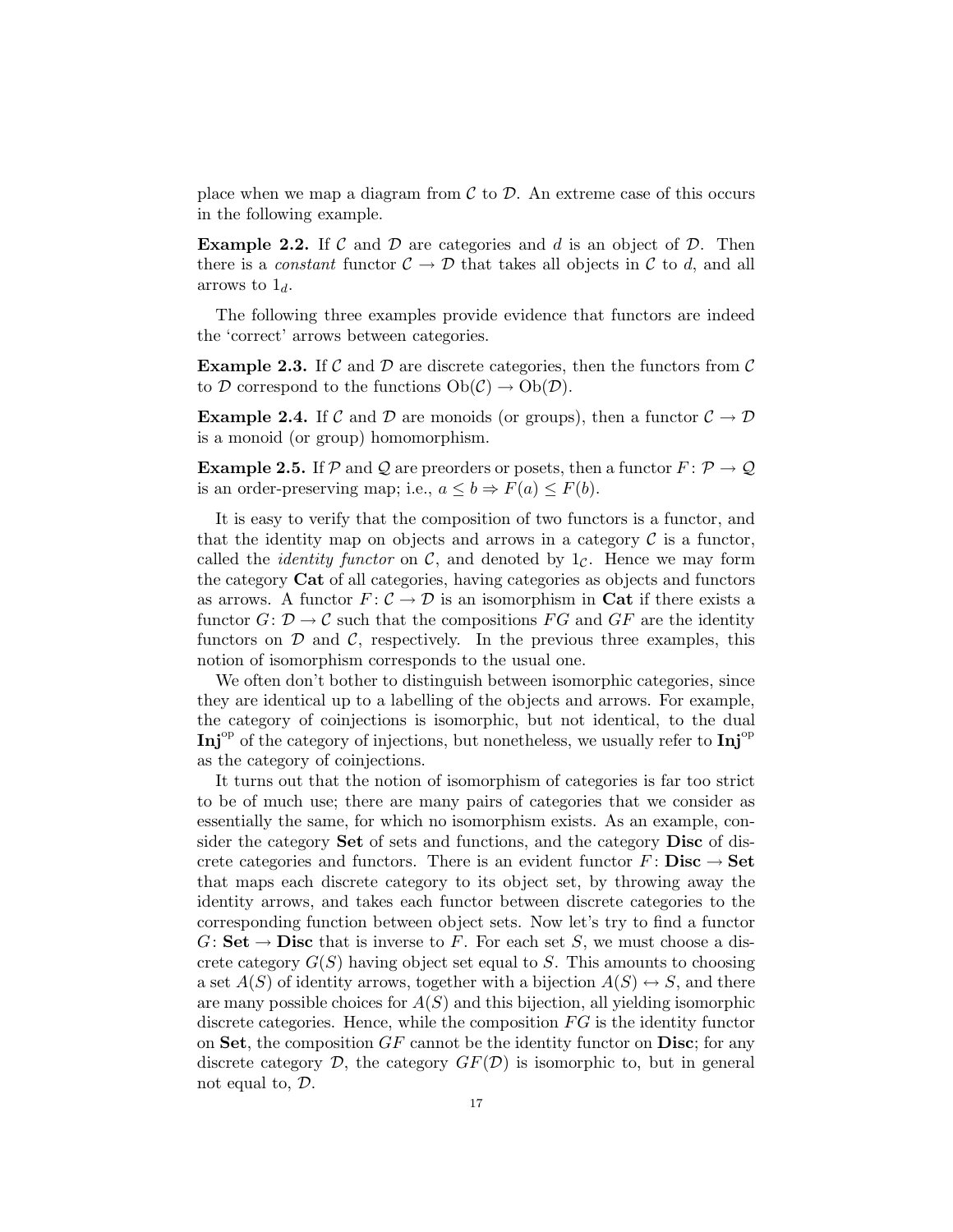In most situations when we want to show that two categories are 'essentially the same', this is the best we can hope for: functors going both ways whose compositions with one another aren't identity functors, but map objects to isomorphic objects (in a nice, consistent manner). This should not be a surprise, given the general philosophy mentioned earlier that it is unnatural to talk about equality of objects in category theory, and better to use the isomorphism relation instead. In the next section, after we have introduced natural transformations of functors, we will give the formal definition of this type of equivalence of categories and look at a number of examples.

Here are some more specific examples of functors.

**Example 2.6.** The *power-set* functor  $P: Set \rightarrow Set$  is defined by setting  $P(S) = \{U : U \subseteq S\}$  for all sets S, and for any function  $f : S \to T$ , defining  $P(f): P(S) \to P(T)$  by  $P(f)(U) = \{f(x): x \in U\}$ , for all  $U \subseteq S$ . In other words  $P(f)(U)$  is just the image of U under f, which is usually written simply as  $f(U)$ .

**Example 2.7.** For any set S, let  $\text{End}(S)$  denote the set of all endofunctions (i.e., self-maps) of S. We make End into a functor  $\text{Bij} \rightarrow \text{Set}$  by setting

$$
End(f)(\alpha) = f \alpha f^{-1},
$$

for all endofunctions  $\alpha$  of S and bijections  $f: S \to T$ . The simplest way to understand the endomorphism  $\text{End}(f)(\alpha)$  is to think of it as the same as  $\alpha$ , but where each element of S is given a new name, or label, from the set  $T$ via the bijection f. For example, suppose that  $\alpha$  is the endofunction



of the set  $S = \{1, 2, 3, 4, 5, 6\}$ . If  $f : S \to T = \{a, b, c, d, e, f\}$  is the bijection

$$
1 \mapsto b, \quad 2 \mapsto a, \quad 3 \mapsto c, \quad 4 \mapsto f, \quad 5 \mapsto d, \quad 6 \mapsto e,
$$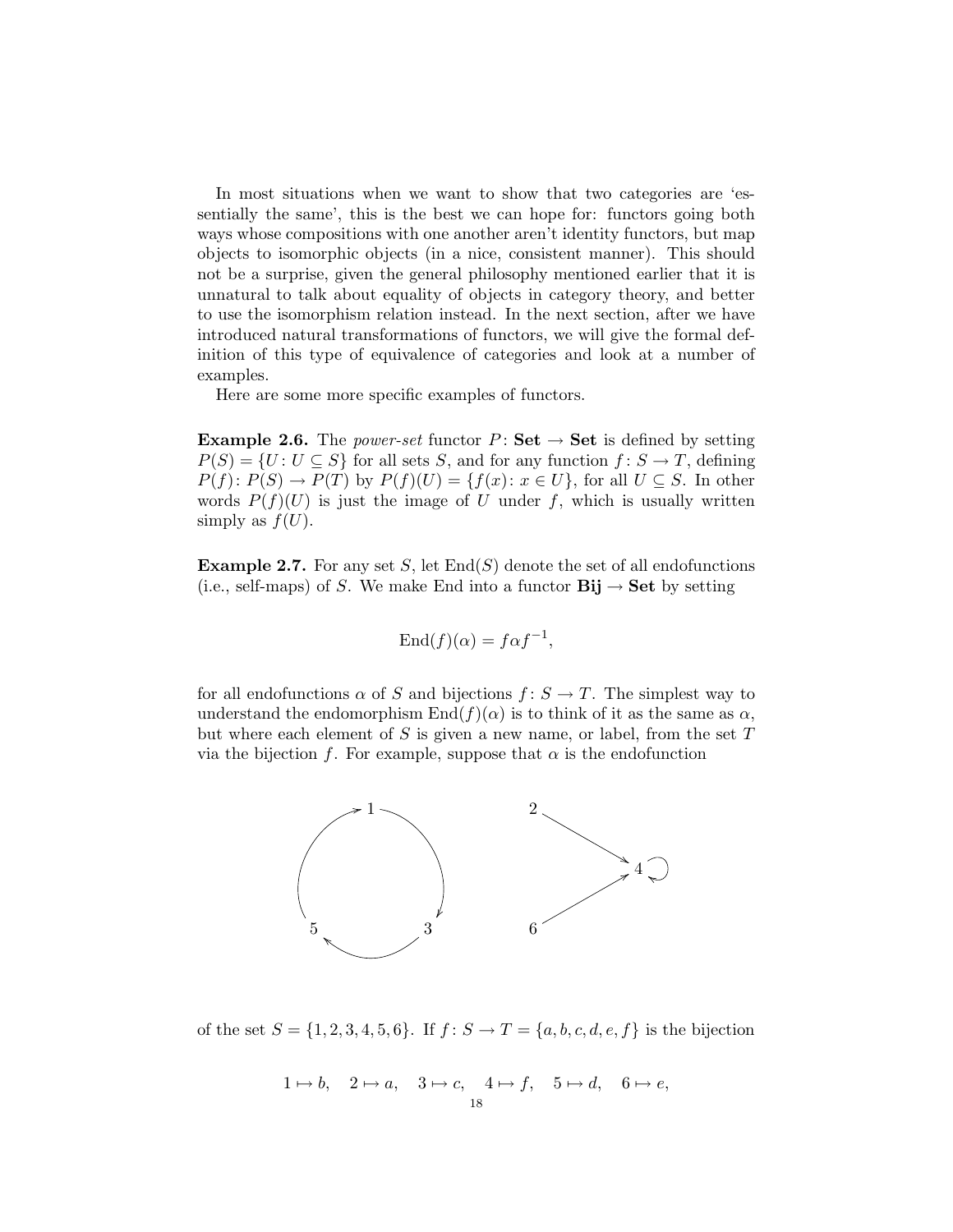then  $\text{End}(f)(\alpha)$  is given by



It is a simple matter to extend the definition of End to a functor  $\text{Inj} \rightarrow \text{Set}$ , but there is no apparent way of extending it to Surj or to all of Set.

**Example 2.8.** Suppose that  $\mathcal{G}$  is a group, that is, a category with one object  $\{*\}$  in which all arrows are invertible, and write G for the set of arrows  $\text{Ar}(\mathcal{G})$ , which is a group in the usual sense. A functor  $F: \mathcal{G} \to \mathbf{Set}$ consists of a choice of a set  $S = F(*)$ , and a homomorphism (also denoted by  $F$ ) from  $G$  into the group of permutations of  $S$ . In other words,  $F$  is a permutation representation of the group G.

A functor  $F: \mathcal{G} \to \mathbf{Vect}_K$  consists of a choice of K-vector space  $V = F(*)$ and a homomorphism from  $G$  into the group  $GL(V)$  of linear automorphisms of V. Hence F is a linear representation, or simply, a representation, of  $G$ . The study of such functors comprises the vast and important subject of group representation theory.

**Example 2.9.** For any abelian group  $M$ , there is a functor

$$
_MT\colon\mathbf{Ab}\to\mathbf{Ab},
$$

defined by

$$
{}_M T(N) = M \otimes_{\mathbb{Z}} N \quad \text{and} \quad {}_M T(f) = 1_M \otimes f,
$$

for all abelian groups N and homomorphisms f. The functor  $_{M}T$  is usually denoted by  $M \otimes_{\mathbf{Z}} -$ . Tensoring on the right by M yields another functor  $\mathbf{Ab} \to \mathbf{Ab}$ , denoted by  $T_M$ , or  $-\otimes_{\mathbb{Z}} M$ .

More generally, if R is any commutative ring and M is an R-module (recall that the notions of left and right R-module are equivalent for R commutative), then tensoring by M over R defines functors  ${}_{R}\text{Mod} \rightarrow {}_{R}\text{Mod}$ , denoted by  $M \otimes_R -$  and  $-\otimes_R M$ .

The most general situation occurs when given two rings  $R$  and  $S$ , and  $M$  is an R-S-bimodule; in other words, M is simultaneously a left R-module and right S-module, with these structures compatible in the sense that  $(rm)s =$  $r(ms)$ , for all  $r \in R$ ,  $s \in S$  and  $m \in M$ . Then tensoring with M on the left and right, over  $S$  and  $R$ , respectively, gives us functors

$$
M \otimes_S - : \mathcal{S}Mod \to \mathcal{R}Mod
$$
 and  $-\otimes_R M: Mod_R \to Mod_S$ .  
<sup>19</sup>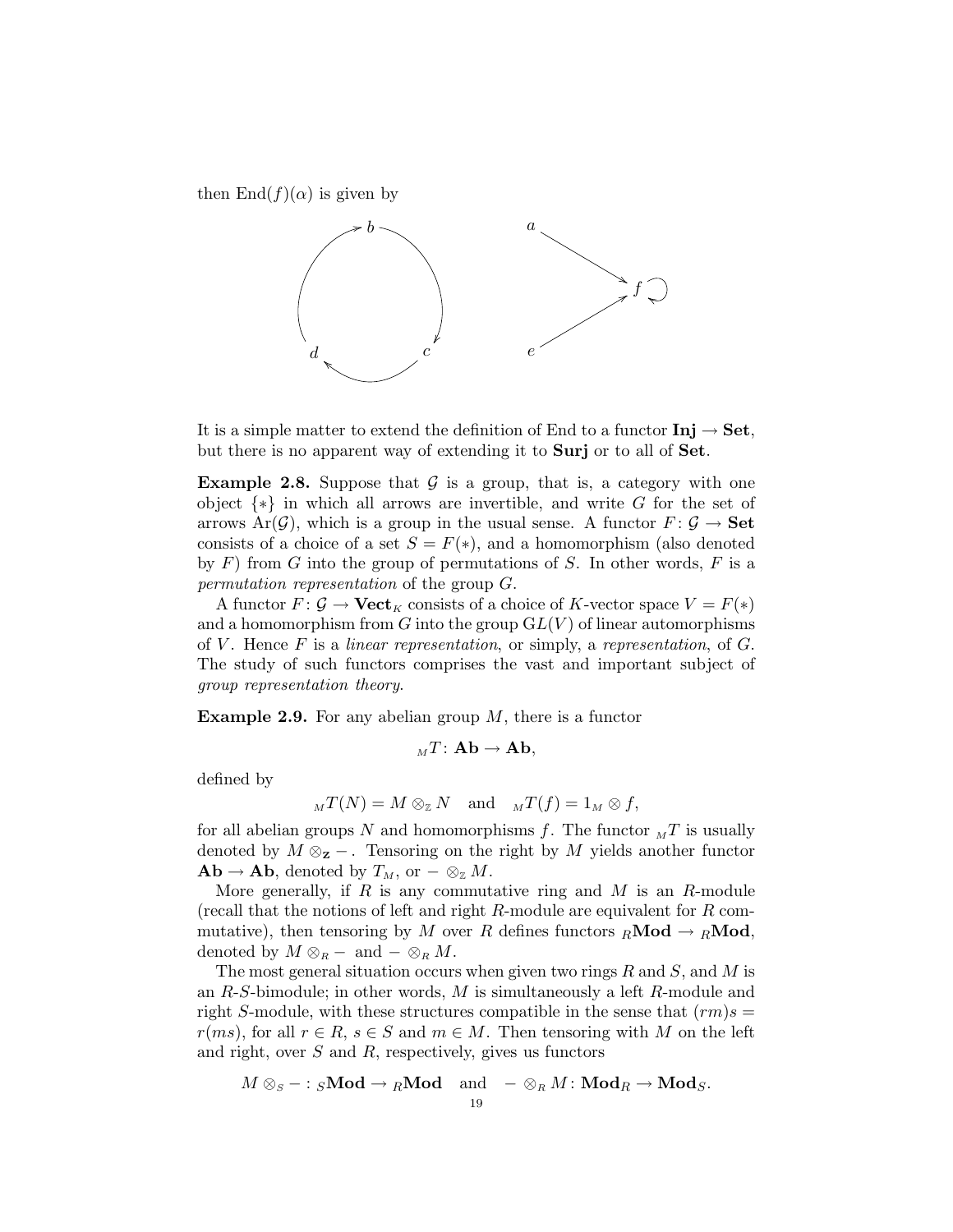Recall that left R-modules and R-Z-bimodules are the same thing, right S-modules and Z-S-bimodules are the same thing, and that abelian groups are the same as either left or right  $\mathbb{Z}$ -modules. Hence, if M is a right Smodule, then  $M \otimes_{S} -$  takes values in **Ab**, and if M is a left R-module, then  $- \otimes_R M$  also takes values in **Ab**.

**Example 2.10.** Suppose that a is some fixed object in a category  $C$ . There is a functor  $C(a, -): C \rightarrow$  **Set**, called a *hom-functor*, defined by  $C(a, -)(b) =$  $\mathcal{C}(a, b)$ , for all objects  $b \in \mathcal{C}$ ; and for any arrow  $f : b \to c$ ,

$$
\mathcal{C}(a,-)(f) = \mathcal{C}(a,f) \colon \mathcal{C}(a,b) \to \mathcal{C}(a,c)
$$

is given by  $\mathcal{C}(a, f)(g) = fg$ , for all arrows  $g: a \to b$ . The function  $\mathcal{C}(a, f)$  is usually denoted by  $f_*$ .

# 2.2. Full and Faithful Functors.

**Definition 2.11.** A functor  $F: \mathcal{C} \to \mathcal{D}$  is faithful if  $F: \mathcal{C}(a, b) \to \mathcal{D}(F(a), F(b))$ is injective for all objects  $a, b \in \mathcal{C}$ . The functor F is full if  $F: \mathcal{C}(a, b) \to$  $\mathcal{D}(F(a), F(b))$  is surjective for all  $a, b \in \mathcal{C}$ . A functor is an *embedding* if it is faithful and is an injective function on objects.

**Example 2.12.** If C is a subcategory of D, then the inclusion  $i: \mathcal{C} \to \mathcal{D}$  is a faithful functor. The subcategory  $\mathcal C$  is full if and only if i is full.

If  $\mathcal C$  is any concrete category, then there is an *underlying set functor*  $U: \mathcal{C} \to \mathbf{Set}$ , taking each object of  $\mathcal C$  to its underlying set, and each arrow to the corresponding function between sets. Clearly  $U$  is a faithful functor, but usually not full.

The wary reader should have been a little unhappy with the definition of concrete category that we gave before; in particular, we did not say precisely what we meant by 'additional structure' on a set. We know that binary operations, scalar multiplications, topologies and base points are examples of it, but how do we define it in general? The existence of underlying set functors points to a way around this difficulty – we simply *define* a concrete category as one equipped with such a functor.

**Definition 2.13.** A *concrete* category is a category  $C$ , together with a faithful functor  $U: \mathcal{C} \to \mathbf{Set}$ .

This definition is much more versatile, and precise, than our previous attempted definition. An object  $\alpha$  in a concrete category  $\mathcal C$  can be anything at all; it is the functor  $U$  that allows us to think of it as something that is 'built' on a set, namely  $U(a)$ . The functor U gives us a representation inside of Set of the category  $\mathcal{C}$ . The fact that U is faithful means that this representation contains all essential information about C.

Underlying set functors are examples of forgetful functors, that is, functors defined on concrete categories that 'forget' part of the structure of an object. Other examples of forgetful functors include the functor  $\textbf{Set}_{*} \to \textbf{Set}$ , that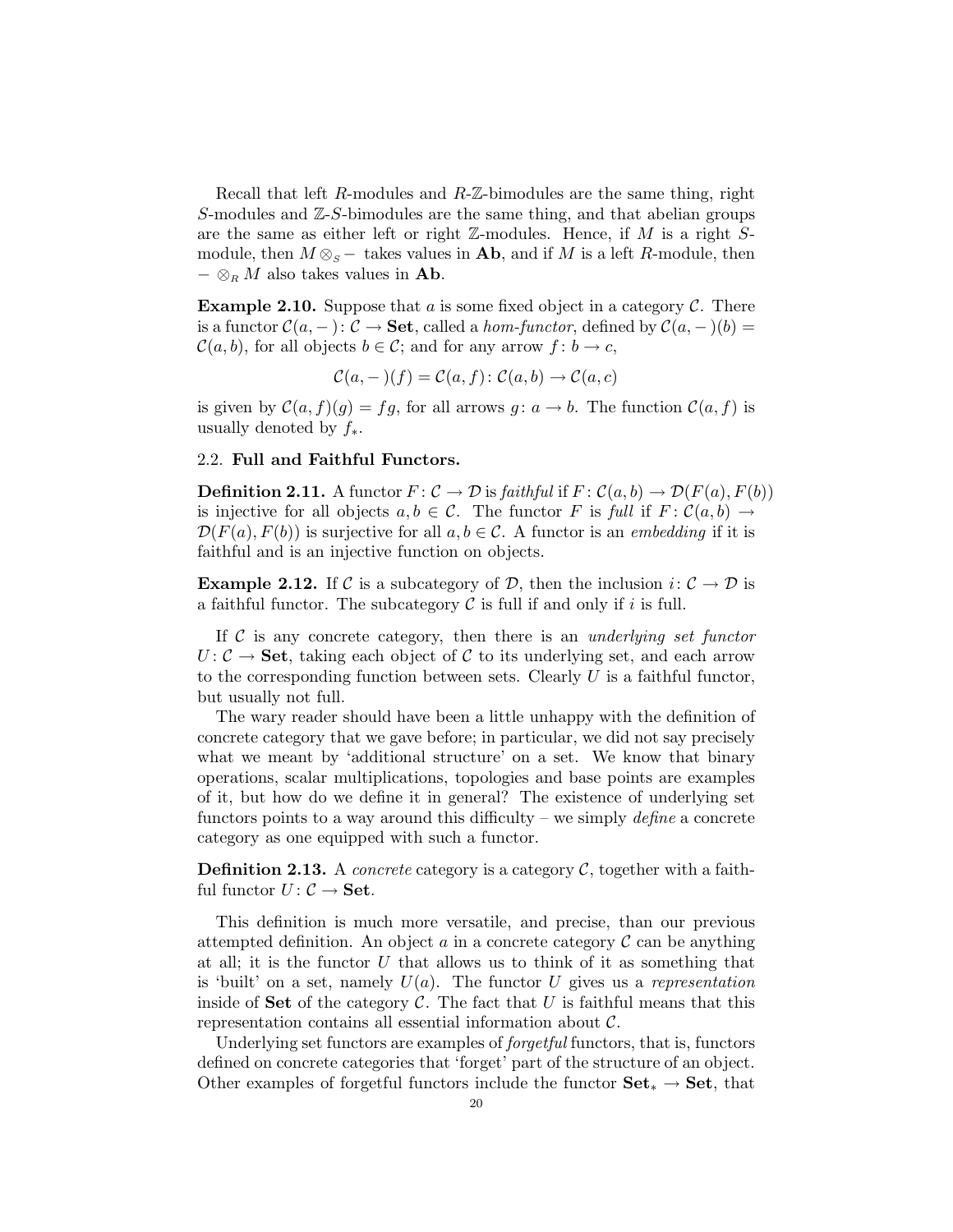forgets the base-point; the functor  $\mathbf{Rng} \to \mathbf{Ab}$ , sending a ring to its underlying additive abelian group; and the functor  $\mathbf{Rng} \rightarrow \mathbf{Semigrp}$ , that sends a ring to its underlying multiplicative semigroup. A more subtle example is the functor  $\mathbf{Grp} \rightarrow \mathbf{Mon}$ , which sends each group to the corresponding monoid. You may think that this functor is not 'forgetting' anything at all, but it is really forgetting an operation, namely the unary operation of inversion. Mathematics is filled with forgetful functors which, trivial as they might seem, turn out to be of great importance.

**Definition 2.14.** Suppose that  $P$  is a property that arrows in any category may or may not have.

- (i) A functor F preserves P if f having property P implies that  $F(f)$  has property P.
- (ii) A functor F reflects P if  $F(f)$  having property P implies that f has property P.

#### Proposition 2.15.

- (i) All functors preserve isomorphisms.
- (ii) All full and faithful functors reflect isomorphisms.
- (iii) All faithful functors reflect monics and epis.

Proof. We prove the first half of (iii) and leave the rest as an exercise. Suppose that  $F: \mathcal{C} \to \mathcal{D}$  is a faithful functor and that  $F(f)$  is monic in D for some arrow f in C. By functoriality of F, if  $fg = fh$  in C, then  $F(f)F(g) = F(f)F(h)$ , which implies that  $F(g) = F(h)$ , because  $F(f)$  is monic. Since F is faithful, this means that  $q = h$ ; hence f is monic.  $\Box$ 

Since faithful functors reflect monics and epics, which are just the injections and surjections in the category Set, we obtain immediately Proposition 1.23, that is, the fact that injections are monics and surjections are epis in any concrete category.

The simple fact that functors preserve isomorphisms is surprisingly powerful. In some categories it can be a relatively simple matter to show that two objects are isomorphic (by explicitly constructing an isomorphism between them, for example) while being difficult to show that two objects are not isomorphic (which means somehow showing that no isomorphism between them exists). Suppose that we have a functor  $F$  from such a category  $\mathcal C$  to a category  $\mathcal D$ , in which it is easier to determine when objects are not isomorphic. The fact that  $F$  preserves isomorphisms gives us the ability to prove that objects a and b are not isomorphic in C by showing that  $F(a)$ and  $F(b)$  are not isomorphic in  $\mathcal{D}$ . The classic examples of this technique occur in algebraic topology, using the homology functors  $H_n: \textbf{Top} \to \textbf{Grp}$ .

## 2.3. Contravariant Functors.

**Definition 2.16.** A *contravariant functor* from a category  $\mathcal C$  to a category  $D$  is a functor  $\mathcal{C}^{\text{op}} \to \mathcal{D}$ .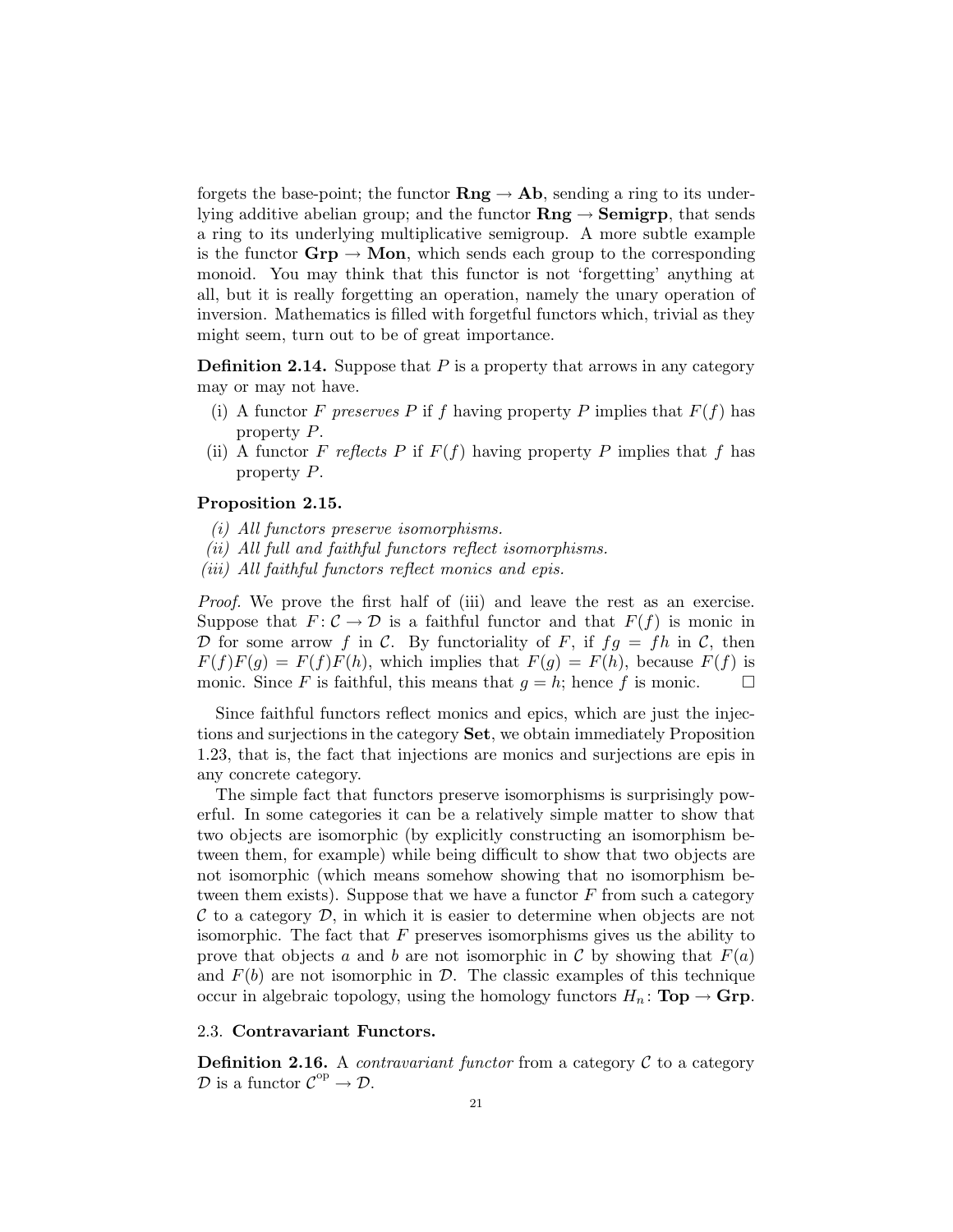We use the notation  $F: \mathcal{C} \to \mathcal{D}$  to denote contravariant, as well as ordinary functors. Hence, the statement ' $F: \mathcal{C} \to \mathcal{D}$  is a contravariant functor' means that F assigns an object  $F(a)$  to each object a in C, and F assigns to each arrow  $f: a \to b$  of C an arrow  $F(f): F(b) \to F(a)$  of D, such that  $F(fg) = F(g)F(f)$ , for all composable pairs of arrows  $(f, g)$  in C. When we need to emphasize that a particular functor is not contravariant, we will call it a covariant functor.

Now every functor  $F: \mathcal{C} \to \mathcal{D}$  corresponds to a functor  $F^{\rm op}: \mathcal{C}^{\rm op} \to \mathcal{D}^{\rm op}$ having the same values as F on objects and satisfying  $F^{\text{op}}(f^{\text{op}}) = (F(f))^{\text{op}}$ on arrows. (The reader should verify that  $F^{\rm op}$  is indeed a functor.) The correspondence  $F \mapsto F^{\text{op}}$  thus defines a bijection of arrow sets

$$
\mathbf{Cat}(\mathcal{C}, \mathcal{D}) \to \mathbf{Cat}(\mathcal{C}^{op}, \mathcal{D}^{op}).
$$

In particular, we may equally well have defined a contravariant functor  $F: \mathcal{C} \to \mathcal{D}$  as a functor  $\mathcal{C} \to \mathcal{D}^{\mathrm{op}}$ .

**Example 2.17.** The *contravariant power-set functor*  $\overline{P}$ : **Set**  $\rightarrow$  **Set** is defined by letting  $\overline{P}(S)$  be the set of all subsets of S, for any set S, and for any function  $f: S \to T$ , letting  $\overline{P}(f): \overline{P}(T) \to \overline{P}(S)$  be the preimage map, sending  $U \subseteq T$  to the set  $f^{-1}(U) = \{ s \in S : f(s) \in U \}.$ 

**Example 2.18.** Given a topological space T, let  $\mathcal{O}_T$  be the partially ordered set having as objects all open sets in  $T$ , ordered by inclusion (so that there is a single arrow  $U \to V$ , whenever  $U \subseteq V$  are open in T). For every open set U in T, let  $C(U)$  be the set of all real-valued continuous functions defined on U. Whenever  $U \subseteq V$  is an inclusion of open sets in T, restriction to V defines a function  $C(U) \to C(V)$ , and it is readily verified that C is thus a contravariant functor  $\mathcal{O}_T \to \mathbf{Set}$ . In fact, the set of continuous functions  $C(U)$  has the structure of an R-algebra (with pointwise operations) and the restriction maps are R-algebra maps; thus C is a functor from  $\mathcal{O}_T$  to the category  $\mathbf{Alg}_{\mathbb{R}}$  of  $\mathbb{R}\text{-algebras}$ . The functor C is called the *presheaf* of continuous functions on T.

Presheaves of continuous functions are among the classical examples of contravariant functors. Borrowing from their example, category theorists refer to any contravariant set-valued functor  $\mathcal{C}^{\text{op}} \to \mathbf{Set}$  as a presheaf on C.

**Example 2.19.** Corresponding to any object a in a category  $\mathcal C$  there is a functor  $C(-,a): \mathcal{C}^{\mathrm{op}} \to \mathbf{Set}$ , called a *(contravariant) hom-functor* on  $\mathcal{C}$ , defined by  $\mathcal{C}(-,a)(b) = \mathcal{C}(b,a)$ , for all objects  $b \in \mathcal{C}$ , and for any arrow  $f: b \rightarrow c$ ,

$$
\mathcal{C}(-,a)(f) = \mathcal{C}(f,a) \colon \mathcal{C}(c,a) \to \mathcal{C}(b,a)
$$

given by  $\mathcal{C}(a, f)(g) = gf$ , for all arrows  $g: c \to a$ . The function  $\mathcal{C}(f, a)$  is usually denoted by  $f^*$ .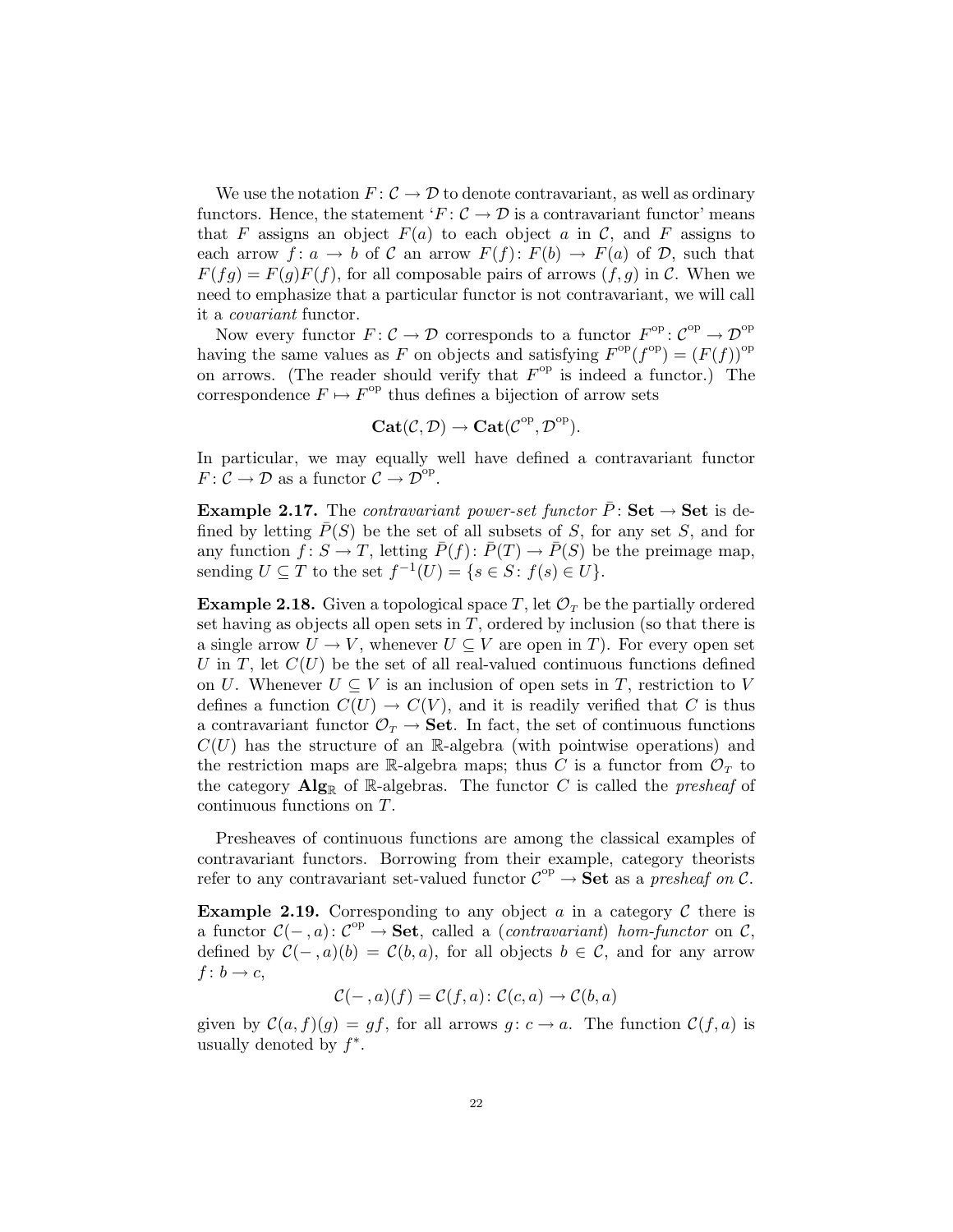## 2.4. Products of Categories.

**Definition 2.20.** The *product* of two categories C and D is the category  $\mathcal{C} \times \mathcal{D}$ , defined by  $Ob(\mathcal{C} \times \mathcal{D}) = Ob(\mathcal{C}) \times Ob(\mathcal{D})$  and  $Ar(\mathcal{C} \times \mathcal{D}) = Ar(\mathcal{C}) \times$  $Ar(\mathcal{D})$ , with

$$
(\mathcal{C} \times \mathcal{D})((a, a'), (b, b')) = \mathcal{C}(a, b) \times \mathcal{D}(a', b'),
$$

for all objects  $a, a' \in Ob(\mathcal{C})$  and  $b, b' \in Ob(\mathcal{D})$ , and composition given by  $(f,g)(f',g') = (ff', gg')$ , for all arrows  $f, f' \in Ar(\mathcal{C})$  and  $g, g' \in Ar(\mathcal{D})$ .

Hence, in the product category  $C \times D$ , an arrow  $(a, a') \rightarrow (b, b')$  is just a pair of arrows  $(f, g)$ , where  $f : a \to b$  and  $g : a' \to b'$ .

If  $F_1: \mathcal{C}_1 \to \mathcal{D}_1$  and  $F_2: \mathcal{C}_2 \to \mathcal{D}_2$  are functors, then the *product* functor  $(F_1 \times F_2)$ :  $C_1 \times C_2 \rightarrow \mathcal{D}_1 \times \mathcal{D}_2$  is defined on objects by  $(F_1 \times F_2)(a_1, a_2)$  =  $(F_1(a_1), F_2(a_2))$ , and on arrows by  $(F_1 \times F_2)(f_1, f_2) = (F_1(f_1), F_2(f_2)).$ 

**Example 2.21.** For any category C, there is a *diagonal* functor  $\Delta: \mathcal{C} \to \mathcal{C} \times \mathcal{C}$ , defined on objects by  $\Delta(a) = (a, a)$  and on arrows by  $\Delta(f) = (f, f)$ . For any  $C_1$  and  $C_2$  there is a *twist* functor Tw, defined on objects by  $Tw(a_1, a_2) = (a_2, a_1)$ , and on arrows by  $Tw(f_1, f_2) = (f_2, f_1)$ ; there are also projection functors  $P_1: C_1 \times C_2 \to C_1$  and  $P_2: C_1 \times C_2 \to C_2$ , defined by  $P_i(a_1, a_2) = a_i$  and  $P_i(f_1, f_2) = f_i$ , for  $i = 1, 2$ .

The following proposition is easy to prove.

**Proposition 2.22.** For all categories  $C_1$ ,  $C_2$ ,  $D$  and any pair of functors  $F_1: \mathcal{D} \to \mathcal{C}_1$  and  $F_2: \mathcal{D} \to \mathcal{C}_2$ , there exists a unique functor

$$
G\colon \mathcal{D}\to \mathcal{C}_1\times \mathcal{C}_2
$$

such that  $F_1 = P_1G$  and  $F_2 = P_2G$ .

Observe that Proposition 2.22 can be interpreted as the statement that the map

$$
\mathbf{Cat}(\mathcal{D}, \mathcal{C}_1 \times \mathcal{C}_2) \longrightarrow \mathbf{Cat}(\mathcal{D}, \mathcal{C}_1) \times \mathbf{Cat}(\mathcal{D}, \mathcal{C}_2),
$$

defined by  $G \mapsto (P_1G, P_2G)$ , is a bijection.

Example 2.23. Cartesian product Prod is a functor from the product category Set  $\times$  Set to Set. We write  $S \times T$ , instead of  $Prod(S, T)$ , for all sets S and T; and if  $(f, g) : (S, T) \to (S', T')$  is an arrow in **Set**  $\times$  **Set**, we write  $f \times g$  for the function

$$
Prod((f,g)) : S \times T \to S' \times T',
$$

which is defined by  $(f \times g)((x, y)) = (f(x), g(y))$ , for all  $x \in S$  and  $y \in T$ .

Functors defined on a product of categories  $C_1 \times C_2$  are often referred to as bifunctors, or functors of two variables. If we are given a bifunctor  $F: \mathcal{C}_1 \times \mathcal{C}_2 \to \mathcal{D}$ , then fixing an object  $a \in \mathcal{C}_1$  defines a functor  $F(a, -): \mathcal{C}_2 \to \mathcal{D}$ determined by  $c \mapsto F(a, c)$  and  $f \mapsto F(1_a, f)$ , for objects a and arrows f in  $C_2$ . Similarly, fixing an object b in  $C_2$  defines a functor  $F(-, b)$ :  $C_1 \rightarrow \mathcal{D}$ .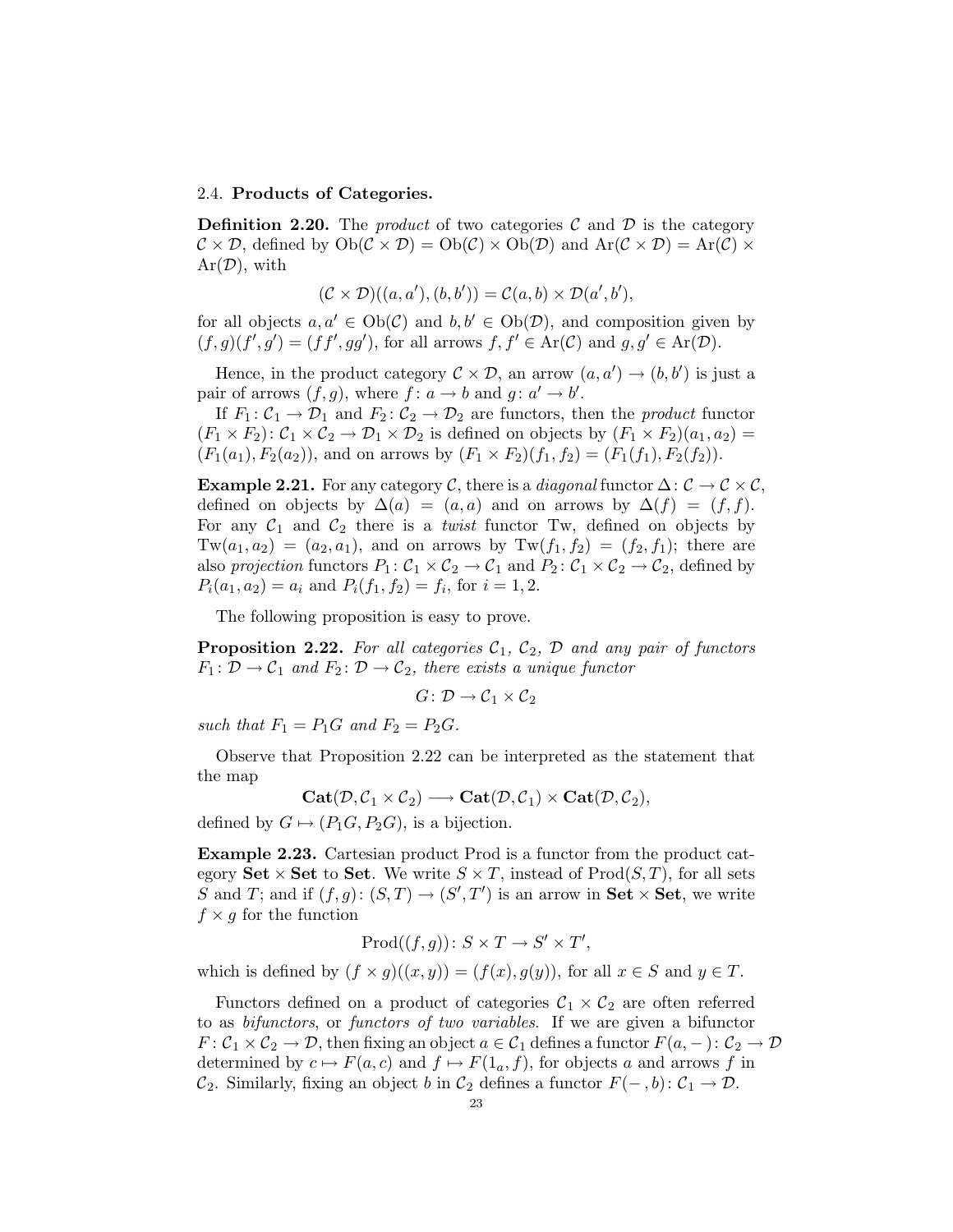**Example 2.24.** For any category  $\mathcal{C}$ , there is a hom-(bi)functor

$$
\mathcal{C}(-,-)\colon \mathcal{C}^{\mathrm{op}}\times \mathcal{C}\to \mathbf{Set}
$$

that satisfies  $C(-, -)(a, b) = C(a, b)$ , for all objects a and b in C. An arrow  $(a, b) \rightarrow (a', b')$  in  $\mathcal{C}^{\text{op}} \times \mathcal{C}$  consists of an ordered pair  $(f, g)$ , where  $f : a' \rightarrow a$ and  $g: b \to b'$  in C. The function

$$
\mathcal{C}(-,-)(f,g) = \mathcal{C}(f,g) \colon \mathcal{C}(a,b) \to \mathcal{C}(a',b')
$$

is given by  $\mathcal{C}(f,g)(f,g)(h) = ghf$ , for all  $h \in \mathcal{C}(a,b)$ .

By fixing an object  $a$  on the left, as above, we obtain the covariant homfunctor  $C(a, -): C \to \mathbf{Set}$  described in Example 2.10. In that example, we used the notation  $\mathcal{C}(a, f)$  for the value of the functor  $\mathcal{C}(a, -)$  on an arrow f, while according to discussion above, this value is denoted by  $\mathcal{C}(1_a, f)$ . This notational inconsistency is remedied if we adopt the arrows-only point of view, for then we have  $a = 1_a$ .

We may also obtain the contravariant hom-functors, described in Example 2.19, by fixing objects on the right in the functor  $\mathcal{C}(-,-)$ .

In many categories, the sets of arrows come equipped with additional structure, and hence the hom-functors take values in categories other than Set. For example:

- (1) The functor  $\mathbf{Ab}(-,-)$  takes values in  $\mathbf{Ab}$ .
- (2) For any ring R, the functor  $_R\text{Mod}(-, -)$  takes values in Ab. If R is commutative, then  $_R\text{Mod}(-, -)$  takes values in  $_R\text{Mod}$ .
- (3) Let Pos denote the category of all partially ordered sets (posets) and order-preserving maps. If P and Q are posets, then the set  $Pos(P,Q)$ is partially ordered by setting  $f \leq g$  whenever  $f(x) \leq g(x)$ , for all  $x \in P$ . Hence the hom-functor  $\text{Pos}(-,-)$  maps  $\text{Pos}$  to itself.

For each category  $\mathcal C$  in the above list of examples, not only does the hombifunctor takes values in some category  $\mathcal D$  other than **Set**, but for all objects  $a, b, c$ , the composition  $\mathcal{C}(a, b) \times \mathcal{C}(b, c) \rightarrow \mathcal{C}(a, c)$ , is an arrow in D rather than a function between sets. In this situation we refer to  $\mathcal C$  as a D-enriched category. Strictly speaking, enriched categories are not necessarily categories, but include ordinary categories as a special case, because in general the arrow-objects  $C(a, b)$  are not assumed to be sets. It takes a little work to give a precise definition of enriched category; in particular, we no longer may refer to elements of  $\mathcal{C}(a, b)$  and so we must take care to formulate the definition of identity arrows in an arrows-only fashion.

**Example 2.25.** Given rings R and S, we denote by  $<sub>R</sub>Mod<sub>S</sub>$  the category</sub> of all R-S-bimodules and R-S-linear maps. It is easy to check that tensoring over S defines a functor  $\otimes_s$ : R**Mod**<sub>S</sub> × S**Mod**<sub>T</sub>  $\rightarrow$  R**Mod**<sub>T</sub>, for all rings R, S and T. We write  $M \otimes_S N$  instead of  $\otimes_S (M, N)$  for modules S and T, and write  $f \otimes g$  instead of  $\otimes_S(f, g)$ , for maps f and g. All of the special cases of Example 2.9 can be obtained from the functor  $\otimes_S$  by fixing variables and choosing  $R$ ,  $S$  and  $T$  appropriately.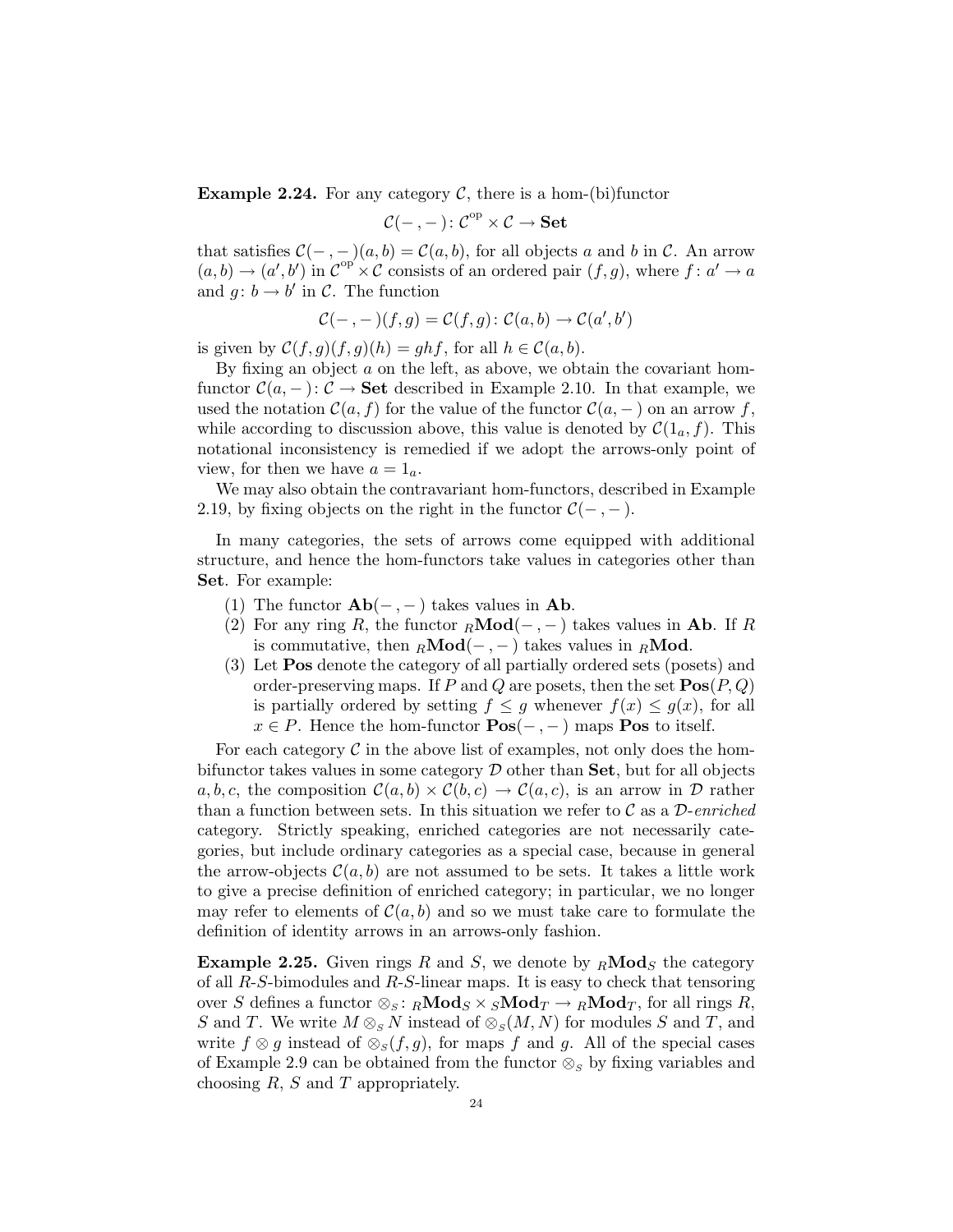We now introduce what may seem like a completely bizarre notational convention and write  $M: R \to S$ , whenever M is an R-S-bimodule. Then if we are given bimodules  $M: R \to S$  and  $N: S \to T$ , we obtain a bimodule  $M \otimes_S N : R \to T$  by tensoring over S. This suggests that if we regard bimodules as arrows between rings, then tensor product behaves alot like composition of arrows. In fact, we get something very close to a category by taking rings as objects, bimodules as arrows, and tensor product as the composition operation. This 'category' is enriched in the sense that, rather than arrow-sets, we have the arrow-categories  $_R\textbf{Mod}_S$ , for all rings R and S; and the composition law is a functor, rather than just a function. The reason why the word 'category' is in quotes in the previous sentence is that this composition law is not strictly associative, and there are no (strict) identity arrows. However, the canonical isomorphisms  $(M \otimes_S N) \otimes_T P \cong M \otimes_S (N \otimes_T P)$ and  $M \otimes_{S} S \cong M$  and  $R \otimes_{R} M \cong M$  mean that associativity of composition and the identity axiom hold up to isomorphism; these isomorphisms are in fact natural isomorphisms of functors.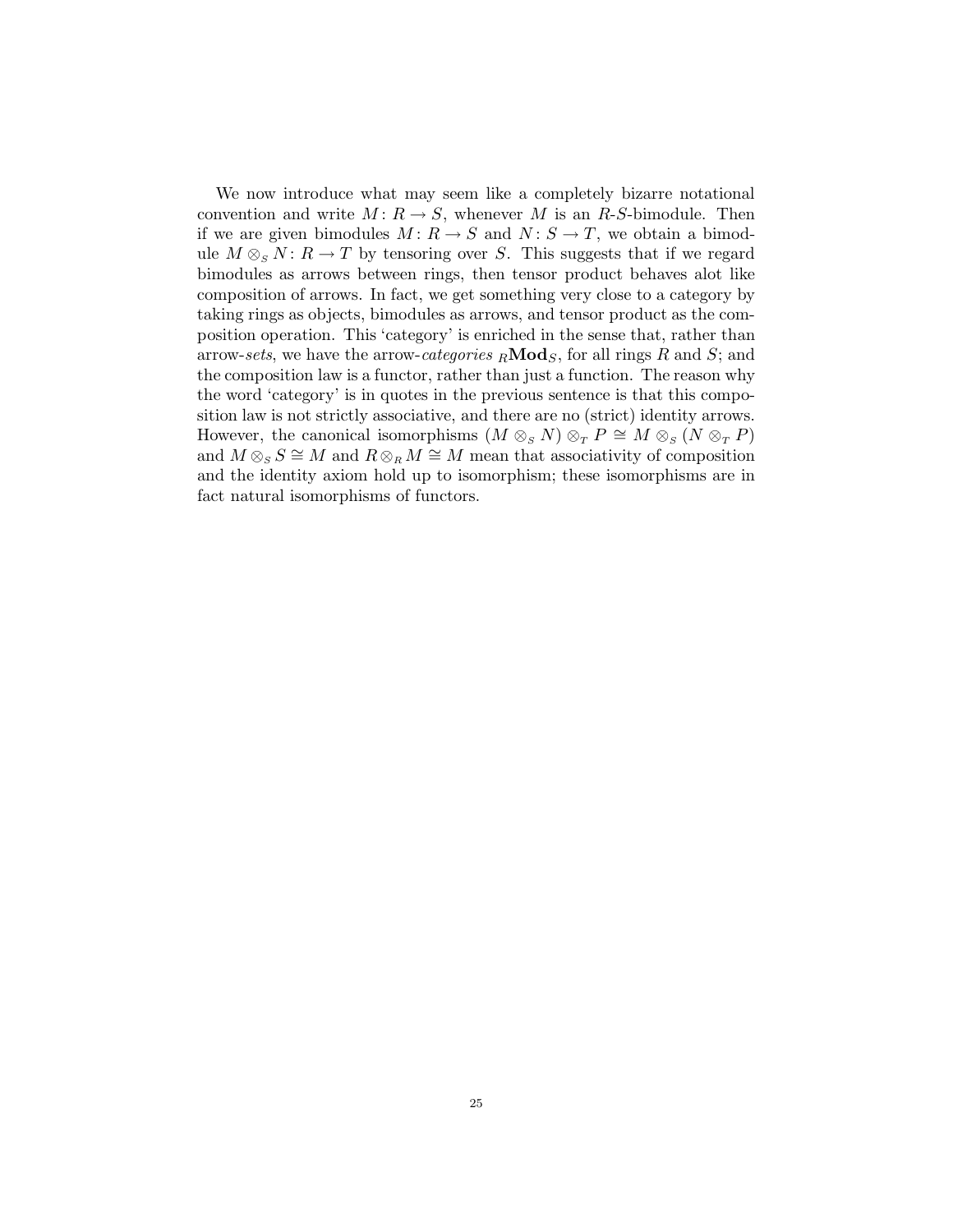#### 3. Natural Transformations

3.1. Definition and Some Examples. When we defined the category Cat, having categories as objects and functors as arrows, we moved up to a new level of abstraction, since the objects of this category themselves consist of objects and arrows. We now proceed to move up one more level, by defining a notion of arrow between functors, which will thus make the set of functors  $\text{Cat}(\mathcal{C}, \mathcal{D})$  the object set of a category for any categories  $\mathcal C$ and D.

**Definition 3.1.** Suppose that  $F: \mathcal{C} \to \mathcal{D}$  and  $G: \mathcal{C} \to \mathcal{D}$  are functors. A natural transformation  $\tau$  from F to G is comprised of a set of arrows  ${\tau_a \colon F(a) \to G(a) : a \in Ob(C)}$  in D, indexed by objects in C, such that for any  $f: a \rightarrow b$  in C, the diagram



commutes. The individual arrows  $\tau_a$  are the *components* of  $\tau$ , and the commutativity of the square (3.2) is called naturality. The natural transformation  $\tau$  is a *natural isomorphism* if each component  $\tau_a$  is an isomorphism in  $\mathcal{D}$ ; in this case the functors F and G are called *isomorphic* and we write  $F \cong G$ .

We write  $\tau: F \Rightarrow G$  to indicate that  $\tau$  is a natural transformation from F to G, and we represent  $\tau$  by the diagram

$$
c \xrightarrow{\frac{F}{\sqrt{r}}} \mathcal{D},
$$

if F and G have domain  $\mathcal C$  and codomain  $\mathcal D$ .

If think of functors  $F, G: \mathcal{C} \to \mathcal{D}$  as giving pictures of  $\mathcal{C}$  inside of  $\mathcal{D}$ , then we may regard a natural transformation  $\tau: F \Rightarrow G$  as a process that takes us from one of these pictures to the other using the arrows of  $D$ . Specifically,  $F$  and  $G$  map any commutative diagram  $D$  in  $C$  to commutative diagrams  $F(D)$  and  $G(D)$  in D, and  $\tau$  provides an arrow  $\tau_a: F(a) \to G(a)$ , from each vertex of  $F(D)$  to the corresponding vertex of  $G(D)$  in such a way that the union of the diagrams  $F(D)$  and  $G(D)$ , together with all of these arrows, is itself a commutative diagram. We think of this big commutative diagram as a cylinder, having the diagram  $F(D)$  at one end and the diagram  $G(D)$  at the other, that transforms  $F(D)$  into  $G(D)$ , using the arrows of D. For example, the commutative triangle in  $\mathcal{C}$ , below left, corresponds to the cylinder in  $\mathcal{D}$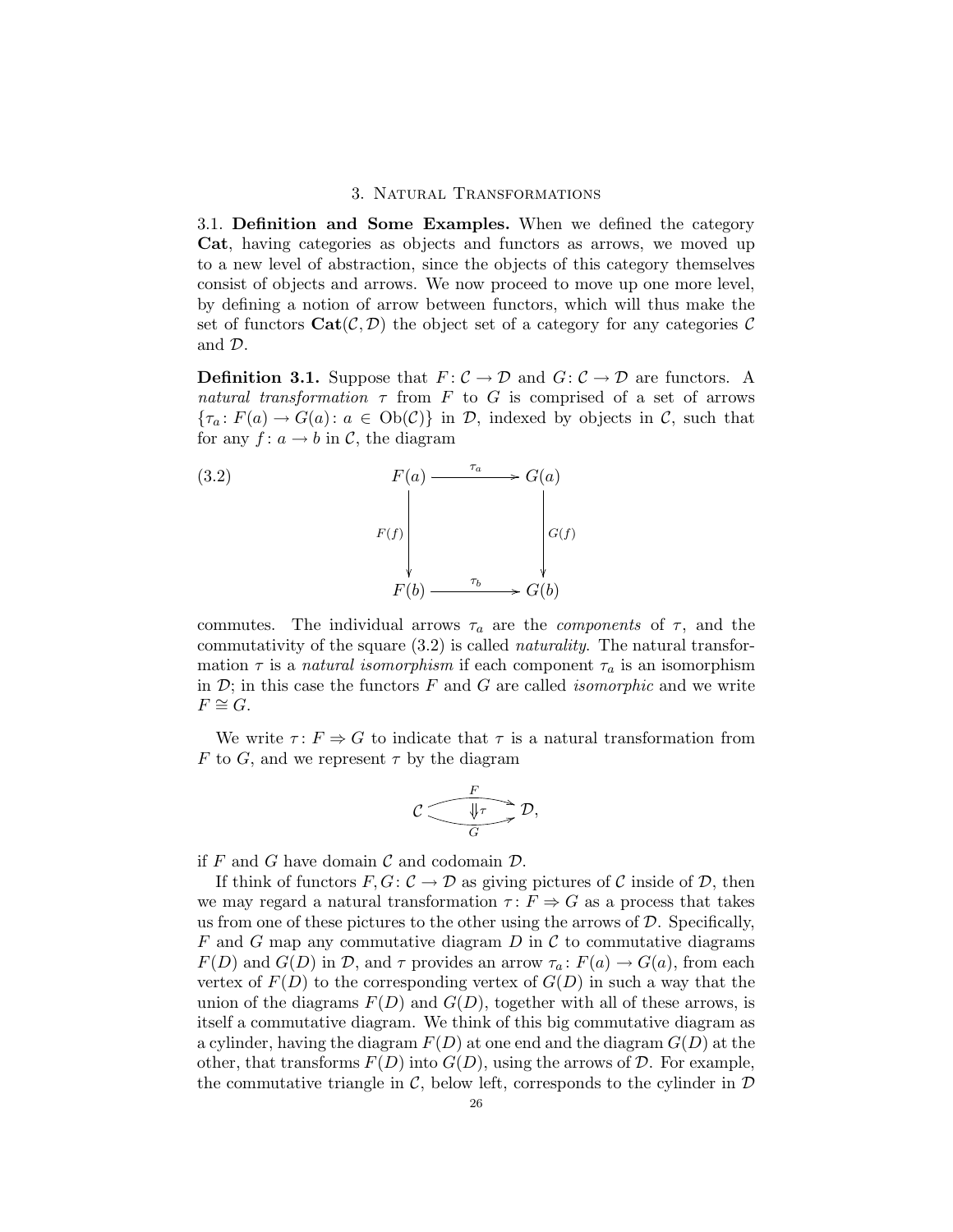on the right.



**Example 3.3.** Consider the functors End,  $P:$  Bij  $\rightarrow$  Set, where End is the endomorphism functor defined in Example 2.7, and  $P$  is the power-set functor, defined in Example 2.6, restricted to the category of bijections Bij. There is a natural transformation  $\varphi:$  End  $\Rightarrow$  P, with  $\varphi_S:$  End(S)  $\rightarrow$  P(S) defined for all sets  $S$  by

$$
\varphi_S(h) = \{ s \in S : x \text{ is a fixed point of } h \},
$$

for all  $h \in End(S)$ . To verify naturality, we must check that

$$
\varphi_T(\text{End}(f)(h)) = P(f)(\varphi_S(h)),
$$

for all bijections  $f: S \to T$  and endomorphisms h of S. But this is equivalent to the equality of sets

{fixed points of 
$$
fhf^{-1}
$$
} =  $f$ {fixed points of  $h$ },

which is apparent.

The naturality of  $\varphi:$  End  $\Rightarrow$  P means that whenever we choose an endomorphism h of S, relabel it via a bijection  $f: S \to T$ , and then take it's set of fixed points, we obtain the same subset of  $T$  that we get from taking the set of fixed points of  $h$  first, then relabelling. This means that the process of passing from an endomorphism to its set of fixed points does not depend on any particular labelling of the underlying set; whether we change labels before or afterwards makes no difference. Thus we may regard  $\varphi$  as a transformation between the endomorphism and power-set constructions, rather than just as an assortment of mappings  $End(S) \to P(S)$  for all sets S.

**Example 3.4.** Let  $\Pi$  and Eqrel be the functors  $\text{Bij} \rightarrow \text{Set}$  that take a set U to the set of all partitions of  $U$ , and to the set of all equivalence relations on U, respectively, and have the obvious definition on arrows. (Recall that a partition of U is a set  $\pi$  of nonempty, pairwise disjoint subsets of U, called blocks, whose union is U.) For every set S, define  $\tau_s: \Pi(S) \to \text{Eqrel}(S)$  by letting  $\tau_s(\pi)$  be the relation

$$
\{(s,t) \in S \times S: s, t \in B, \text{ for some block } B \in \pi\}
$$

on S, for all partitions  $\pi$  of S. It is readily verified that the maps  $\tau_s$  are the components of a natural isomorphism  $\tau : \Pi \Rightarrow \text{Eqrel},$  whose inverse is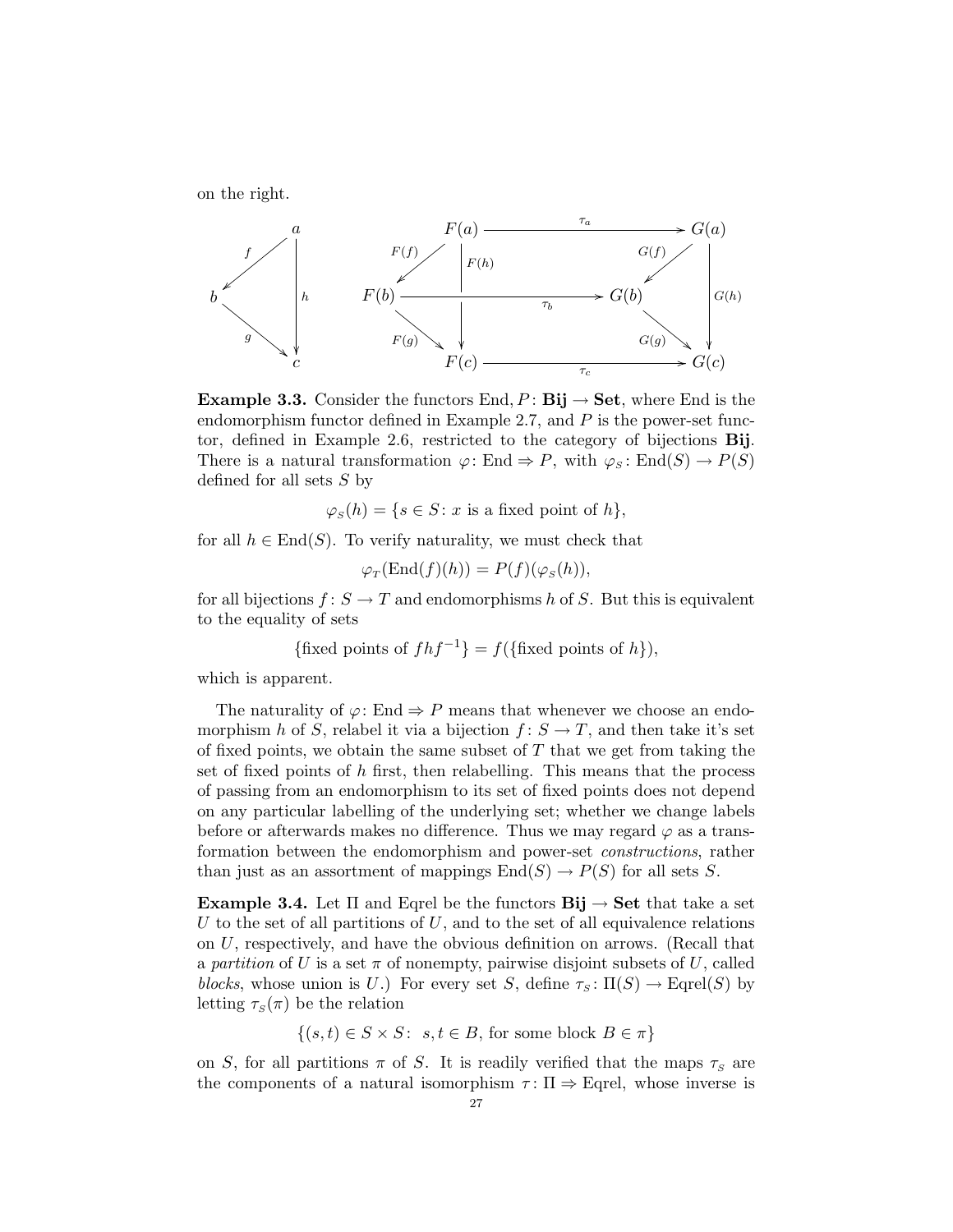defined by letting  $\tau_s^{-1}(R)$  be the set of equivalence classes of R, for any equivalence relation  $R$  on a set  $S$ .

Example 3.5. The definition given in Example 2.23 for the cartesian product functor Prod:  $\mathbf{Set} \times \mathbf{Set} \rightarrow \mathbf{Set}$  is in fact ambiguous. Even though we may all agree that the set  $S \times T$  consists of all ordered pairs  $(s, t)$  with  $s \in S$ and  $t \in T$ , we may not agree on what, precisely, is meant by an ordered pair. One common definition is to let  $(s, t)$  be the set  $\{s, \{s, t\}\}\$ . Another approach, that is readily generalizable to arbitrary families of sets, is to define an ordered pair in  $S \times T$  as a function  $\alpha$ :  $\{1,2\} \to S \cup T$  that satisfies  $\alpha(1) \in$ S and  $\alpha(2) \in T$ . The functions  $\tau_{S,T}$  defined by  $\alpha \mapsto {\alpha(1), \{\alpha(1), \alpha(2)\}}$ are the components of a natural isomorphism from the second to the first versions of the cartesian product functor. Of course the index set  $\{1,2\}$ in the second definition may be replaced with any other totally ordered two-element set, resulting in yet another isomorphic, but distinct, functor.

We see in the previous example a recurring theme in category theory; things we wish to define are often only meaningfully specified up to isomorphism. The reader may ask why we don't simply choose a particular version of the functor Prod to work with. For some purposes it may be useful to do so, but in Section 93, we shall meet a general definition of product of objects in a category (which may or may not exist in any particular category), of which cartesian product of sets is a special case, and by it's very nature, this definition only determines a product up to (unique) isomorphism.

**Example 3.6.** For any field K, there is a contravariant functor  $(-)^*$  from the category Vect of  $K$ -vector spaces to itself, taking a vector space  $V$ to its dual  $V^*$ , and a linear map  $f: V \to W$  to its transpose (or dual)  $f^*: W^* \to V^*$ , given by  $f^*(h) = hf$ , for all  $h \in W^*$ . Note that  $(-)^*$  is just the contravariant hom-functor  $\text{Vect}(-, K)$ . Composing  $(-)^*$  with itself, we obtain the (covariant) functor  $(-)^{**}$  that takes each space V to its double dual  $V^{**}$  and each linear map  $f: V \to W$  to the linear map  $f^{**}: V^{**} \to W^{**}$ , given by  $f^{**}(\alpha) = \alpha f^*$ , for all  $\alpha \in V^{**}$ .

For each vector space V, there is an injective linear map  $\tau_V: V \to V^{**}$ , given by  $x \mapsto \tilde{x}$ , where  $\tilde{x} \in V^{**}$  is defined by setting  $\tilde{x}(f) = f(x)$ , for each  $x \in V$  and  $f \in V^*$ . The map  $\tau_V$  is called the canonical inclusion of V into its double dual. We claim that the maps  $\tau_V$  are the components of a natural transformation  $\tau: 1_{\text{Vect}} \to (-)^{**}$ , which justifies the use of the word 'canonical' in the previous sentence. It is worth verifying naturality carefully here, in order to get some practice untangling the definitions of  $f^*$  and  $f^{**}$ ;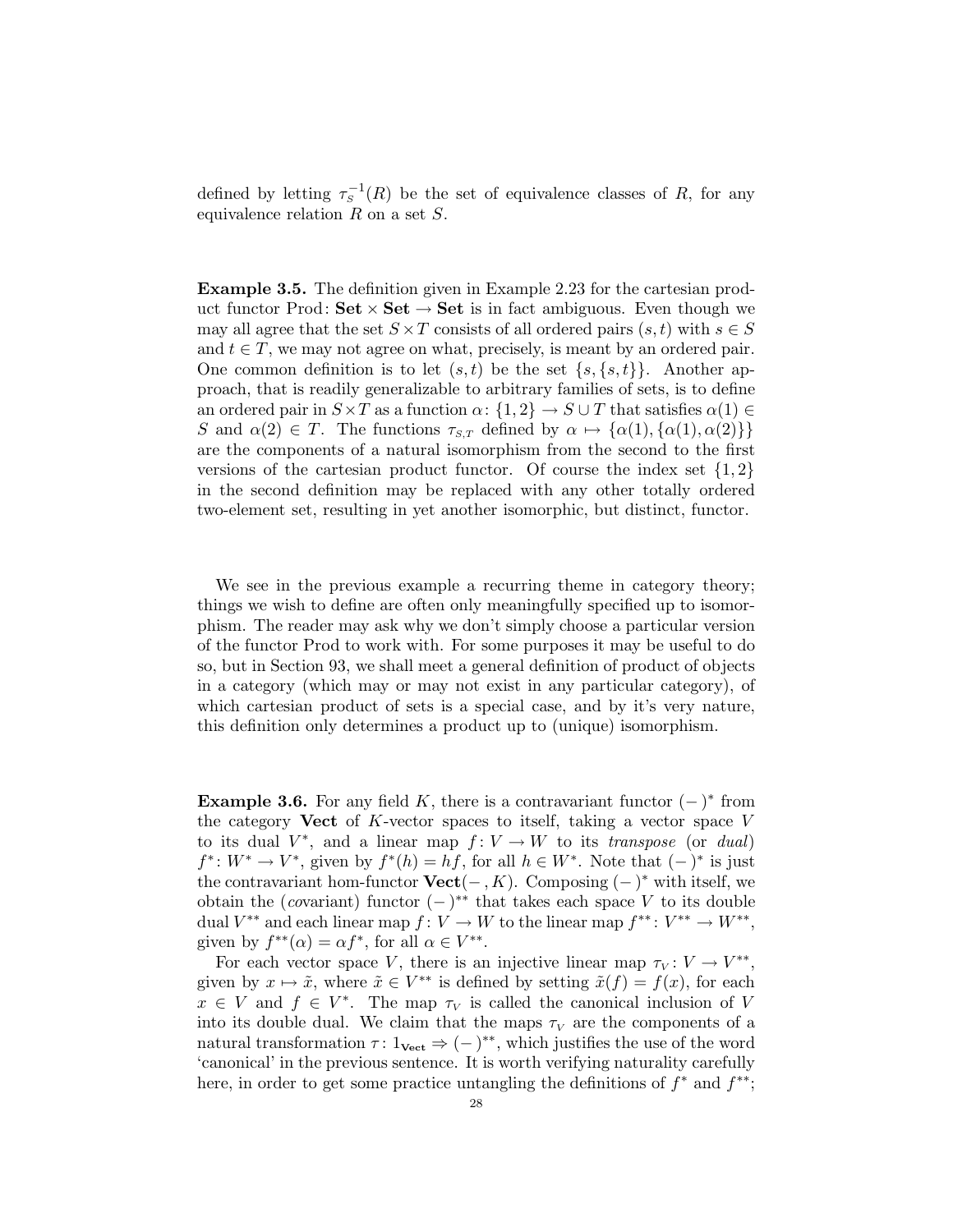thus we must check that the square



commutes, for all linear maps  $f: V \to W$ . Now for any  $x \in V$  and  $h \in W^*$ , we have  $(f(x))(h) = hf(x)$  and

$$
f^{**}(\tilde{x})(h) = \tilde{x}(f^*(h))
$$

$$
= \tilde{x}(hf)
$$

$$
= hf(x),
$$

and hence the square commutes.

If we restrict attention to the category fVect of finite-dimensional vector spaces over K, then  $\tau$  is a natural isomorphism. The usual proof of this goes as follows: choose a basis  $\{e_1, \ldots, e_n\}$  of V, and define a map  $\gamma_v : V \to V^*$ by  $e_i \mapsto e_i^*$ , where  $e_i^* \in V^*$  is determined by

$$
e_i^*(e_j) = \delta_{ij} = \begin{cases} 1, & \text{if } i = j; \\ 0, & \text{otherwise,} \end{cases}
$$

for  $1 \leq i, j \leq n$ . It is easy to see that  $\gamma_V$  is an isomorphism, but it is not natural because the definition of each map  $\gamma_V$  depends on a choice of basis for V. However, if we choose a basis  $\{e_1, \ldots, e_n\}$  for a vector space V, and map V into the double dual  $V^{**}$ , by  $e_i \mapsto e_i^{**} = (e_i^*)^*$ , then we obtain the map  $\tau_V: V \to V^{**}$ , which is thus an isomorphism. Note that, while the map  $e_i \mapsto e_i^*$  depends on the choice of basis, the map  $e_i \mapsto e_i^{**}$  does not.

**Example 3.7.** Suppose that  $C_1$ ,  $C_2$  and  $D$  are categories, and that we are given a functor  $F: \mathcal{C}_1 \times \mathcal{C}_2 \to \mathcal{D}$ . Recall that, for each object  $a \in \mathcal{C}$  $C_1$ , the functor  $F(a, -): C_2 \to \mathcal{D}$  is defined by  $F(a, -)(x) = F(a, x)$  and  $F(a, -)(f) = F(1<sub>a</sub>, f)$ , for all objects x and arrows f in  $C<sub>2</sub>$ . Each arrow  $g: a \rightarrow b$  in  $C_1$  induces a natural transformation

$$
F(g, -): F(a, -) \Rightarrow F(b, -),
$$

having components

$$
F(g, -)_x = F(g, 1_x) \colon F(a, x) \to F(b, x),
$$
  
<sub>29</sub>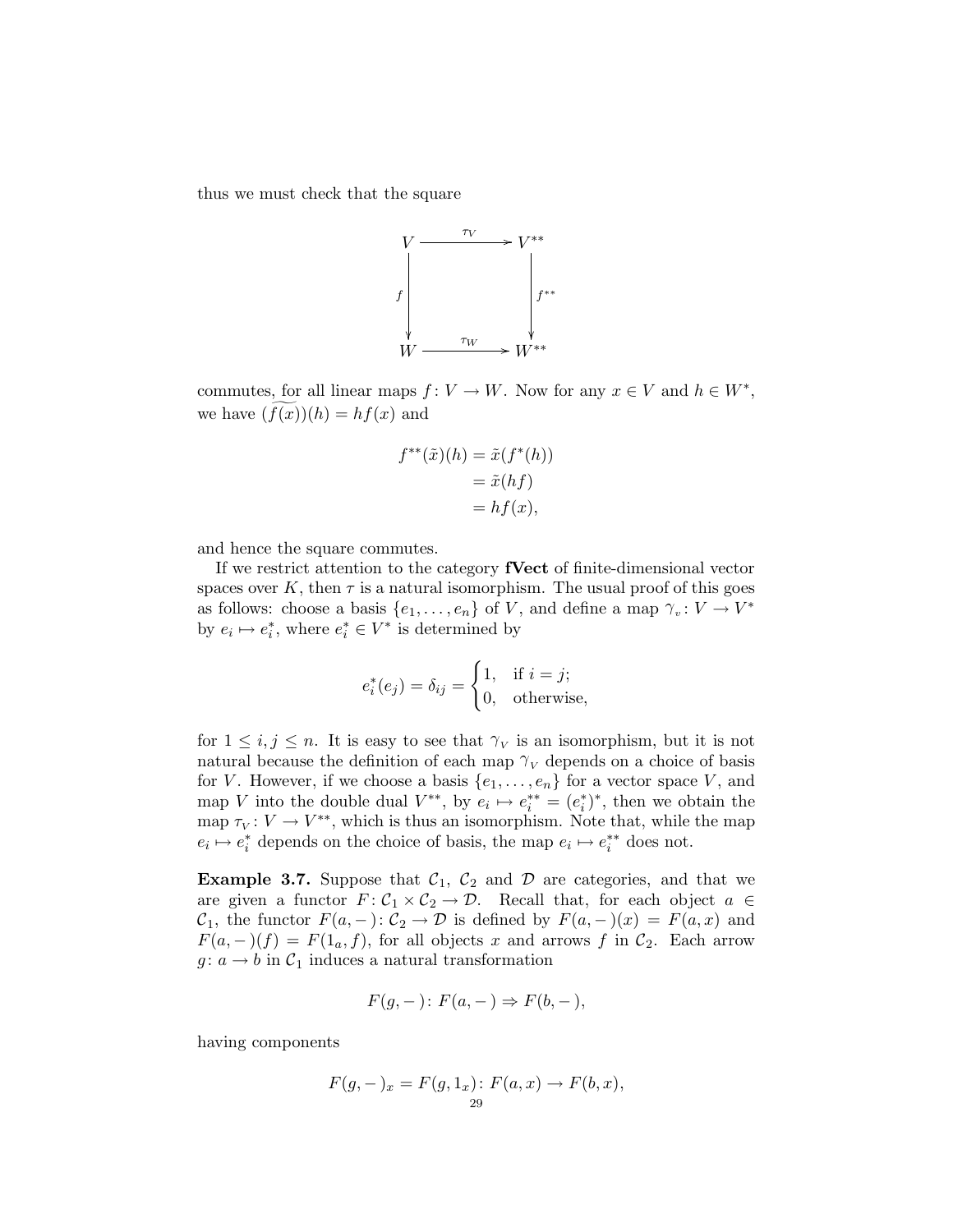for each  $x \in C_2$ . The naturality of  $F(g, -)$  is equivalent to the commutativity of the square

$$
F(a, x) \xrightarrow{F(g, 1_x)} F(b, x)
$$
  
\n
$$
F(1_a, f)
$$
\n
$$
F(a, y) \xrightarrow{F(g, 1_y)} F(b, y),
$$

for each arrow  $f: x \to y$  in  $C_2$ , which is clear. Similarly, each arrow  $f: x \to y$ in  $C_2$  gives rise to a natural transformation

$$
F(-, f) \colon F(-, x) \Rightarrow F(-, y),
$$

of functors from  $C_1$  to  $D$  whose naturality corresponds to the same commutative square.

In the special case of the hom-functor  $\mathcal{C}(-, -)$ :  $\mathcal{C} \times \mathcal{C} \rightarrow \mathcal{C}$ , for each arrow  $f: a \rightarrow b$ , we write  $f^*$  for the natural transformation

$$
\mathcal{C}(f,-): \mathcal{C}(b,-) \Rightarrow \mathcal{C}(a,-),
$$

as well as for each component  $\mathcal{C}(f, x): \mathcal{C}(b, x) \to \mathcal{C}(a, x)$ , which is given by composing with f on the right; and we write  $f_*$  for the natural transformation

$$
\mathcal{C}(-,f): \mathcal{C}(-,a) \Rightarrow \mathcal{C}(-,b),
$$

as well as for each component  $\mathcal{C}(x, f): \mathcal{C}(x, a) \to \mathcal{C}(x, b)$ , which is given by composing with f on the left.

It is useful to compare the definition of natural transformation with that of homotopy between continuous functions. Recall that if  $U$  and  $V$  are topological spaces and  $f, g: U \to V$  are continuous functions, then a *homotopy* from f to g is a continuous map  $H: U \times [0,1] \to V$  satisfying

$$
H(x,0) = f(x) \qquad \text{and} \qquad H(x,1) = g(x),
$$

for all  $x \in U$ . Hence, if we define  $H_t: U \to V$ , for each  $\in [0,1]$  to be the map  $x \mapsto H(x, t)$ , then  $\{H_t\}$  is a continuously parameterized family of continous maps from U to V, with  $H_0 = f$  and  $H_1 = g$ . If there is a homotopy from f to g, we say that f and g are *homotopic*, and write  $f \cong g$ . It is easy to check that being homotopic is an equivalence relation on the set of all continuous maps from  $U$  to  $V$ .

Now suppose  $f, g: U \to V$  are continuous, and H is a homotopy from f to g. For each element x of U, the map  $[0, 1] \rightarrow V$ , given by  $t \mapsto H_t(x)$ , is a path in V from  $f(x)$  to  $g(x)$ . Hence we have a very close analogy: topological spaces correspond to categories with points as objects and paths as arrows, continuous maps between spaces correspond to functors, and homotopies between maps correspond to natural transformations. It is an interesting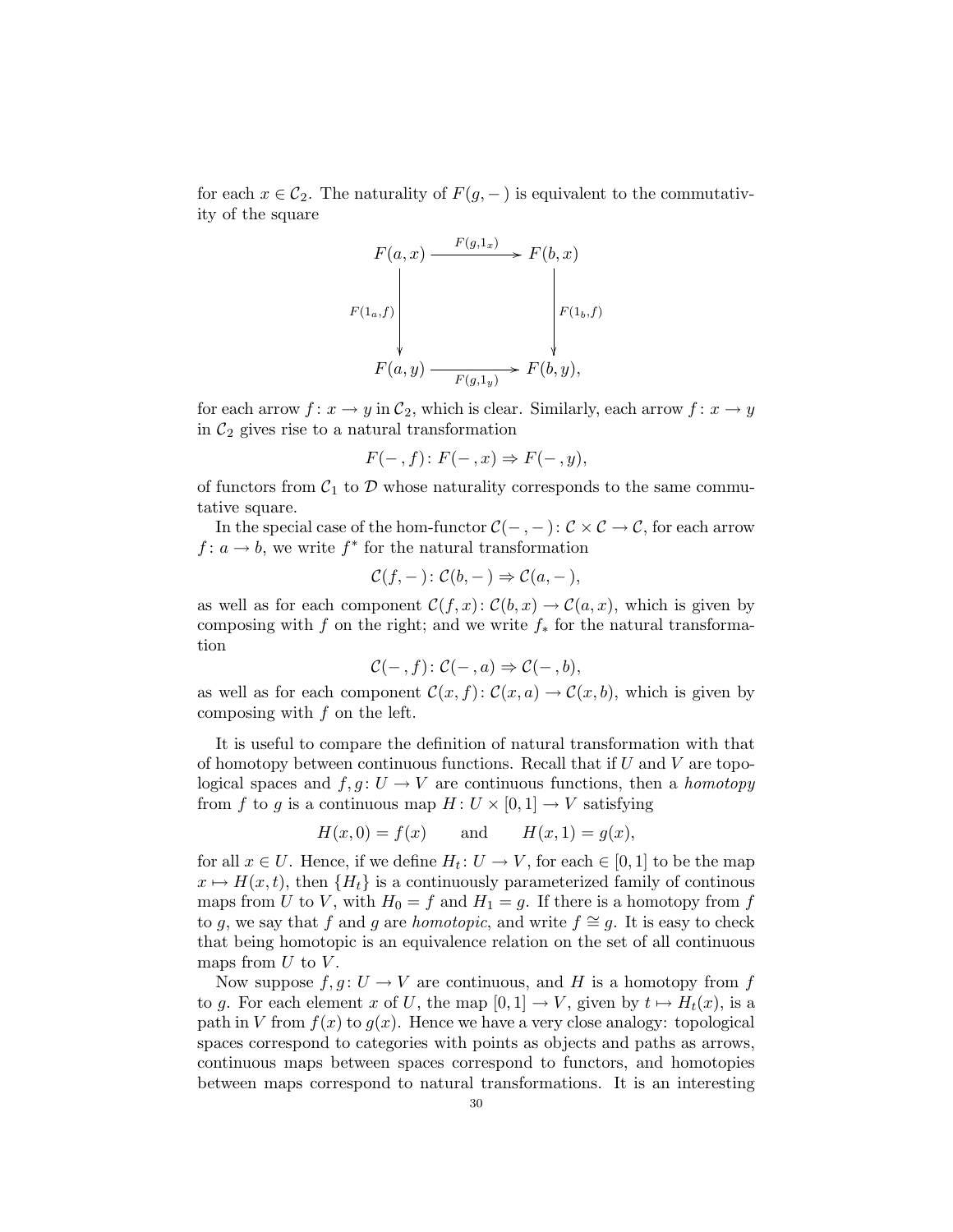exercise to try make these correspondences more precise, so that they are no longer merely analogies.

# 3.2. Some Natural Transformations Involving the Cartesian Product Functor.

**Example 3.8 (Unit).** Choose a singleton set  $T = \{*\}$ , and let

 $L_T$ : Set  $\rightarrow$  Set

be the functor defined on objects by  $L_T(S) = T \times S$  and on arrows by  $L_T(f) = 1_T \times f$ . Then there is a natural isomorphism  $\tau$  from the identity functor  $1_{\text{Set}}$  to  $L_T$ , with components defined by  $\tau_s(s) = (*, s)$ , for all  $s \in S$ .

Example 3.9 (Commutativity). The twist maps

$$
\tau_{S,T} \colon S \times T \to T \times S,
$$

defined for all sets S and T by  $(s, t) \mapsto (t, s)$ , are the components of a natural isomorphism from the cartesian product functor

Prod:  $Set \times Set \rightarrow Set$ 

to the composition Prod  $\cdot$  Tw, where Tw: Set  $\times$  Set  $\rightarrow$  Set  $\times$  Set is the twist functor, which was defined in general in Example 2.21.

Example 3.10 (Associativity). The *associators* 

 $\alpha_{S,TL}: ((S \times T) \times U) \rightarrow (S \times (T \times U)),$ 

given for all sets S, T and U by  $((s,t), u) \mapsto (s,(t, u))$ , are the components of a natural isomorphism

 $\text{Prod} \cdot (\text{Prod} \times 1_{\text{Set}}) \Rightarrow \text{Prod} \cdot (1_{\text{Set}} \times \text{Prod})$ 

of functors  $\mathbf{Set} \times \mathbf{Set} \times \mathbf{Set} \to \mathbf{Set}.$ 

It is interesting to compare the category Set with a commutative monoid. In a commutative monoid, the associativity and commutativity of the binary operation, and the unit property of the identity element, are specified by equations among elements. In the category Set, with binary operation on objects given by cartesian product, these properties are given by natural isomorphisms, and the identity element itself is defined only up to isomorphism. This is as to be expected, since when working in a category, isomorphism is as close to equality as we can reasonably expect to get. We thus view Set, equipped with cartesian product, as a kind of categorified commutative monoid, with defining equations replaced by appropriate isomorphisms. Such categories are called *symmetric monoidal* categories. We will take a close look at them and the more general *monoidal* categories in Section  $n^2$ .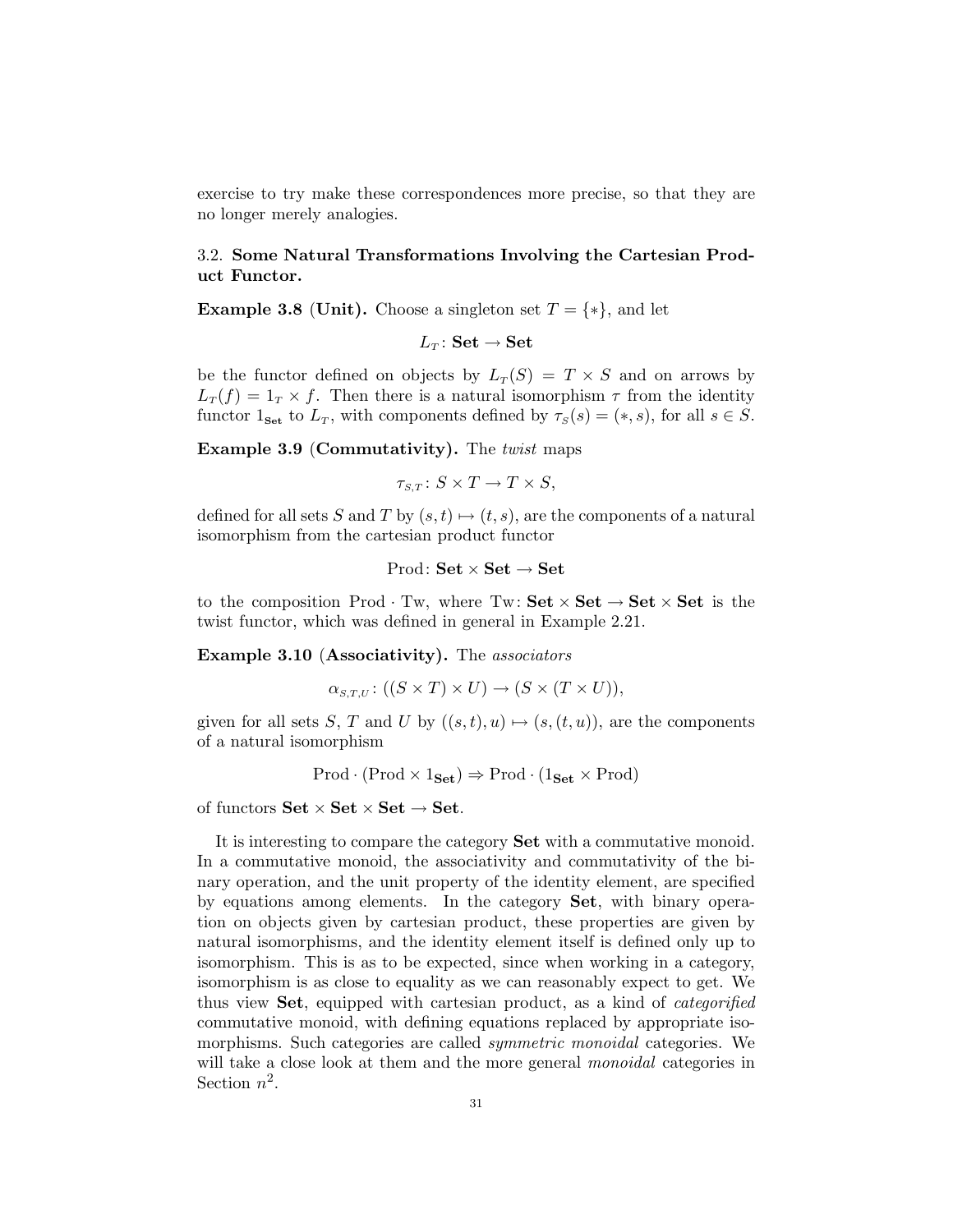3.3. Equivalence of Categories. Recall that a functor  $F: \mathcal{C} \to \mathcal{D}$  is an isomorphism if there exists a functor  $G: \mathcal{D} \to \mathcal{C}$  such that

(3.11)  $FG = 1_D$  and  $GF = 1_C$ .

As we mentioned in Section 2.1, Conditions (3.11) seldom hold in practice; usually the best we can hope for is that either of these compositions applied to an object yields an isomorphic, not equal, object. Indeed, given our general philosophy, it would be unnatural to require equality here. Now that we have natural transformations at our disposal, we can define the desired notion of equivalence concisely.

**Definition 3.12.** A functor  $F: \mathcal{C} \to \mathcal{D}$  is an *equivalence* if there exists a functor  $G: \mathcal{D} \to \mathcal{D}$  and natural isomorphisms  $FG \cong 1_{\mathcal{D}}$  and  $GF \cong 1_{\mathcal{C}}$ . If there exists an equivalence from  $\mathcal C$  to  $\mathcal D$ , then  $\mathcal C$  and  $\mathcal D$  are called *equivalent* categories.

Example 3.13. The category Disc of discrete categories is equivalent, but not isomorphic, to the category Set of sets.

Example 3.14. The category of monoids and monoid homomorphisms is equivalent to the category of one-object categories and functors. If we adopt the arrows-only definition of category, then these categories are isomorphic. Similar comments hold for Grp.

**Definition 3.15.** A skeleton of a category C is a full subcategory  $\mathcal K$  such that each object of  $\mathcal C$  is isomorphic to precisely one object in  $\mathcal K$ .

It is not difficult to see that any category is equivalent to any of its skeletons, and two categories are equivalent if and only if they have isomorphic skeletons.

**Proposition 3.16.** For any functor  $F: \mathcal{C} \to \mathcal{D}$ , the following are equivalent:

- $(i)$  F is an equivalence;
- (ii) F is full and faithful, and each object  $d \in \mathcal{D}$  is isomorphic to  $F(c)$ , for some object  $c \in \mathcal{C}$ .

*Proof.* (i)  $\Rightarrow$  (ii) is easy. (ii)  $\Rightarrow$  (i) is also easy, but relies on the axiom of choice.  $\Box$ 

3.4. Categories of Functors. Suppose that  $\mathcal C$  and  $\mathcal D$  are categories and that F G and H are functors  $C \rightarrow \mathcal{D}$ . Given natural transformations  $\sigma: F \Rightarrow G$  and  $\tau: G \Rightarrow H$ , we define the composition  $\tau\sigma$  to be the natural transformation  $F \Rightarrow H$  having components  $(\tau \sigma)_a = \tau_a \sigma_a$ , for all objects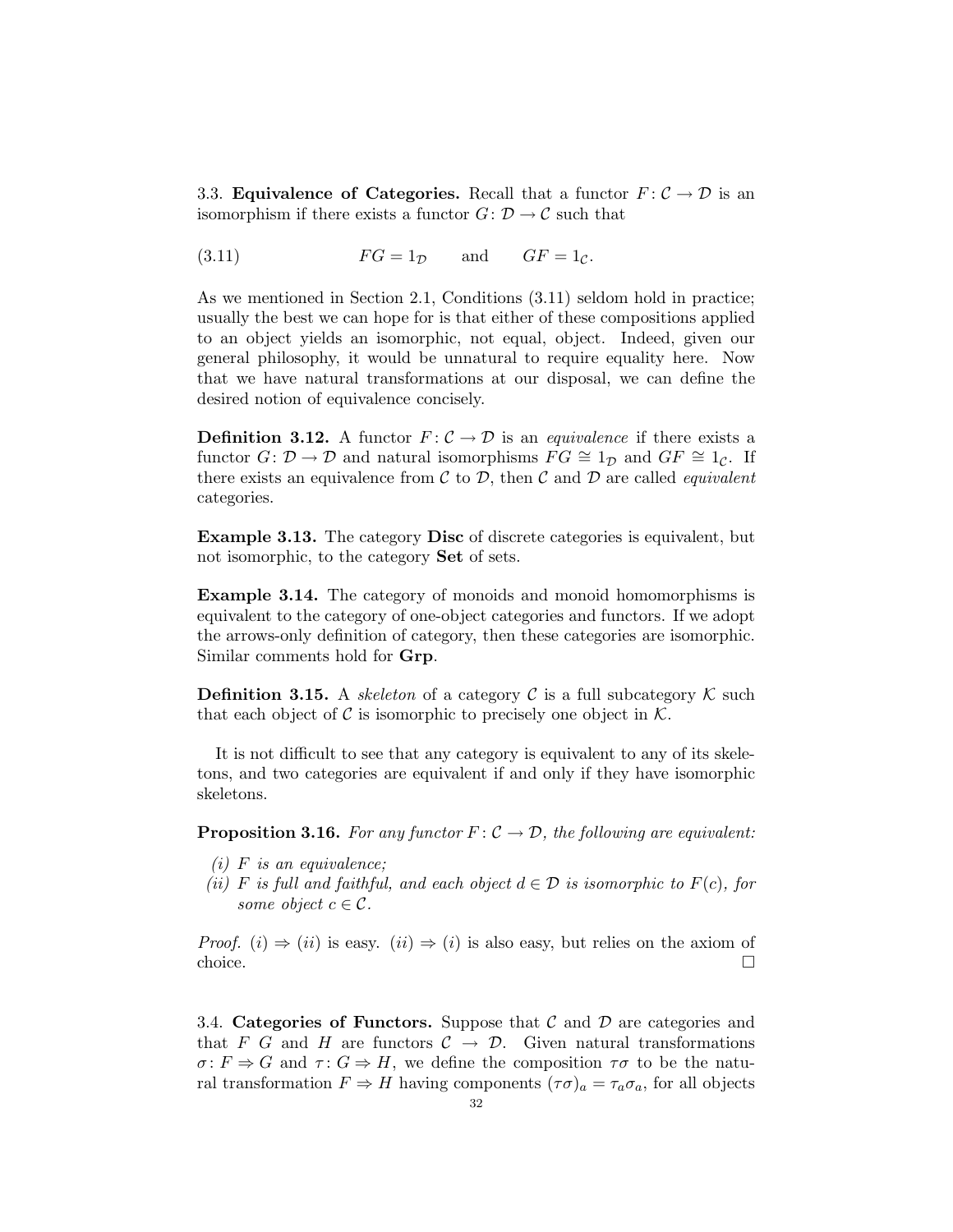$a \in \mathcal{C}$ . To verify that  $\tau \sigma$  is indeed natural, consider the diagram



for some arrow  $f: a \to b$  in C. Naturality of  $\sigma$  and  $\tau$  means that the left and right squares commute. It follows that composing the labels along each of the three paths from  $F(a)$  to  $H(b)$  yields the same arrow in  $D$ , and therefore the whole diagram commutes. In particular, the outside rectangle commutes, which is the naturality condition for  $\tau\sigma$ .

Associativity of composition of natural transformations follows immediately from the associativity of composition of arrows in  $\mathcal{D}$ . For every functor  $F: \mathcal{C} \to \mathcal{D}$ , the natural transformation  $1_F: F \Rightarrow F$ , defined by  $(1_F)_a$  $1_{F(a)}$ , for all objects  $a \in \mathcal{C}$ , is an identity for composition. Hence we have a category with all functors from  $\mathcal C$  to  $\mathcal D$  as objects and natural transformations between functors as arrows. We write either  $\text{Cat}(\mathcal{C}, \mathcal{D})$  or  $\mathcal{D}^{\mathcal{C}}$  for this category. For functors  $F, G \in \text{Cat}(\mathcal{C}, \mathcal{D})$ , we denote the set of natural transformations from  $F$  to  $G$  by  $\mathrm{Nat}(F,G)$ , instead of the more cumbersome  $\text{Cat}(\mathcal{C}, \mathcal{D})(F, G)$ , or more cryptic  $\mathcal{D}^{\mathcal{C}}(F, G)$ .

**Example 3.17.** For any category C, a functor  $F: 1 \rightarrow C$  is determined by choosing a single object  $F(0)$  in C. If F and G are such functors, then a natural transformation  $\tau : F \Rightarrow G$  consists of a single arrow  $\tau_0 : F(0) \to G(0)$  $\infty$ , and composition of natural transformations corresponds to composition of arrows. Hence the category  $\mathcal{C}^1$  is (canonically) isomorphic to  $\mathcal{C}$ .

**Example 3.18.** A functor  $F: 2 \to \mathcal{C}$  is determined by choosing an arrow  $f: F(0) \to F(1)$  in C. Given functors  $F, G: \mathbf{2} \to \mathcal{C}$ , with G corresponding to the arrow g, a natural transformation  $\tau: F \Rightarrow G$  consists of a pair of arrows  $\tau_0$  and  $\tau_1$  in C, making the square



commute. The category  $\mathcal{C}^2$  is referred to as the *category of arrows* of  $\mathcal{C}$ .

3.5. The 2-Category of all Categories. Suppose that  $\mathcal C$  and  $\mathcal D$  are categories and that F, G and H are functors  $C \to \mathcal{D}$ . In Section 3.4 we showed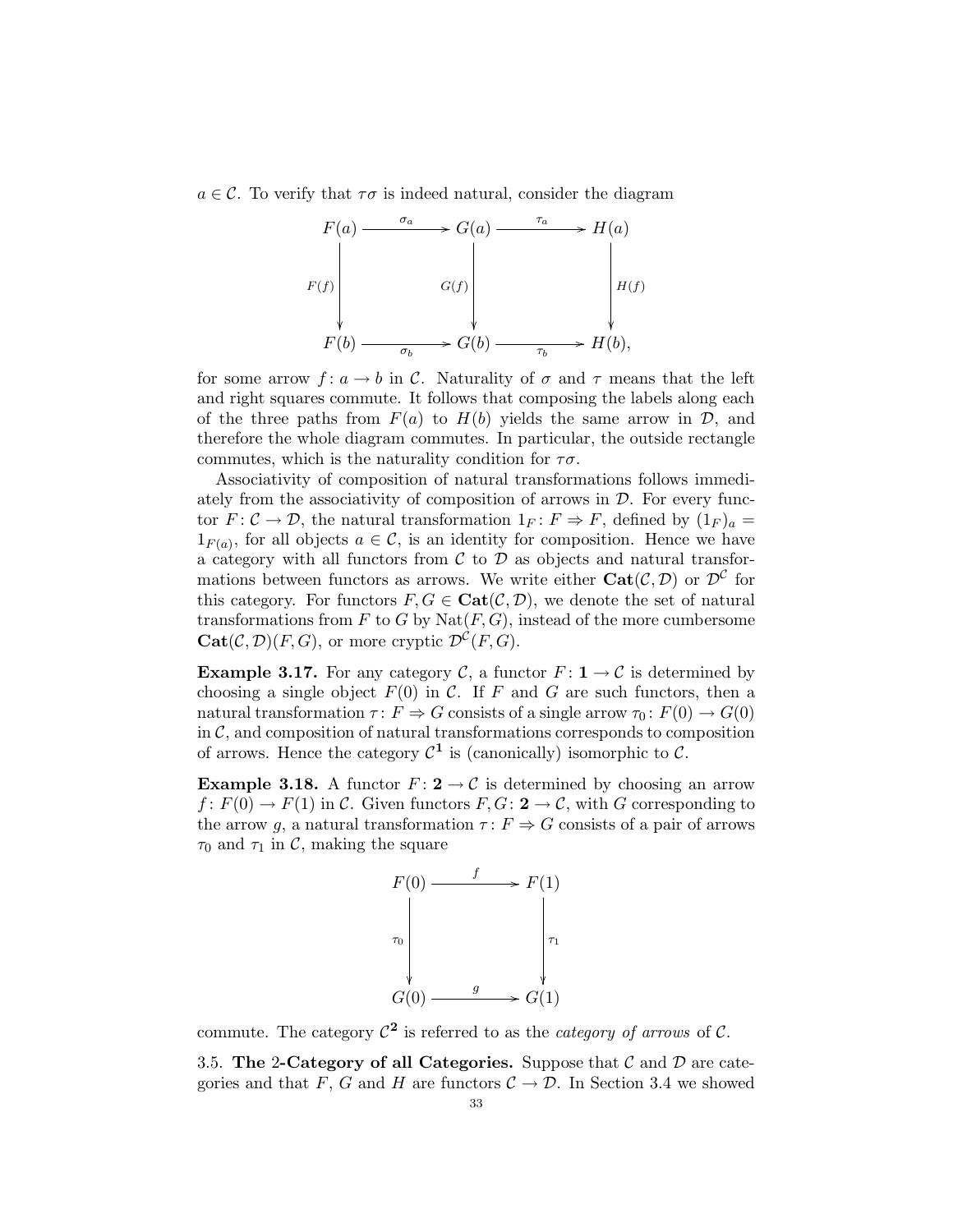how to compose natural transformations  $\sigma: F \Rightarrow G$  and  $\tau: G \Rightarrow H$  in order to obtain  $\tau\sigma: F \Rightarrow H$ , thus equipping the set  $\text{Cat}(\mathcal{C}, \mathcal{D})$  of all functors from  $\mathcal C$  to  $\mathcal D$  with the stucture of a category. If we regard functors as onedimensional cells (i.e., arrows), going horizontally between objects of Cat, then we may picture natural transformations as two-dimensional cells going between arrows, with a composable pair of natural transformations  $\sigma$  and  $\tau$ stacked vertically as in the diagram



Hence we refer to this composition operation as vertical composition of natural transformations. We now describe another way of composing natural transformations; given the situation



the horizontal composition  $\tau * \sigma$  is the natural transformation  $FG \Rightarrow HK$ with components  $(\tau * \sigma)_a : FG(a) \to HK(a)$  defined as the diagonal of the square



for all objects  $a \in \mathcal{C}$ . Note that this square commutes by naturality of  $\tau$ . In other words  $(\tau * \sigma)_a$  is given by

(3.19) 
$$
(\tau * \sigma)_a = H(\sigma_a) \cdot \tau_{G(a)} = \tau_{K(a)} \cdot F(\sigma_a),
$$

for all  $a \in \mathcal{C}$ . In order to verify naturality of  $\tau * \sigma$ , suppose that  $f : a \to b$  is an arrow in  $\mathcal{C}$ , and consider the diagram

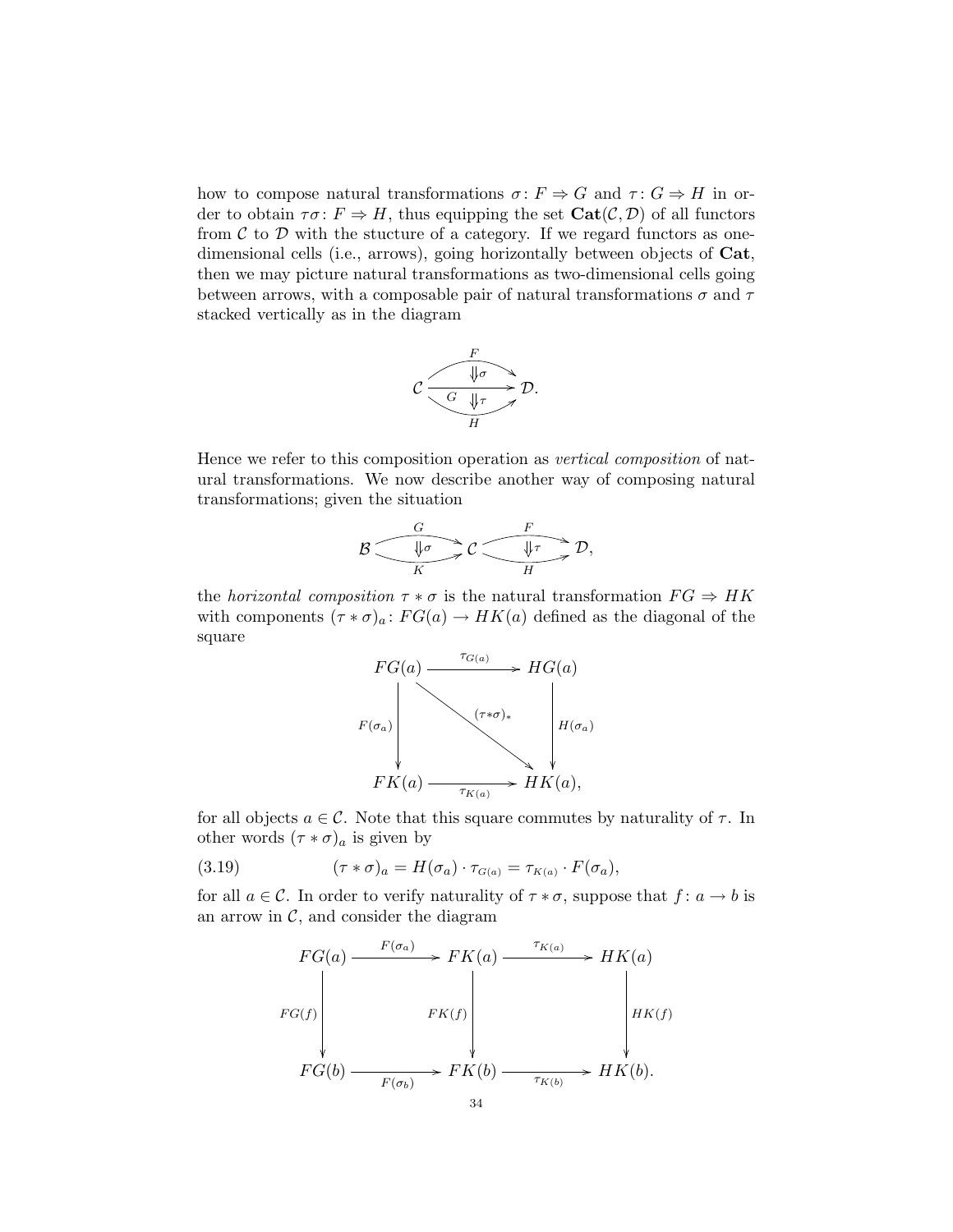The square on the right commutes by naturality of  $\tau$ , and the square on the left is the image of the square



which commutes by naturality of  $\sigma$ , and thus commutes itself. Therefore the whole diagram commutes; in particular, the outside rectangle commutes, which is naturality of  $\tau * \sigma$ .

Note that in the situation

$$
\mathcal{B} \xrightarrow{H} \mathcal{C} \xrightarrow{F} \mathcal{D} \xrightarrow{K} \mathcal{E},
$$

the horizontal compositions  $\tau * 1_H : FH \Rightarrow GH$  and  $1_K * \tau : KF \Rightarrow KG$  are given by

(3.20) 
$$
(\tau * 1_H)_b = \tau_{H(b)}
$$
 and  $(1_K * \tau)_c = K(\tau_c)$ ,

for all  $b \in \mathcal{B}$  and  $c \in \mathcal{C}$ . In particular, if we write  $\iota_c$  for the identity natural transformation  $1_{1c}$  of the identity functor  $1_c$ , then

$$
\tau * \iota_{\mathcal{C}} = \iota_{\mathcal{D}} * \tau = \tau,
$$

so that the identity natural transformations are identities for both the vertical and horizontal composition operations. It is easy to check that horizontal composition is associative; hence functors and natural transformations form a category with the horizontal, as well as with vertical, composition. As is the case with most algebraic systems having more than one binary operation, these operations are compatible with each other; specifically, we have the following proposition.

Proposition 3.21 (Interchange law). Given functors and natural transformations as below



the identity

| (3.22) | $(\alpha\beta) * (\tau\mu) = (\alpha * \tau) \cdot (\beta * \mu)$ |
|--------|-------------------------------------------------------------------|
| holds. |                                                                   |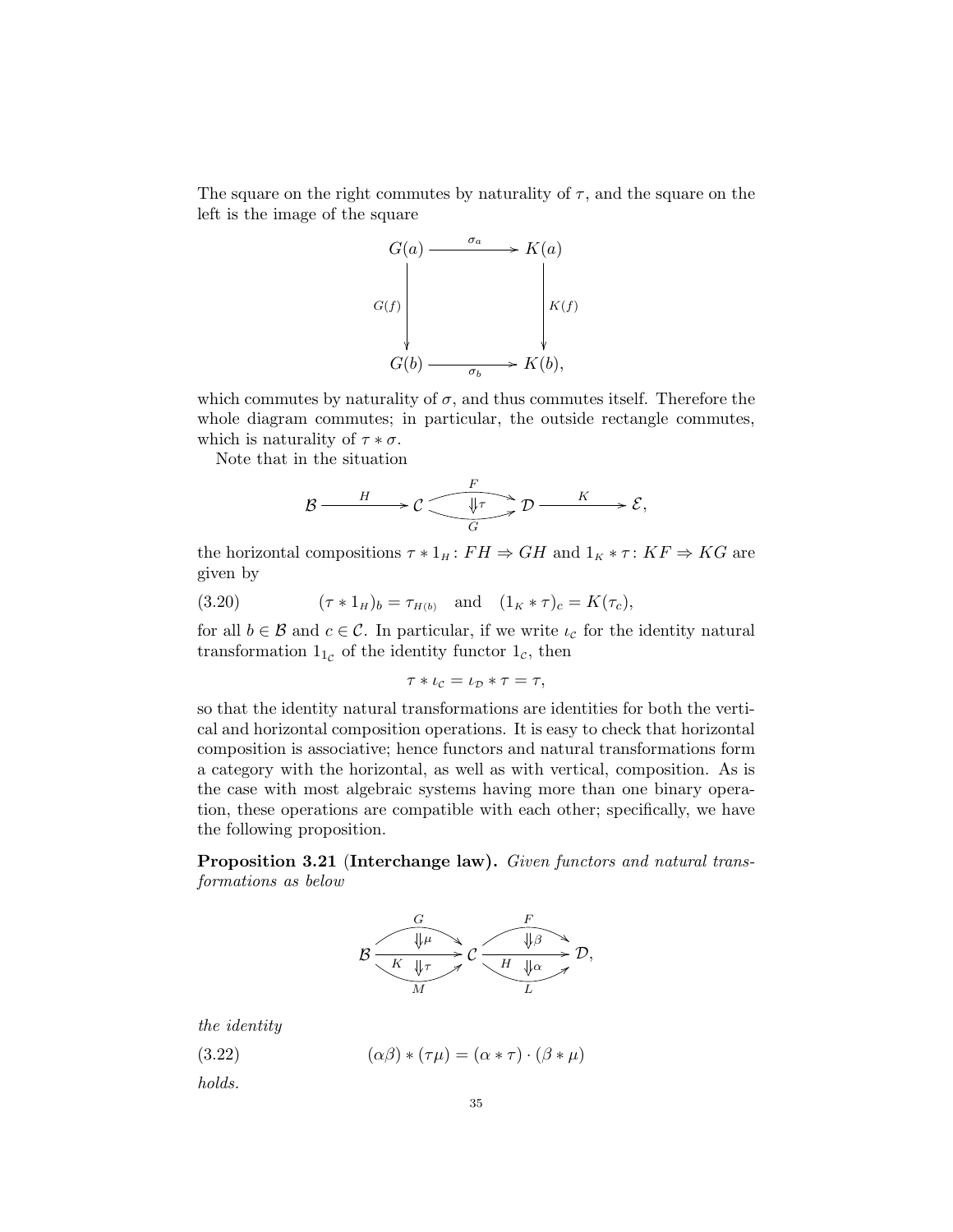*Proof.* Exercise (fun diagrams).  $\square$ 

**Corollary 3.23.** For all categories  $\mathcal{B}$ ,  $\mathcal{C}$  and  $\mathcal{D}$ , there is a functor

Comp: 
$$
\text{Cat}(\mathcal{B}, \mathcal{C}) \times \text{Cat}(\mathcal{C}, \mathcal{D}) \to \text{Cat}(\mathcal{B}, \mathcal{D})
$$

given by  $(G, F) \mapsto FG$  and  $(\mu, \tau) \mapsto \tau * \mu$ , for functors F, G, and natural transformations  $\tau$ ,  $\mu$ .

Proof. The interchange law (3.22) is precisely the statement that Comp preserves composition. Given functors , we use the definition (3.19) to compute

$$
(\iota_F * \iota_G)_a = F((\iota_G)_a) \cdot (\iota_F)_{G(a)}
$$
  
=  $F(1_{G(a)}) \cdot 1_{F(G(a))}$   
=  $1_{F(G(a))} \cdot 1_{F(G(a))}$   
=  $1_{F(G(a))}$   
=  $(\iota_{FG})_a$ ,

for all objects  $a \in \mathcal{B}$ . Hence Comp preserves identity arrows and is thus a functor.  $\Box$ 

Corollary 3.23 explains the appearance of this other, mysterious, horizontal composition of natural transformations; if composition of functors is itself to be a functor, then horizontal composition of natural transformations is what this functor does to arrows. This result also provides a simple way to remember the interchange law; just think of what it means for the functor Comp to preserve composition of arrows.

The fact that each  $Cat(\mathcal{C}, \mathcal{D})$  is itself an object of Cat, together with Corollary 3.23, means that the category Cat is enriched over Cat, just each of the categories **Ab**, **Pos**, and  $_R$ **Mod** (for R commutative) is enriched over itself (see the discussion immediately following Example 2.10).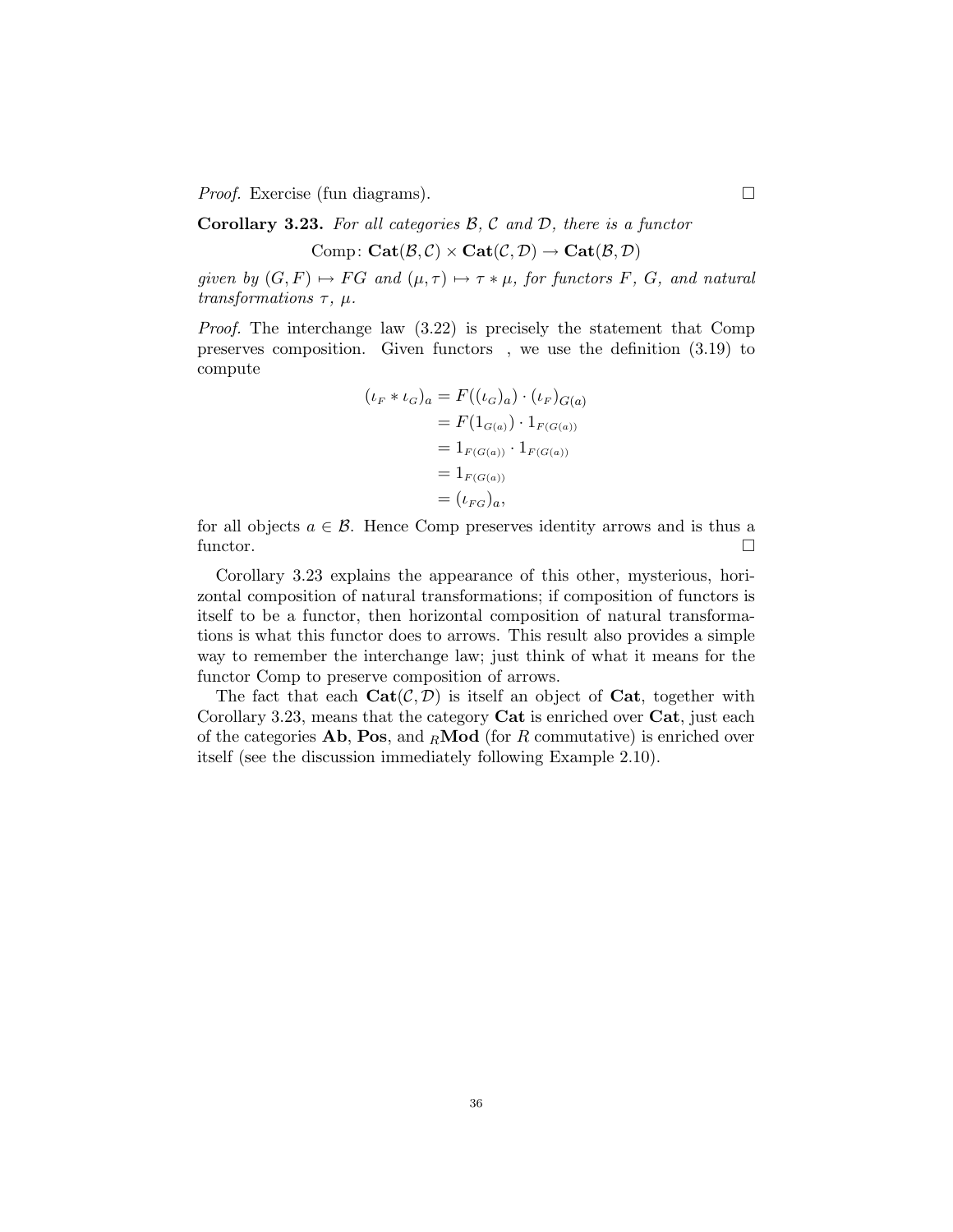3.6. The Yoneda Embeddings. In this section we will construct, for any category  $C$ , an embedding of categories, called the Yoneda functor,

$$
Y^* \colon \mathcal{C}^{op} \to \mathrm{svf}(\mathcal{C}),
$$

where svf( $\mathcal{C}$ ) denotes the category  $\mathbf{Set}^{\mathcal{C}}$  of set-valued functors on  $\mathcal{C}$ . Since an embedding is injective on both hom-sets and object sets, the functor  $Y^*$  embeds  $\mathcal{C}^{\text{op}}$  as a subcategory of svf( $\mathcal{C}$ ), or equivalently, embeds  $\mathcal{C}$  as a subcategory of  $(s\text{vf}(\mathcal{C}))^{\text{op}}$ . The main result of the section, which is probably the single most useful tool in all of category theory, is the Yoneda Lemma, which implies in particular that the functor  $Y^*$  is full, and hence that  $\mathcal{C}^{\text{op}}$ embeds as a full subcategory of  $\text{svf}(\mathcal{C})$ .

The primary reason that the Yoneda embedding is useful is that the category of set-valued functors  $\text{svf}(\mathcal{C})$  inherits many nice properties from **Set**. We will see in Section  $2^n$  that many of the constructions available to us in Set, such as products and disjoint unions of objects, are also available in  $\text{svf}(\mathcal{C})$ , regardless of the what the category  $\mathcal C$  is. This is much the same as, say, the manner in which the set of all real-valued functions on an arbitrary set inherits algebraic and topological structure from R.

The idea of embedding an object in some bigger object having desired properties is used in most branches of mathematics. Some examples include: compactifications of topological spaces; completions of metric spaces; and fields of quotients of integral domains.

A particularly close parallel occurs in functional analysis, with the construction of spaces of distributions. In this theory, one embeds certain spaces of functions into spaces of linear functionals defined on functions. To explain the analogy to the Yoneda embedding we simply assert at this point that the category Set, equipped with the operations of cartesian product and disjoint union, plays a role in Cat that is in many ways similar to that played by the field of scalars  $K$  as an object in the category **Vect** of all  $K$ -vector spaces (or more generally, that played by R in the category  $_R\textbf{Mod}$  of modules over a commutative ring  $R$ ). Thus set-valued functors may be viewed as analogs of linear functionals, and the Yoneda functor as an embedding of a category  $\mathcal C$  into a category of 'linear functionals' on  $\mathcal C$ .

More generally, if we regard an inner product  $\langle -, - \rangle : V \times V \to K$  on a vector space  $V$  as a kind of hom-bifunctor on  $V$ , then the mapping  $x \mapsto \langle x, -\rangle$  of V into its dual V<sup>\*</sup> (which is an embedding if  $\langle -, -\rangle$  is nondegenerate) is the analog of the Yoneda functor.

The reader probably can guess how the Yoneda functor  $Y^*$  is defined, for we already know of a distinguished set-valued functor associated to each object a of a category C, namely, the hom-functor  $C(a, -)$ ; furthermore, we saw in Example 3.7 that each arrow  $f: a \rightarrow b$  in C induces a natural transformation

$$
f^* = \mathcal{C}(f, -): \mathcal{C}(b, -) \Rightarrow \mathcal{C}(a, -),
$$
  
<sub>37</sub>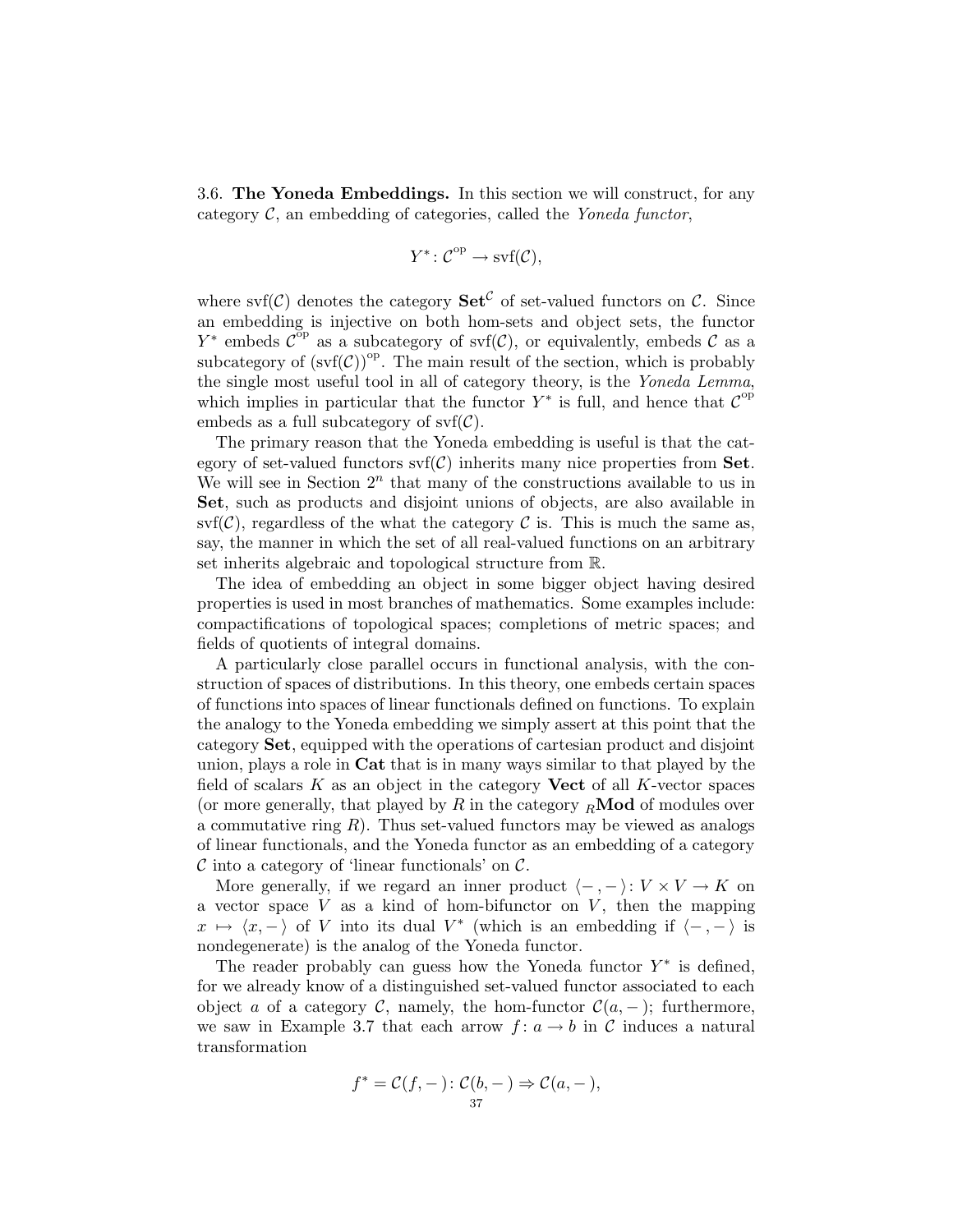given by  $g \mapsto gf$ , for each arrow g with domain b. We thus may define  $Y^* : \mathcal{C}^{op} \to \text{svf}(\mathcal{C})$  by

(3.24) 
$$
Y^*(a) = C(a, -)
$$
 and  $Y^*(f) = f^*$ ,

for all objects a and arrows f of  $\mathcal{C}$ . It is easy to check that  $Y^*$  preserves identity arrows and composition, and is thus a functor. The disjointness property of arrow-sets implies that  $Y^*$  is injective on objects. To see that  $Y^*$  is faithful note that  $f^*(1_b) = f$ , for all arrows f with codomain b; hence, if  $\operatorname{cod} f = \operatorname{cod} g$  and  $f \neq g$ , then  $f^* \neq g^*$ .

By duality, we obtain a functor  $Y_* : \mathcal{C} \to \text{svf}(\mathcal{C}^{\text{op}})$ , called the *dual Yoneda* functor, which is simply the functor  $Y^*$  applied to  $\mathcal{C}^{\text{op}}$ . Recall that  $\mathcal{C}^{\text{op}}(a, -) =$  $\mathcal{C}(-,a)$  and  $\mathcal{C}^{\text{op}}(f,-) = \mathcal{C}(-,f) = f_*$ ; hence Y<sub>\*</sub> satisfies

(3.25) 
$$
Y_*(a) = C(-, a)
$$
 and  $Y_*(f) = f_*$ ,

for all objects  $a$  and arrows  $f$  of  $C$ . It should be emphasized that the embeddings  $Y_*: \mathcal{C} \to \text{svf}(\mathcal{C}^{\text{op}})$  and  $(Y^*)^{\text{op}}: \mathcal{C} \to (\text{svf}(\mathcal{C}))^{\text{op}}$  are distinct, for the categories  $\text{svf}(\mathcal{C}^{\text{op}})$  and  $(\text{svf}(\mathcal{C}))^{\text{op}}$  are not isomorphic in general.

**Theorem 3.26** (The Yoneda lemma). Suppose that C is a category,  $F: \mathcal{C} \to \mathbf{Set}$  is a functor, and a is an object of  $\mathcal{C}$ . Then the mapping

$$
\theta = \theta_{F,a} \colon \mathrm{Nat}(\mathcal{C}(a, -), F) \to F(a),
$$

defined by  $\theta_{F,a}(\tau) = \tau_a(1_a)$ , for all  $\tau: \mathcal{C}(a, -) \Rightarrow F$ , is a bijection.

Proof. We prove the result by constructing a map

$$
\beta = \beta_{F,a} \colon F(a) \to \text{Nat}(\mathcal{C}(a, -), F)
$$

that is inverse to  $\theta$ . Fix  $x \in F(a)$  and, for any  $b \in \mathcal{C}$ , let  $\beta(x)_b : \mathcal{C}(a, b) \to F(b)$ be defined by the rule  $g \mapsto F(g)(x)$ . We claim that the maps  $\beta(x)_b$ , for  $b \in \mathcal{C}$ , are the components of a natural transformation  $\beta(x)$ :  $\mathcal{C}(a, -) \Rightarrow F$ . To verify naturality, we must check that the square



commutes for all arrows  $f: b \to c$ . In order to this, we let  $g \in \mathcal{C}(a, b)$  and compute

$$
F(f) \cdot \beta(x)_b(g) = F(f) \cdot F(g)(x)
$$
  
=  $F(fg)(x)$   
=  $\beta(x)_c(fg)$   
=  $\beta(x)_c \cdot f_*(g);$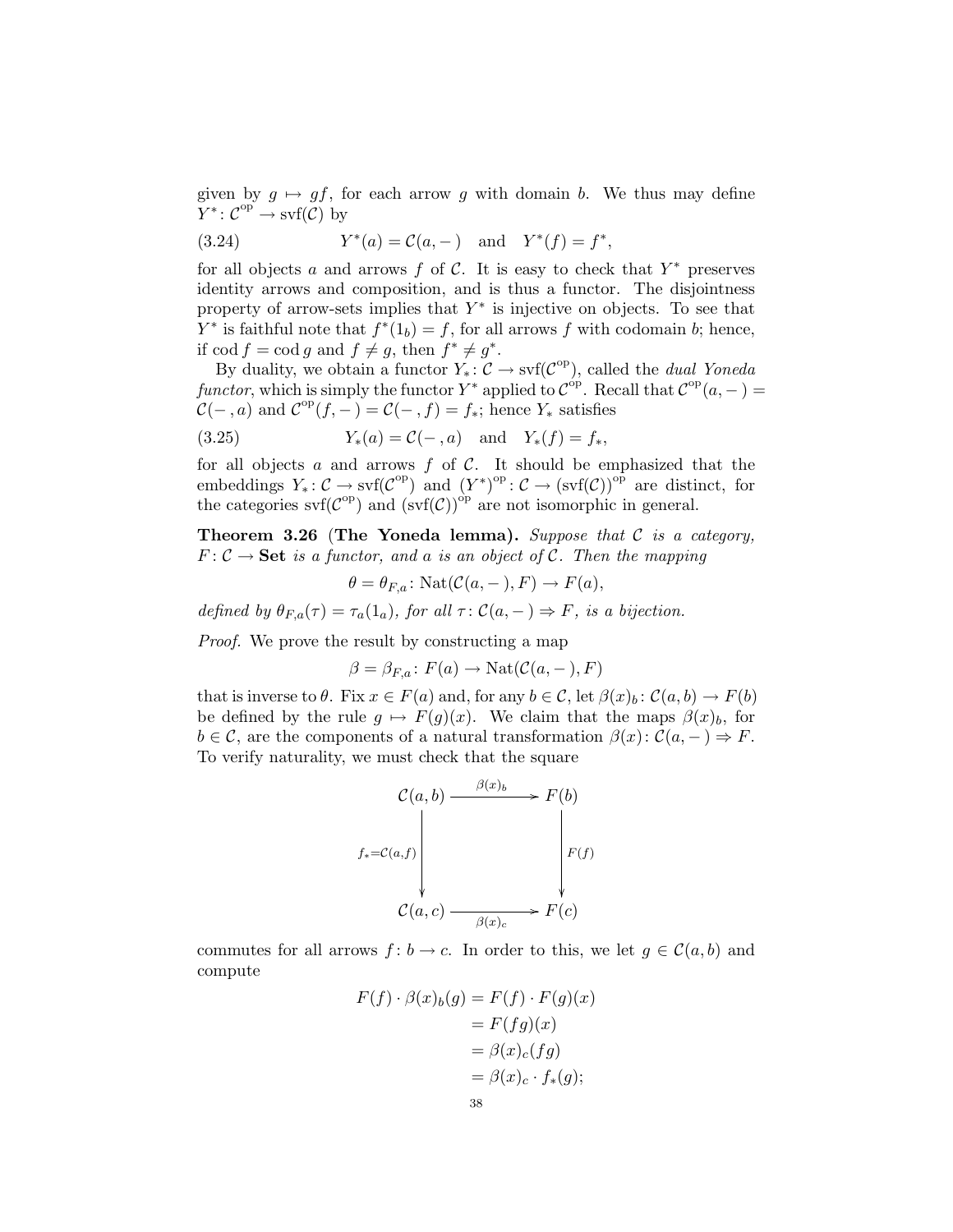hence  $\beta(x)$  is a natural transformation. Now, for any  $x \in F(a)$ , we have

$$
\theta \beta(x) = \beta(x)_a(1_a)
$$
  
=  $F(1_a)(x)$   
=  $1_{F(a)}(x)$   
= x,

and so  $\beta$  is a right inverse for  $\theta$ . On the other hand, given a natural transformation  $\tau: \mathcal{C}(a, -) \Rightarrow F$ , we need to show that  $\beta \theta(\tau)_b = \tau_b$ , for all objects b. But for any arrow  $f: a \rightarrow b$ , we have

$$
\beta \theta(\tau)_b(f) = \beta(\tau_a(1_a))_b(f)
$$
  
=  $F(f)(\tau_a(1_a))$   
=  $\tau_b \cdot f_*(1_a)$   
=  $\tau_b(f)$ ,

where the third equality is by the naturality of  $\tau$ . Hence  $\beta$  is also left inverse to  $\theta$ .

In the special case that F is the hom-functor  $\mathcal{C}(b, -)$ , we have the following corollary.

**Corollary 3.27.** For all objects a and b of a category  $C$ , the mapping

$$
C(b, a) \to \mathrm{Nat}(\mathcal{C}(a, -), \mathcal{C}(b, -)),
$$

defined by  $f \mapsto f^*$ , is a bijection.

*Proof.* Letting  $F = \mathcal{C}(b, -)$ , we obtain the bijection

$$
\beta \colon \mathcal{C}(b, a) \to \mathrm{Nat}(\mathcal{C}(a, -), \mathcal{C}(b, -)),
$$

defined in the proof of the Yoneda lemma, that is inverse to  $\theta = \theta_{F,a}$ . For each  $f \in \mathcal{C}(b, a)$ , the natural transformation  $\beta(f)$  has components

$$
\beta(f)_c \colon \mathcal{C}(a,c) \to \mathcal{C}(b,c),
$$

defined for each object  $c \in \mathcal{C}$  by  $g \mapsto \mathcal{C}(b, g)(f) = f^*(g)$ , and hence  $\beta(f) = f^*(g)$ f ∗ .

**Corollary 3.28.** The Yoneda functor  $Y^*$ :  $C^{op} \to \text{svf}(\mathcal{C})$  and the dual functor  $Y_*: \mathcal{C} \to \text{svf}(\mathcal{C}^{op})$  are full embeddings.

*Proof.* We have already observed that  $Y^*$  is an embedding. The fact that it is full is a direct consequence of Corollary 3.27. The result for  $Y_*$  follows by duality.  $\Box$ 

To summarize, the Yoneda functor  $Y^*$  embeds a category  $\mathcal C$  contravariantly in  $\text{svf}(\mathcal{C})$ , as the full subcategory of covariant hom-functors on  $\mathcal{C}$ , and the dual functor  $Y_*$  embeds  $\mathcal C$  covariantly in  $\text{svf}(\mathcal C^{\text{op}})$ , as the full subcategory of contravariant hom-functors on C.

The categorical-minded reader should be a little unsatisfied with the statement of the Yoneda lemma as it stands. The lemma asserts that each of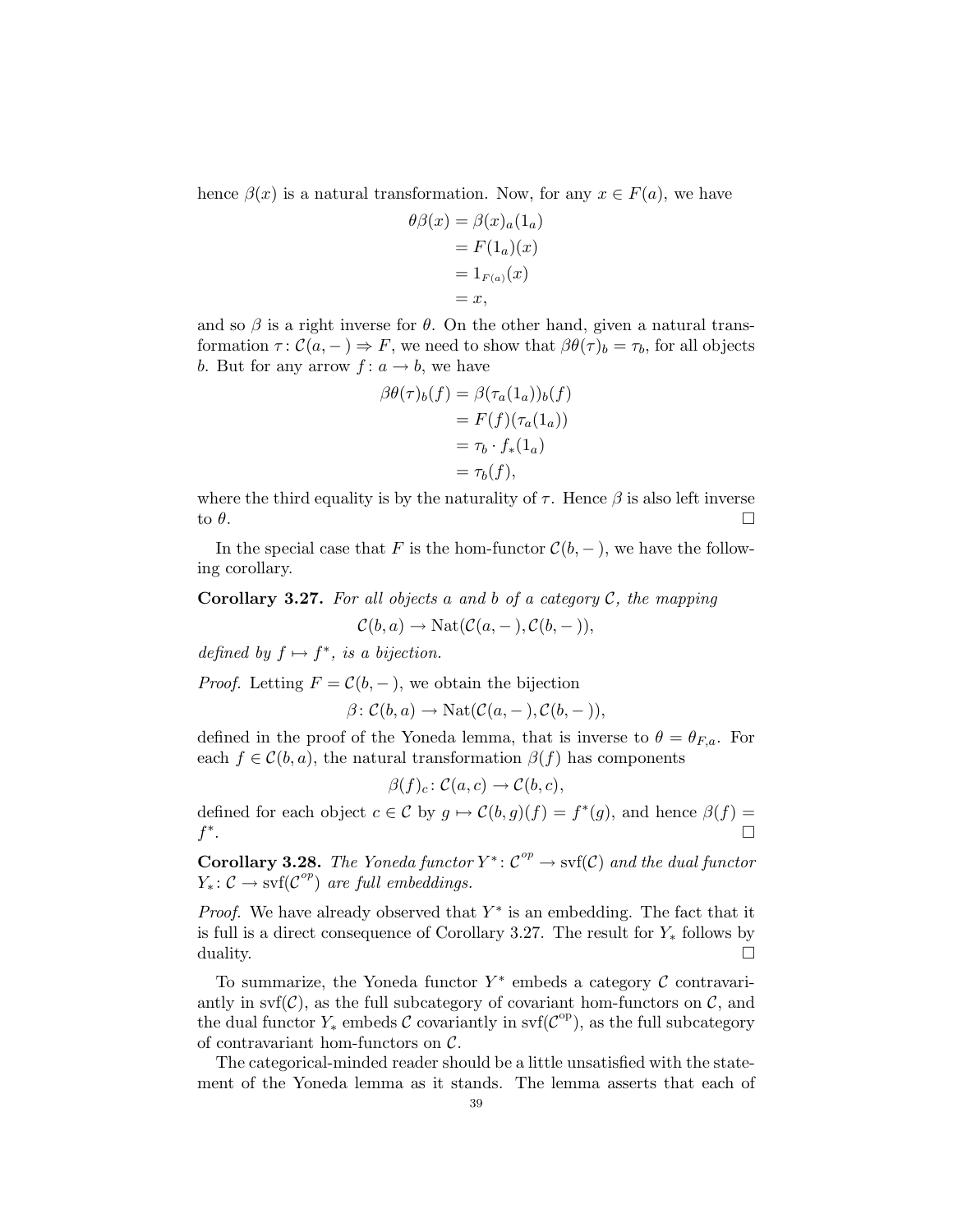the maps  $\theta_{F,a}$  is a bijection between sets whose definitions depend on the choice of  $F \in \text{svf}(\mathcal{C})$  and  $a \in \mathcal{C}$ . To be true to the spirit of category theory, the  $\theta_{F,a}$  shouldn't be just some collection of unrelated bijections, but ought to be natural in the variables  $F$  and  $a$ . In order to state this naturality requirement precisely, we define functors

$$
Ev: svf(\mathcal{C}) \times \mathcal{C} \to \mathbf{Set} \text{ and } N: svf(\mathcal{C}) \times \mathcal{C} \to \mathbf{Set},
$$

whose values on objects  $(F, a)$  are  $F(a)$  and  $\text{Nat}(\mathcal{C}(a, -), F)$ , respectively. The functor Ev is called *evaluation*, since  $Ev(F, a)$  is just F evaluated at  $a$ ; we don't bother to name N. We now define Ev and N on arrows. Suppose that  $(\tau, f): (F, a) \to (G, b)$  is an arrow in  $\text{svf}(\mathcal{C}) \times \mathcal{C}$ , in other words,  $\tau: F \Rightarrow G$  is a natural transformation of set-valued functors on C and  $f: a \to b$  is an arrow in C. There are two obvious choices of maps  $F(a) \rightarrow G(b)$  that can be associated to the pair  $(\tau, f)$ , namely  $\tau_b \cdot F(f)$ and  $G(f) \cdot \tau_a$ . But these are equal by naturality of  $\tau$ ; hence we define  $Ev(\tau, f) \colon F(a) \to G(b)$  by

$$
\operatorname{Ev}(\tau, f) = \tau_b \cdot F(f) = G(f) \cdot \tau_a.
$$

It is easy to verify that Ev is thus a functor. Next, we define

$$
N(\tau, f): \operatorname{Nat}(\mathcal{C}(a, -), F) \to \operatorname{Nat}(\mathcal{C}(b, -), G),
$$

by setting  $N(\tau, f)(\alpha)$  equal to the composition  $\tau \alpha f^*$  of natural transformations

$$
\mathcal{C}(b,-) \xrightarrow{f^*} \mathcal{C}(a,-) \xrightarrow{\alpha} F \xrightarrow{\tau} G,
$$

for all  $\alpha \in \text{Nat}(\mathcal{C}(a, -), F)$ , thus making N a functor.

Theorem 3.29 (Yoneda lemma, revisited). For any category  $C$ , the mappings  $\theta_{F,a}$ : Nat $(\mathcal{C}(a, -), F) \to F(a)$ , defined by  $\tau \mapsto \tau_a(1_a)$ , for all functors  $F: \mathcal{C} \to \mathbf{Set}$  and objects  $a \in \mathcal{C}$ , are the components of a natural isomorphism  $\theta \colon N \Rightarrow Ev$  of functors  $\text{svf}(\mathcal{C}) \times \mathcal{C} \to \mathbf{Set}$ .

Proof. We need to show that the square

$$
\operatorname{Nat}(\mathcal{C}(a, -), F) \xrightarrow{\theta_{F,a}} F(a)
$$
\n
$$
N(\tau, f) \downarrow \qquad \qquad \downarrow F(\tau, f)
$$
\n
$$
\operatorname{Nat}(\mathcal{C}(b, -), G) \xrightarrow{\theta_{G,b}} G(b)
$$

commutes, for all arrows  $(\tau, f): (F, a) \to (G, b)$  in svf $(\mathcal{C}) \times \mathcal{C}$ . Suppose that  $\alpha \in \mathrm{Nat}(\mathcal{C}(a,-),F)$ , and compute

$$
\text{Ev}(\tau, f) \cdot \theta_{F,a}(\alpha) = \text{Ev}(\tau, f) \cdot \alpha_a(1_a)
$$
  
=  $\tau_b \cdot F(f) \cdot \alpha_a(1_a)$ .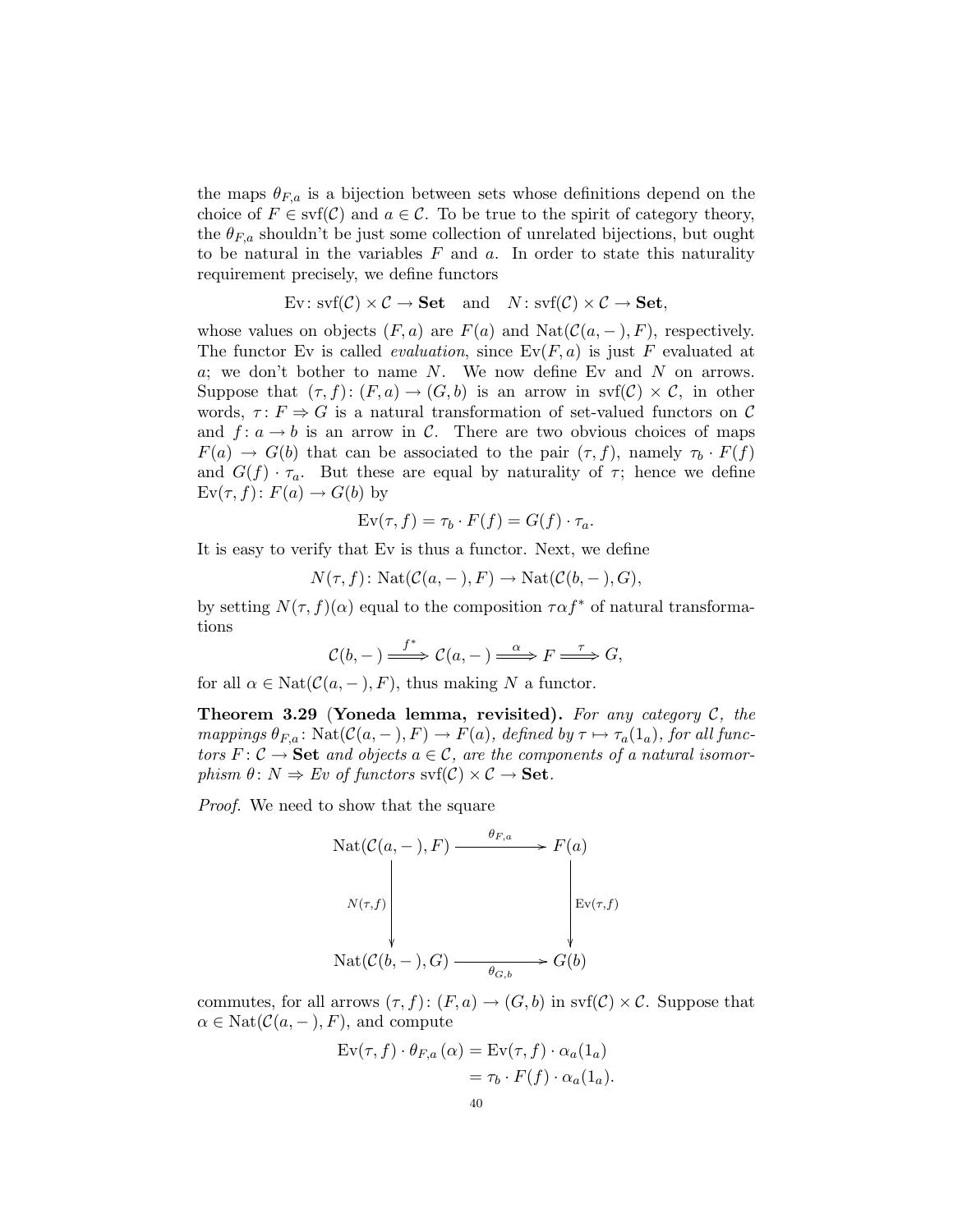On the other hand,

$$
\theta_{G,b} \cdot N(\tau, f)(\alpha) = (\tau \alpha f^*)_b(1_b)
$$
  
=  $\tau_b \cdot \alpha_b \cdot f_b^*(1_b)$   
=  $\tau_b \cdot \alpha_b (f),$ 

which is equal to  $\tau_b \cdot F(f) \cdot \alpha_a(1_a)$ , by naturality of  $\alpha$ . Hence the square  $commutes.$ 

## 3.7. Representable Functors.

**Definition 3.30.** A representation of a set-valued functor  $F: \mathcal{C} \to \mathbf{Set}$  consists of a pair  $(\gamma, r)$ , where r is an object of C and  $r : C(r, -) \Rightarrow F$  is a natural isomorphism. If such a representation exists, the functor  $F$  is called representable and r is called a representing object for F.

Because a representable functor  $F$  is completely determined by any representing object  $r$ , questions about  $F$  often can be translated into questions about  $r$ , which may be easier to answer. If a functor is representable, its representing object is not unique (of course), but is unique up to isomorphism. The next proposition shows that an even stronger form of uniqueness holds.

**Proposition 3.31.** If  $(\gamma, r)$  and  $(\beta, s)$  are representations for a functor  $F: \mathcal{C} \to \mathbf{Set}$  then there exists a unique isomorphism  $f: s \to r$  in  $\mathcal{C}$  such that  $\gamma = \beta \cdot f^*$ .

*Proof.* The composition  $\beta^{-1}\gamma$  is a natural isomorphism from  $\mathcal{C}(r,-)$  to  $\mathcal{C}(s, -)$ . It follows from Corollary 3.27 that this natural isomorphism is equal to  $f^*$ , for a unique isomorphism  $f: s \to r$ .

**Example 3.32.** Recall the underlying set functor  $U: {}_R\text{Mod} \to \text{Set}$ , that takes an R-module to its underlying set and a homomorphism  $M \to N$ to the corresponding function  $U(M) \to U(N)$ . For any fixed set S, let  $G: {}_R\textbf{Mod} \to \textbf{Set}$  be the functor defined on objects M by setting  $G(M)$ equal to the set of all functions from S into the  $U(M)$ , and on arrows  $f: M \to N$  by  $G(f)(h) = fh$ , for all  $h \in G(M)$ . In other words, G is equal to the composition of functors

$$
{}_{R}\textbf{Mod} \xrightarrow{U} \textbf{Set} \xrightarrow{\textbf{Set}(S,-)} \textbf{Set},
$$

which we denote by  $\textbf{Set}(S, U(-))$ . Let  $F_S$  denote the free R-module on the set S. (Actually, there are many different ways of constructing  $F_s$ , let's just think of it as formal R-linear combinations of elements of  $S$  for now, whatever they are!) For any left R-module  $M$ , there is a bijection

$$
\gamma_M \colon {}_R\mathbf{Mod}(F_S, M) \to \mathbf{Set}(S, U(M)) = G(M),
$$

given by  $f \mapsto U(f) \cdot i$ , where  $i: S \to U(F_S)$  is the inclusion map. It is straightforward to show that these bijections are natural in  $M$ , that is, they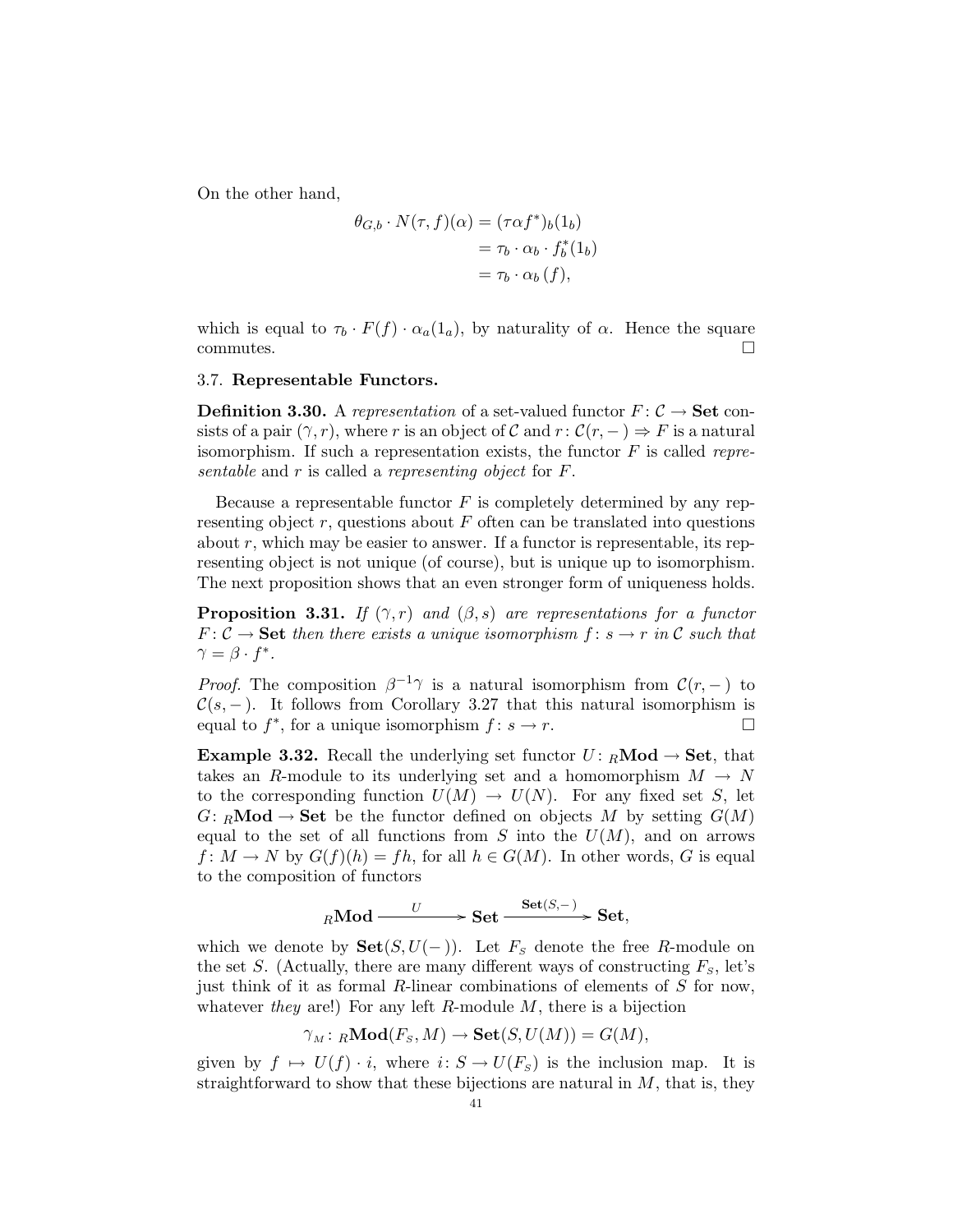are the components of a natural isomorphism  $\gamma: R\textbf{Mod}(F_s, -) \Rightarrow G$ . Hence G is a representable functor, represented by the object  $F_s$ .

**Example 3.33.** Suppose that K is a normal subgroup of a group  $H$ . Define a functor  $F = F_{H,K}$ : **Grp**  $\rightarrow$  **Set** by setting

$$
F(G) = \{ f \in \mathbf{Grp}(H, G) : \ker f \ge K \},
$$

for all groups G, and  $F(f) = f_*$ , for all homomorphisms f. The fundamental homomorphism theorem of group theory gives us a bijection

$$
\tau_G\colon \mathbf{Grp}(H/K, G) \to F(G)
$$

$$
g \mapsto g\pi,
$$

for each group G, where  $\pi: H \to H/K$  is the canonical surjection. The maps  $\tau<sub>G</sub>$  are the components of a natural isomorphism

$$
\mathbf{Grp}(H/K,-)\Rightarrow F,
$$

and thus the functor  $F$  is representable, with representing object  $H/K$ .

**Example 3.34.** Suppose that M and N are R-modules, where R is a commutative ring. Define a functor  $B = B_{M,N} : R\textbf{Mod} \to \textbf{Set}$  by letting  $B(P)$ equal the set Bil $(M \times N, P)$  of all bilinear maps  $M \times N \to P$ , for all Rmodules P, and for any homomorphism of R-modules  $g: P \to Q$ , letting  $B(g): B(P) \to B(Q)$  be given by  $f \mapsto gf$ . The defining property of the tensor product  $M \otimes_R N$  is that the map

(3.35) 
$$
_R\mathbf{Mod}(M\otimes_R N,P)\to \text{Bil}(M\times N,P),
$$

given by  $f \mapsto ft$  is a bijection, where  $t: M \times N \to M \otimes_R N$  is the universal bilinear map determined by  $t(x, y) = x \otimes y$ . Once again, it is easy to check that these maps are the components of a natural isomorphism  $_R\text{Mod}(M\otimes_R N,-)\Rightarrow B$ , and so B is representable, with representing object  $M \otimes_R N$ .

We remark that the set  $\text{Bil}(M \times N, P)$  is an R-module with pointwise sum and scalar multiplication, as is the set  $_R\textbf{Mod}(M \otimes_R N, P)$ , and the map  $(3.35)$  is an R-module isomorphism. Hence B is actually a representable functor  $_R\textbf{Mod} \to {}_R\textbf{Mod}.$ 

**Example 3.36.** For any set  $U$ , define a contravariant functor

$$
R = R_U : \mathbf{Set} \to \mathbf{Set}
$$

by setting  $R(S) = \text{Rel}(S, U)$ , and  $R(f)(h) = hf$ , for all sets S and functions  $f: S \to T$ . In other words, R is just the restriction of the contravariant homfunctor  $\textbf{Rel}(-, U)$  to the subcategory **Set** of Rel. For any  $f \in \textbf{Rel}(S, U)$ , define a function f from S to the power-set  $P(U)$  of U by

$$
f(x) = \{ y \in U : (x, y) \in f \},\
$$

for all  $x \in S$ . The mappings  $\text{Rel}(S, U) \to \text{Set}(S, P(U))$  are the components of a natural isomorphism  $R \Rightarrow Set(-, P(U))$ , and so R is a representable contravariant functor, with representing object  $P(U)$ .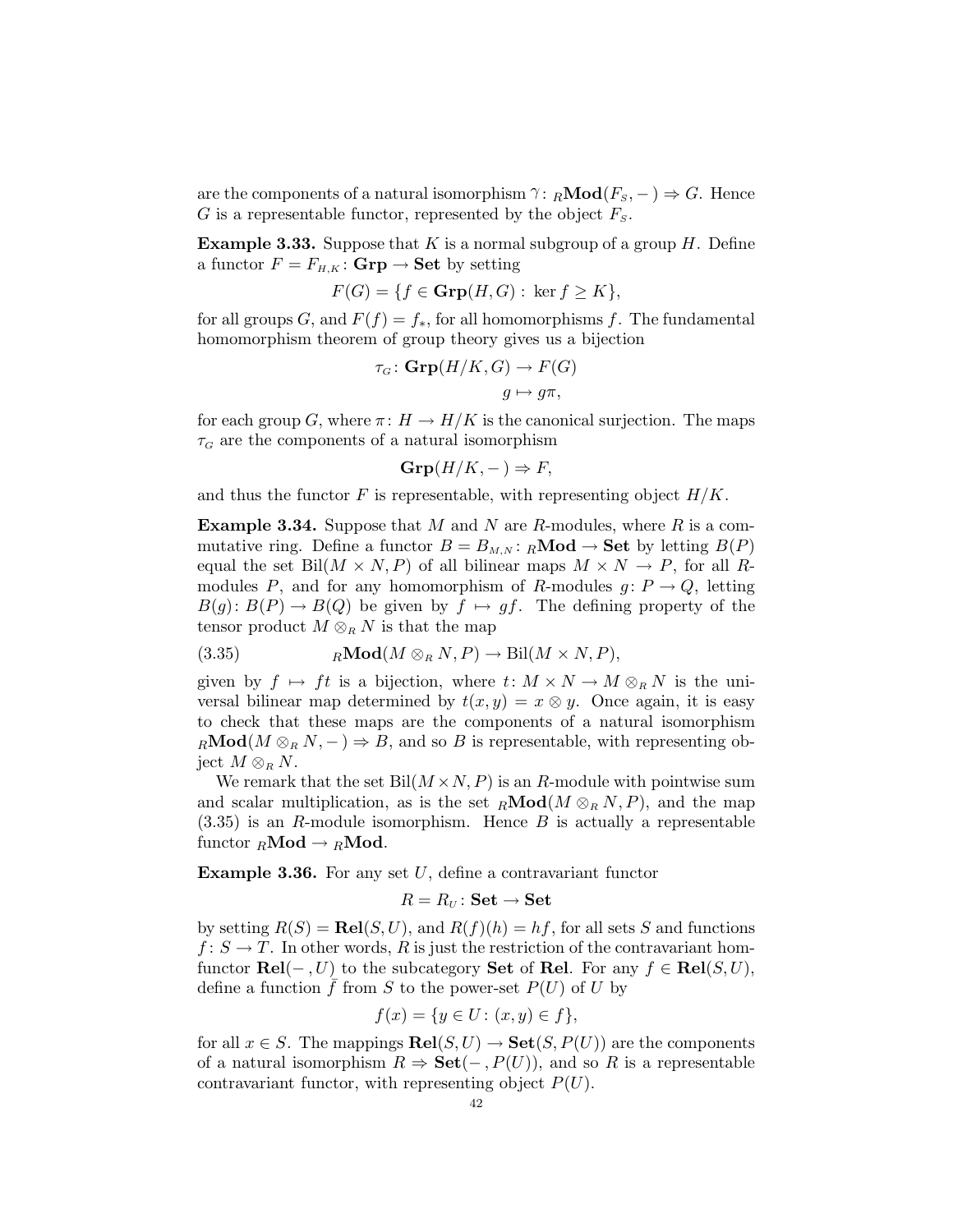For any category  $\mathcal{C}$ , we denote by  $\text{rsvf}(\mathcal{C}^{\text{op}})$  the full subcategory of  $\text{svf}(\mathcal{C}^{\text{op}})$ consisting of all representable set-valued functors, or representable presheaves, on C. The Yoneda functor  $Y_* : \mathcal{C} \to \text{svf}(\mathcal{C})$  takes values in rsvf(C), hence by restricting the codomain of  $Y_*$ , we obtain a functor  $\mathcal{C} \to \text{rsvf}(\mathcal{C}^{\text{op}})$ , also denoted by  $Y_*$ , that embeds  $\mathcal C$  as a full subcategory of rsvf $(\mathcal C)$ .

Now, even though each object in  $\text{rsvf}(\mathcal{C}^{\text{op}})$  is a representable functor, it is not necessarily equal to a hom-functor, and thus is not necessarily in the image of  $Y_*$ . Therefore  $Y_*$  is not an isomorphism. However, since  $Y_*$  is full and faithful, and every object in  $\text{rsvf}(\mathcal{C})$  is isomorphic to an object in its image, we know by Propostion 3.16 that  $Y_*$  is an equivalence.

There are many ways to define an equivalence  $R: \text{rsvf}(\mathcal{C}^{\text{op}}) \to \mathcal{C}$  left inverse to  $Y_*$ . In fact, to define R we must choose a representation  $(\gamma_F, r_F)$ for each  $F \in \text{rsvf}(\mathcal{C})$  and set  $R(F) = r_F$ , and then for each natural transformation  $\alpha: F \Rightarrow G$ , set  $R(\alpha)$  equal to the composition

$$
\mathcal{C}(-,r_F) \xrightarrow{\gamma_F} F \xrightarrow{\alpha} G \xrightarrow{\gamma_G^{-1}} \mathcal{C}(-,r_G).
$$

It then follows immediately that R is a functor,  $Y_*R = 1_{\mathcal{C}}$  and  $1_{\mathcal{C}} \cdot R \cong 1_{\text{rsvf}(\mathcal{C})}$ .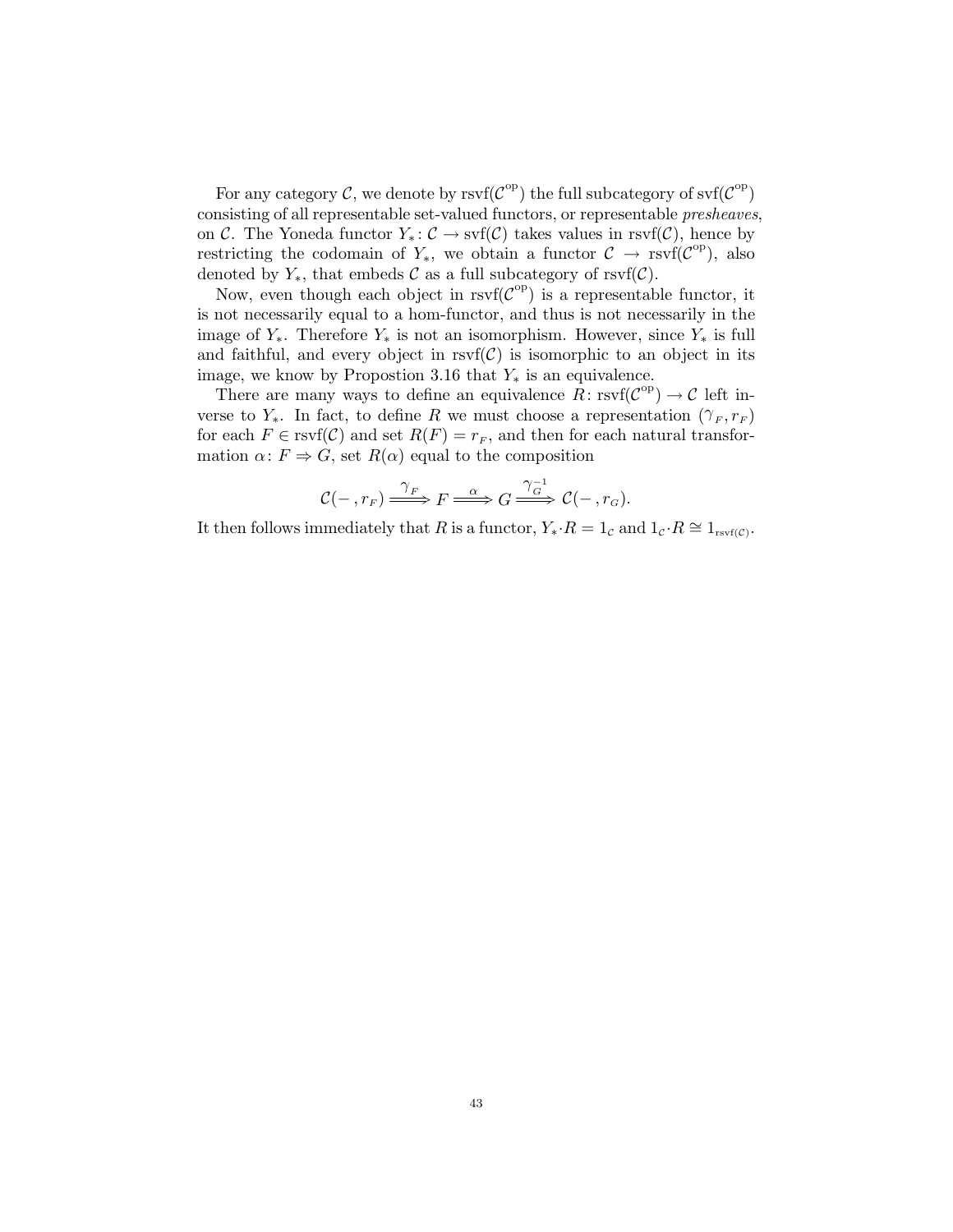### 3.8. Exercises.

- (1) Show by example that condition (ii) in the definition (2.1) of functor is not redundant.
- (2) Suppose that the categories C and D are groups, and that F and G are functors (i.e., homomorphisms) from C to D. Describe the natural transformations from  $F$  to  $G$ .
- (3) For any category  $D$ , let Dom and Cod be the functors from the category of arrows  $\mathcal{D}^2$  to  $\mathcal D$  defined on objects

 $Dom(f) = dom f$  and  $Cod(f) = cod f$ ,

and on arrows by

$$
Dom(g, h) = g
$$
 and  $Cod(g, h) = g$ .

Show that a natural transformation  $\tau: F \to G$  is the same thing as a functor  $\tau: \mathcal{C} \to \mathcal{D}^2$  satisfying Dom  $\cdot \tau = F$  and Cod  $\cdot \tau = G$ .

(4) Show that the contravariant hom- and power-set functors

$$
\mathbf{Set}(-,\{0,1\})\colon \mathbf{Set}\to \mathbf{Set}\quad \text{and}\quad \bar{P}\colon \mathbf{Set}\to \mathbf{Set},
$$

described in Examples 2.19 and 2.17, are naturally isomorphic.

- (5) Suppose that the category  $\mathcal G$  is a group. Describe the Yoneda functor  $Y_* : \mathcal{G} \to \text{svf}(\mathcal{G}^{\text{op}})$  in detail, using the language of group theory. To which group-theoretic facts do the facts that  $Y_*$  is full and faithful correspond?
- (6) Show, by example, that the categories  $\text{svf}(\mathcal{C}^{\text{op}})$  and  $(\text{svf}(\mathcal{C}))^{\text{op}}$  are not isomorphic. Are they equivalent?
- (7) Prove the interchange law (3.22).
- (8) Suppose that C is any category, and that  $1_c : \mathcal{C} \to \mathcal{C}$  is the identity functor on C. Show that the set  $M = \text{Nat}(1_c, 1_c)$ , equipped with either vertical or horizontal composition of natural transformations, is a commutative monoid. (Hint: the interchange law (3.22) is useful here.)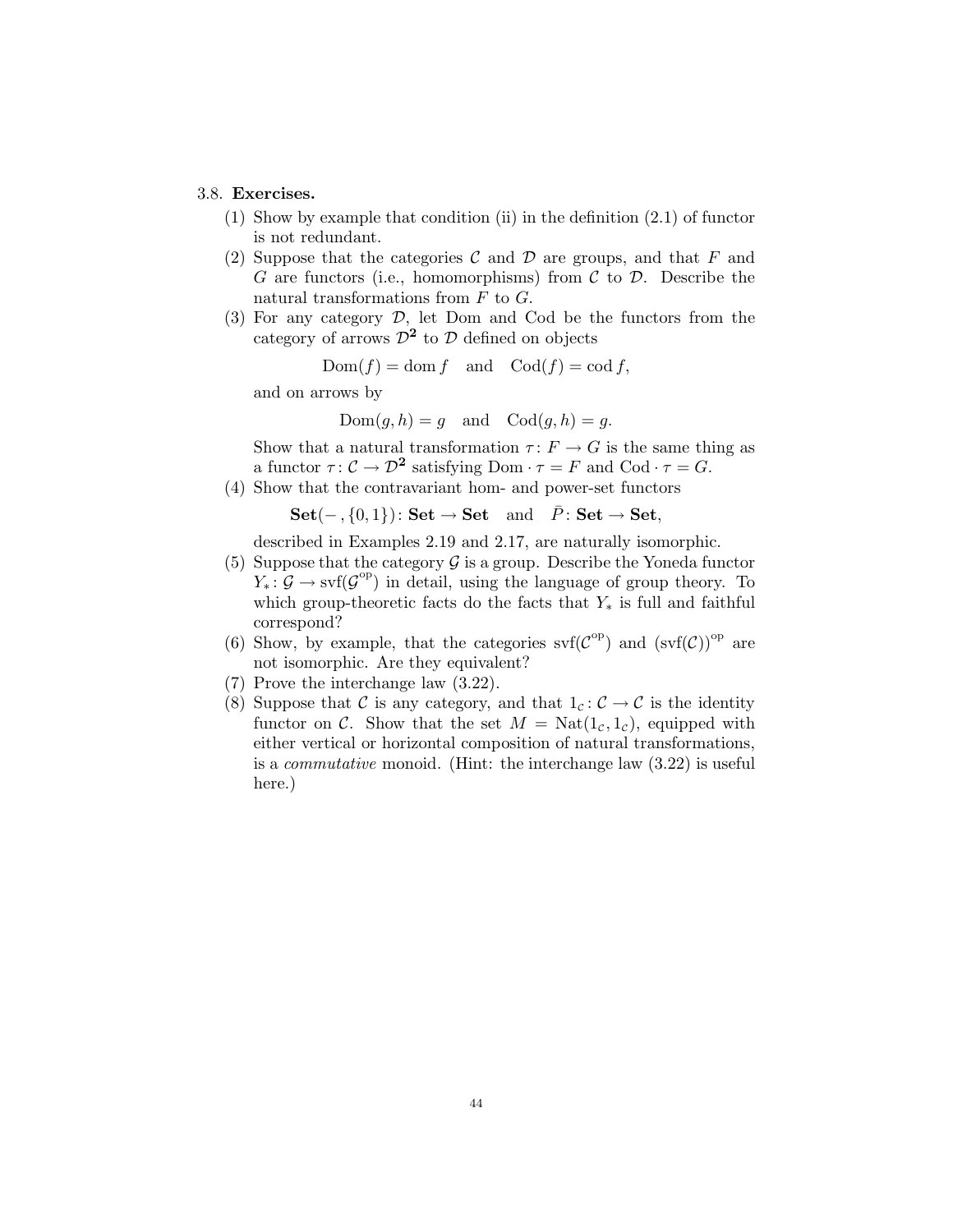#### 4. Adjoint Functors and Limits

4.1. **Adjoint Functors.** Let's begin with an example. For any set  $S$ , the free monoid on S is the set  $S^*$  of all sequences  $(s_1, \ldots, s_k)$  of elements of S, for  $k \geq 0$ ; the binary operation on  $S^*$  is concatenation of sequences, and the identity element is the empty sequence. We let  $i_S : S \to S^*$  denote the injection given by  $s \mapsto (s)$ , for all  $s \in S$ . The defining, 'universal', property of the pair  $(S, i_S)$  is usually stated as follows: for any monoid M and any function  $f: S \to M$ , there exists a unique homomorphism of monoids  $\bar{f}: S^* \to M$  satisfying  $f = \bar{f}i_S$ . The homomorphism  $\bar{f}$  maps the sequence  $(s_1, \ldots, s_k)$  to the product  $f(s_1) \cdots f(s_k)$  in M.

Now in category theory it's not very good form to consider arrows, such as  $i<sub>S</sub>$  above, between objects belonging to different categories. To state this universal property correctly, we let  $U: \mathbf{Mon} \to \mathbf{Set}$  denote the underlying set functor, and note that  $i_S$  is really a function  $S \to U(S^*)$ ; then we have: for any monoid M and function  $f: S \to U(M)$ , there exists a unique monoid homomorphism  $\bar{f}: S^* \to M$  such that  $f = U(\bar{f}) \cdot i_S$ . In a diagram:



In words: every arrow from  $S$  to an object in the image of  $U$  factors uniquely through  $i<sub>S</sub>$  by an arrow in the image of U. We make the following general definition.

**Definition 4.1.** Suppose that  $G: \mathcal{D} \to \mathcal{C}$  is a functor and c is an object of C. An arrow  $i: c \to G(d)$ , for some  $d \in \mathcal{D}$ , is universal from c to G, if each arrow  $f: c \to G(e)$ , for  $e \in \mathcal{D}$ , factors uniquely as  $f = G(\bar{f}) \cdot i$ ; in other words, if the diagram



commutes, for some unique  $\bar{f}$ :  $d \to e$  in  $\mathcal{D}$ .

Hence the arrow  $i_S: S \to S^*$  above is universal from S to U.

We now define a functor  $F: Set \to Mon$ , by setting  $F(S) = S^*$ , for all sets S, and defining  $F(f): F(S) \to F(T)$  by  $(s_1, \ldots s_k) \mapsto (f(s_1), \ldots f(s_k)),$ for every function  $f: S \to T$ . The universal property of free monoids now can be formulated by the statement that the maps

(4.2) 
$$
\gamma_{S,M} : \text{Mon}(F(S), M) \to \text{Set}(S, U(M))
$$

$$
g \mapsto U(g) \cdot i_S
$$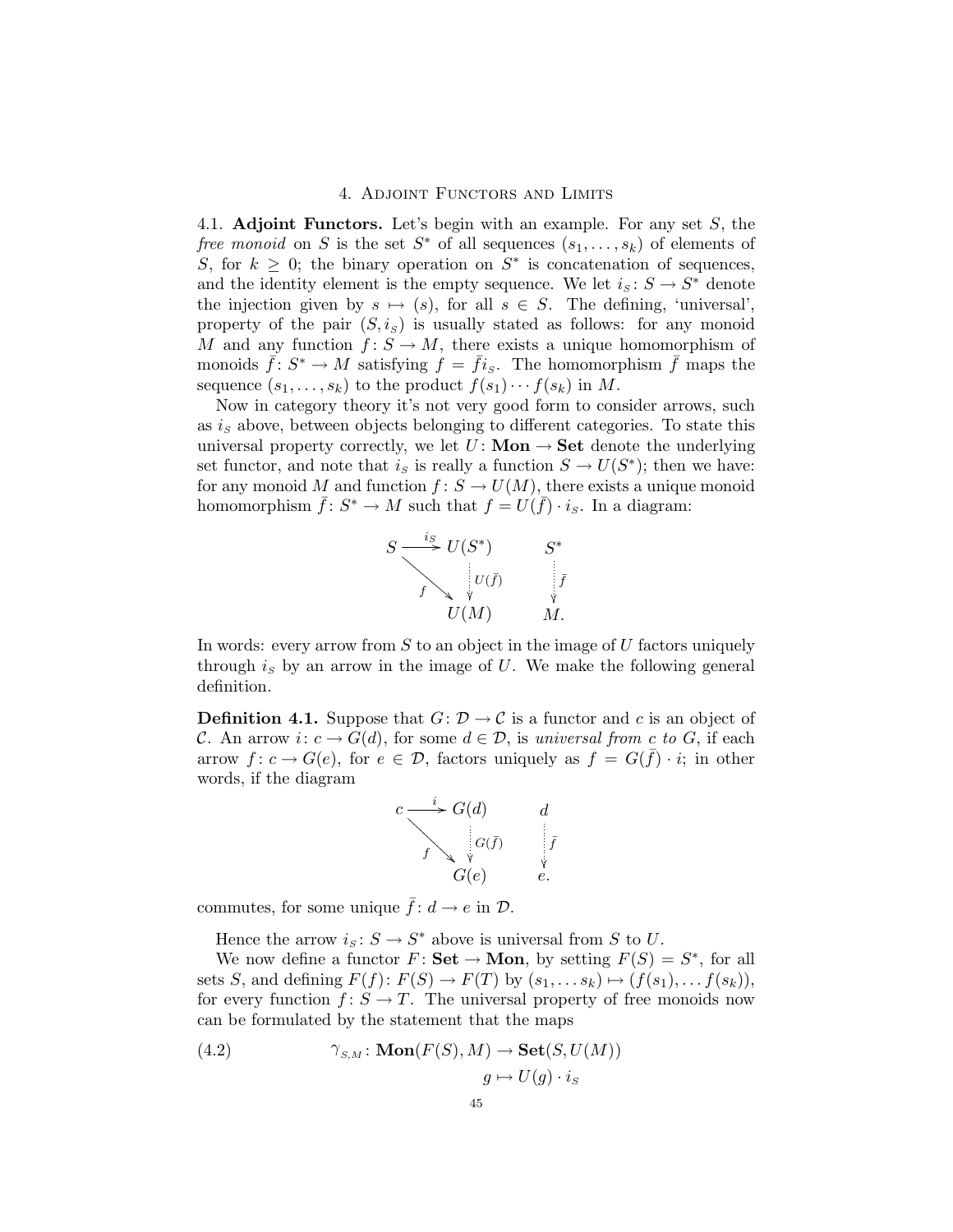are bijections, for all sets  $S$  and monoids  $M$ . Furthermore, these bijections are natural in the variables S and M; that is, for all functions  $f: S' \to S$ and homomorphisms  $g: M \to M'$ , the square

Mon(F(S), M) γS,M Mon(F(f),g) Set(S, U(M)) Set(f,U(g)) Mon(F(S ′ ), M′ ) γ S ′ ,M′ Set(S ′ , U(M′ ))

commutes. In particular, naturality in  $M$  means that for each set  $S$ , the bijections  $\gamma_{S,M}$  are the components of a natural isomorphism

$$
\gamma_{S,-}: \mathbf{Mon}(F(S), -) \Rightarrow \mathbf{Set}(S, U(-));
$$

in other words, the pair  $(\gamma_{S,-}, F(S))$  is a representation of the functor  $\textbf{Set}(S, U(-))$ : Mon → Set. On the other hand, naturality in S means that, for each monoid  $M$ , we have a natural isomorphism

$$
\gamma_{-,M}\colon \mathbf{Mon}(F(-),M)\Rightarrow \mathbf{Set}(-,U(M)),
$$

that is, the pair  $((\gamma_{-,M})^{-1}, U(M))$  is a representation of the contravariant functor  $\text{Mon}(F(-), M)$ : Set  $\rightarrow$  Set.

A similar situation occurs for any 'free' construction; for example, the free R-module on a set, the free group on a set, the free category on a graph. Indeed, as we shall see, a pair of functors related as are  $F$  and  $U$  above is always lurking behind the scenes whenever any universal construction is made. We thus make the following definition.

**Definition 4.3.** Let C and D be categories. An *adjunction* from C to D is a triple  $(F, G, \gamma)$ , where  $F: \mathcal{C} \to \mathcal{D}$  and  $G: \mathcal{D} \to \mathcal{C}$  are functors and

$$
\gamma \colon \mathcal{D}(F(-), -) \Rightarrow \mathcal{C}(-, G(-))
$$

is a natural isomorphism of set-valued functors on  $\mathcal{C}^{op} \times \mathcal{D}$ . The ordered pair  $(F, G)$  is an *adjoint pair* of functors, with  $F$  a left adjoint for  $G$ , or equivalently, G a right adjoint for F. The natural isomorphism  $\gamma$  is the adjugant isomorphism of the adjunction. We write  $F \rightarrow G$  to denote that  $(F, G)$  is an adjoint pair of functors and  $\gamma: F \longrightarrow G$  to indicate that  $\gamma$  is the adjugant isomorphism of this adjunction.

The natural isomorphism  $\gamma$  consists of isomorphisms

(4.4) 
$$
\gamma_{c,d} \colon \mathcal{D}(F(c), d) \to \mathcal{C}(c, G(d))
$$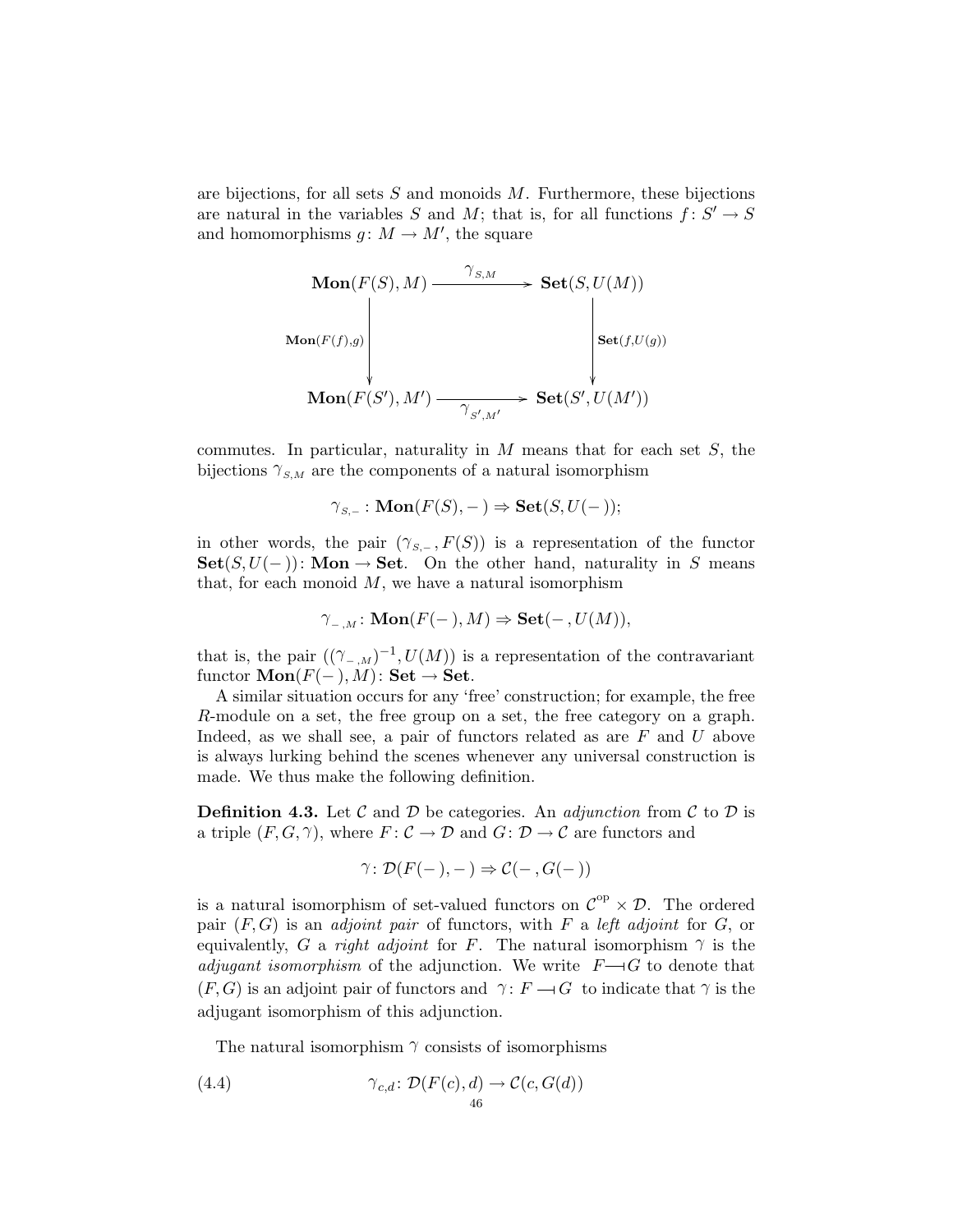such that, for all arrows  $f: c' \to c$  in C and  $g: d \to d'$  in D, the square

(4.5)  
\n
$$
\mathcal{D}(F(c), d) \xrightarrow{\gamma_{c,d}} \mathcal{C}(c, G(d))
$$
\n
$$
\mathcal{D}(F(f), g) \downarrow \qquad \qquad \downarrow \qquad \qquad \downarrow \qquad \qquad \mathcal{C}(f, G(g))
$$
\n
$$
\mathcal{D}(F(c'), d') \xrightarrow{\gamma_{c', d'}} \mathcal{C}(c', G(d'))
$$

commutes; in other words, such that the equality

$$
\gamma_{c',d'}(g \cdot h \cdot F(f)) = G(g) \cdot \gamma_{c,d}(h) \cdot f
$$

holds for all  $h: F(c) \to d$  in  $\mathcal{D}$ . The commutativity of the square (4.5) is equivalent to that of both the squares

$$
\mathcal{D}(F(c), d) \xrightarrow{\gamma_{c,d}} \mathcal{C}(c, G(d)) \qquad \mathcal{D}(F(c), d) \xrightarrow{\gamma_{c,d}} \mathcal{C}(c, G(d))
$$
\n
$$
g_* \qquad \qquad \downarrow \qquad \qquad \downarrow \qquad \qquad \downarrow \qquad \qquad \downarrow \qquad \qquad \downarrow \qquad \qquad \downarrow \qquad \qquad \downarrow \qquad \qquad \downarrow \qquad \qquad \downarrow \qquad \qquad \downarrow \qquad \qquad \downarrow \qquad \qquad \downarrow \qquad \qquad \downarrow \qquad \qquad \downarrow \qquad \qquad \downarrow \qquad \qquad \downarrow \qquad \qquad \downarrow \qquad \qquad \downarrow \qquad \qquad \downarrow \qquad \qquad \downarrow \qquad \qquad \downarrow \qquad \qquad \downarrow \qquad \qquad \downarrow \qquad \qquad \downarrow \qquad \qquad \downarrow \qquad \qquad \downarrow \qquad \qquad \downarrow \qquad \qquad \downarrow \qquad \qquad \downarrow \qquad \qquad \downarrow \qquad \qquad \downarrow \qquad \qquad \downarrow \qquad \qquad \downarrow \qquad \qquad \downarrow \qquad \qquad \downarrow \qquad \qquad \downarrow \qquad \qquad \downarrow \qquad \qquad \downarrow \qquad \qquad \downarrow \qquad \qquad \downarrow \qquad \qquad \downarrow \qquad \qquad \downarrow \qquad \qquad \downarrow \qquad \qquad \downarrow \qquad \qquad \downarrow \qquad \qquad \downarrow \qquad \qquad \downarrow \qquad \qquad \downarrow \qquad \qquad \downarrow \qquad \qquad \downarrow \qquad \qquad \downarrow \qquad \qquad \downarrow \qquad \qquad \downarrow \qquad \qquad \downarrow \qquad \qquad \downarrow \qquad \qquad \downarrow \qquad \qquad \downarrow \qquad \qquad \downarrow \qquad \qquad \downarrow \qquad \qquad \downarrow \qquad \qquad \downarrow \qquad \qquad \downarrow \qquad \qquad \downarrow \qquad \qquad \downarrow \qquad \qquad \downarrow \qquad \qquad \downarrow \qquad \qquad \downarrow \qquad \qquad \downarrow \qquad \qquad \downarrow \qquad \qquad \downarrow \qquad \qquad \downarrow \qquad \qquad \downarrow \qquad \qquad \downarrow \qquad \qquad \downarrow \qquad \qquad \downarrow \qquad \qquad \down
$$

that is, the naturality of  $\gamma$  in the variables c and d is equivalent to  $\gamma$  being natural in each variable separately.

**Example 4.6.** The free monoid functor  $F: Set \to Mon$  is a left adjoint of the underlying set functor  $U \colon \mathbf{Mon} \to \mathbf{Set}$ . The adjugant isomorphism  $\gamma: F \longrightarrow U$  is given by (4.2).

An adjunction  $\gamma: F \longrightarrow G$  may be pictured by the following two-dimensional diagram, or two-cell,

(4.7)  
\n
$$
\mathcal{C}^{\mathrm{op}} \times \mathcal{D} \xrightarrow{F^{\mathrm{op}} \times 1_{\mathcal{D}}} \mathcal{D}^{\mathrm{op}} \times \mathcal{D}
$$
\n
$$
\downarrow_{\mathcal{C}^{\mathrm{op}}} \qquad \qquad \downarrow_{\gamma} \qquad \qquad \downarrow_{\mathcal{D}(-,-)}
$$
\n
$$
\mathcal{C}^{\mathrm{op}} \times \mathcal{C} \xrightarrow{\mathcal{C}(-,-)} \mathbf{Set}
$$

in Cat, which is not a commutative square, but indicates that  $\gamma$  is a natural transformation from the composition

$$
\mathcal{D}(F(-), -) = \mathcal{D}(-, -) \cdot (F^{\text{op}} \times 1_{\mathcal{D}})
$$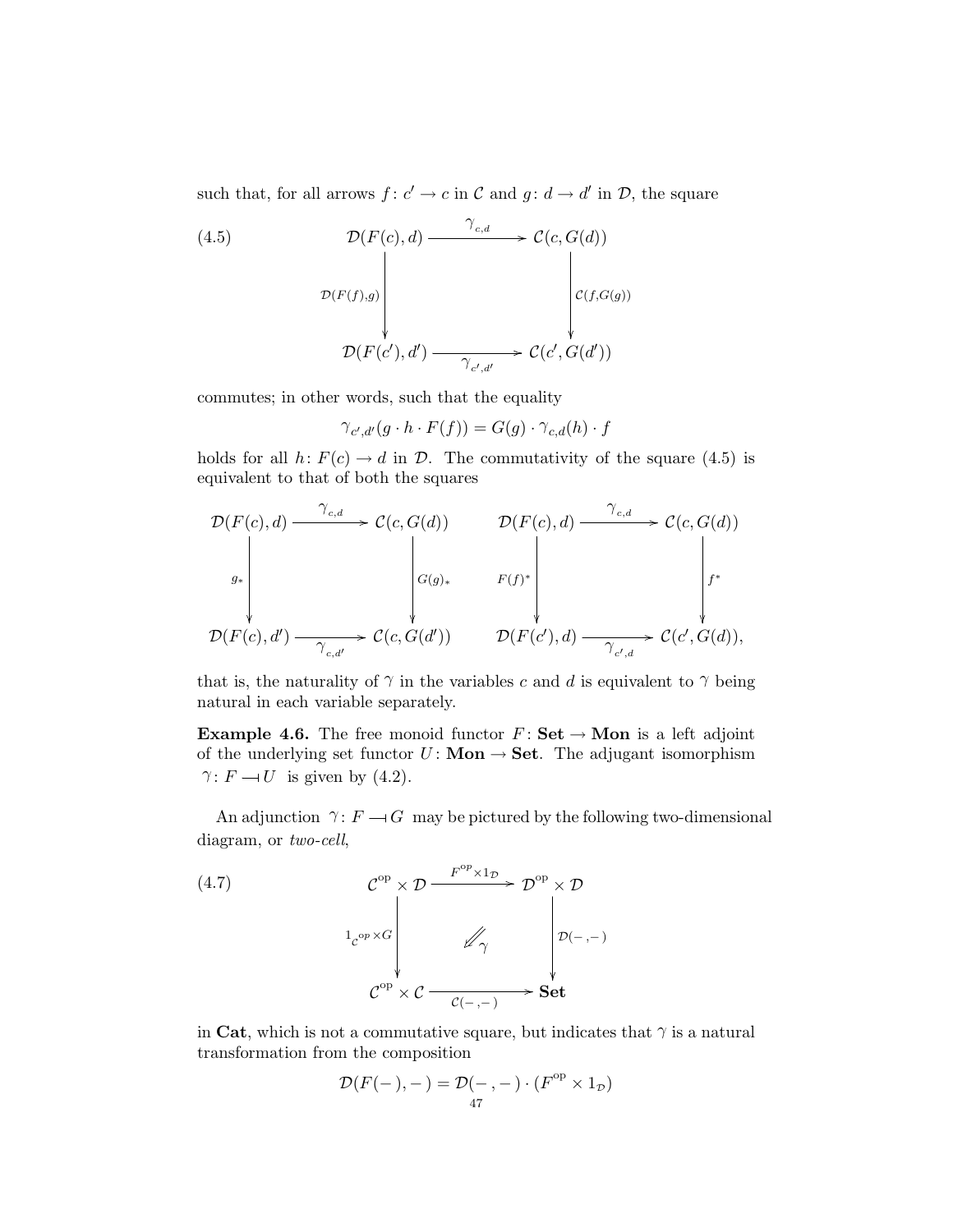$$
\mathcal{C}(-,G(-))=\mathcal{C}(-,-)\cdot(1_{c^{op}})\times G.
$$

Since  $\gamma$  is a natural isomorphism, we say that the square commutes up to natural isomorphism.

The origin of the terminology 'adjoint pair' comes from linear algebra. Suppose that  $V$  and  $W$  are  $K$ -vector spaces, each with inner product denoted by  $\langle -,- \rangle$ . Then the adjoint of a linear map  $f: V \to W$  is the unique map  $g: W \to V$  satisfying  $\langle f(x), y \rangle = \langle x, g(y) \rangle$ , for all  $x \in V$  and  $y \in W$ ; in other words, such that the square



commutes. Once again, we observe close analogies between inner products and hom-bifunctors, and between the field of scalars and the category Set.

**Proposition 4.8.** Suppose we are given categories and functors

$$
\mathcal{B} \xrightarrow{G} \mathcal{C} \xrightarrow{F} \mathcal{D} ,
$$

with  $G \rightarrow H$  and  $F \rightarrow K$ . Then  $FG \rightarrow HK$ .

*Proof.* Suppose that  $\gamma: G \to H$  and  $\alpha: F \to K$ . For all  $b \in \mathcal{B}$  and  $d \in \mathcal{D}$ , define  $\beta_{b,d} : \mathcal{D}(FG(b), d) \to \mathcal{B}(b, HK(d))$  as the composition

$$
\mathcal{D}(FG(b),d) \xrightarrow{\alpha_{G(b),d}} \mathcal{C}(G(b),K(d)) \xrightarrow{\gamma_{b,K(d)}} \mathcal{B}(b,HK(d)).
$$

Then  $\beta$ :  $\mathcal{D}(FG(-), -) \Rightarrow \mathcal{B}(-, HK(-))$  is a natural isomorphism.  $\square$ 

**Proposition 4.9.** If F and G are functors, then  $F \rightarrow G$  if and only if  $G^{op}\rightarrow F^{op}.$ 

*Proof.* Replace C, D, F and G in the diagram (4.7) by  $\mathcal{C}^{\text{op}}, \mathcal{D}^{\text{op}}, F^{\text{op}}$  and  $G^{\rm op}$ , respectively.

Hence, the dual of the concept of left adjoint is right adjoint, and viceversa.

**Proposition 4.10.** Let  $\mathcal C$  and  $\mathcal D$  be categories.

- (i) A functor  $F: \mathcal{C} \to \mathcal{D}$  has a right adjoint if and only if the functor  $\mathcal{D}(F(-), d)$ :  $\mathcal{C} \to \mathbf{Set}$  is a representable, for all  $d \in \mathcal{D}$ .
- (ii) A functor  $G: \mathcal{D} \to \mathcal{C}$  has a left adjoint if and only if the functor  $\mathcal{C}(c, G(-))\colon \mathcal{D} \to \mathbf{Set}$  is representable, for all  $c \in \mathcal{C}$ .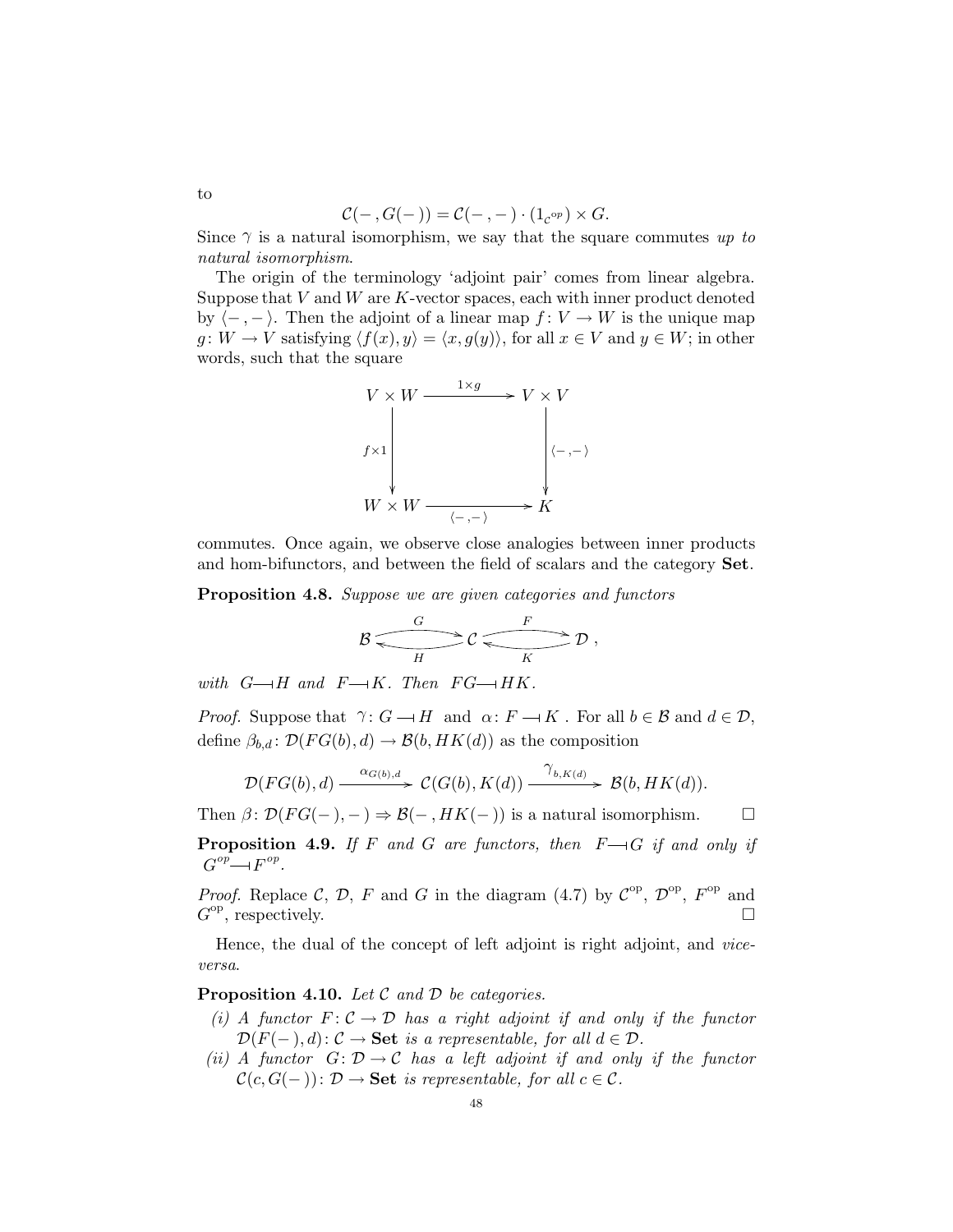Proof. We prove the second statement; the proof of the first is dual. Suppose that F is a left adjoint for  $G: \mathcal{D} \to \mathcal{C}$ , with  $\gamma: F \to G$ . For every  $c \in \mathcal{C}$ there is a natural isomorphism

$$
\gamma_{c,-}: \mathcal{D}(F(c), -) \Rightarrow \mathcal{C}(c, G(-)),
$$

and so  $\mathcal{C}(c, G(-))$  is representable, with representing object  $F(c)$ .

For the converse, suppose that each  $\mathcal{C}(c, G(-))$  is representable, and for each  $c \in \mathcal{C}$  choose a representing object  $r_c \in \mathcal{D}$  and natural isomorphism  $\rho_c: \mathcal{D}(r_c, -) \Rightarrow \mathcal{C}(c, G(-))$ . For all arrows  $f: c' \to c$  in C, the composition

$$
\mathcal{D}(r_c, -) \xrightarrow{\rho_c} \mathcal{D}(c, G(-)) \xrightarrow{f^*} \mathcal{D}(c', G(-)) \xrightarrow{\rho_{c'}^{-1}} \mathcal{D}(r_{c'}, -)
$$

is a natural transformation  $\mathcal{D}(r_c, -) \Rightarrow \mathcal{D}(r_{c'}, -)$  and thus by the Yoneda corollary (3.27), must be equal to  $(f)^*$ , for some  $\bar{f}: r_{c'} \to r_c$ . Hence we define  $F: \mathcal{C} \to \mathcal{D}$  by setting

$$
F(c) = r_c \quad \text{and} \quad F(f) = \bar{f},
$$

for all objects c and arrows f in C; it is readily verified that F is indeed a functor. The bijections

$$
\gamma_{c,d} = (\rho_c)_d \colon \mathcal{D}(F(c), d) \to \mathcal{C}(c, G(d))
$$

are natural in d because  $\gamma_{c,-} = \rho_c$  is a natural transformation, for all c. Now, for all  $f: c' \to c$  in C, the square

$$
\mathcal{D}(F(c), d) \xrightarrow{\gamma_{c,d}} \mathcal{C}(c, G(d))
$$
\n
$$
F(f)^* \downarrow \qquad \qquad \downarrow
$$
\n
$$
\mathcal{D}(F(c'), d') \xrightarrow{\gamma_{c',d'}} \mathcal{C}(c', G(d'))
$$

commutes, by definition of  $F(f)$ . Hence the family  $\gamma_{c,d}$  is natural in c as well, and so  $\gamma: F \to G$ .

**Proposition 4.11.** If  $F \rightarrow G$  and  $F' \rightarrow G$ , then F and F' are naturally isomorphic. If  $F \rightarrow G$  and  $F \rightarrow G'$ , then G and G' are naturally isomorphic.

Proof. We prove the first statement; the second is dual. Suppose that  $\gamma: F \longrightarrow G$  and  $\gamma': F' \longrightarrow G$ . Then  $(\gamma_{c,-}, F(c))$  and  $(\gamma_{c',-}, F(c'))$  are representations of the functor  $\mathcal{C}(c, G(-))$ :  $\mathcal{D} \to \mathbf{Set}$ , for all  $c \in \mathcal{C}$ , and so by Proposition 3.31 there is a unique isomorphism  $\tau_c: F'(c) \to F(c)$  such that  $\gamma'_{c,-} \cdot (\tau_c)^* = \gamma_{c,-}$ . It is not difficult to verify that the maps  $\tau_c$  are natural in c.

 $\Box$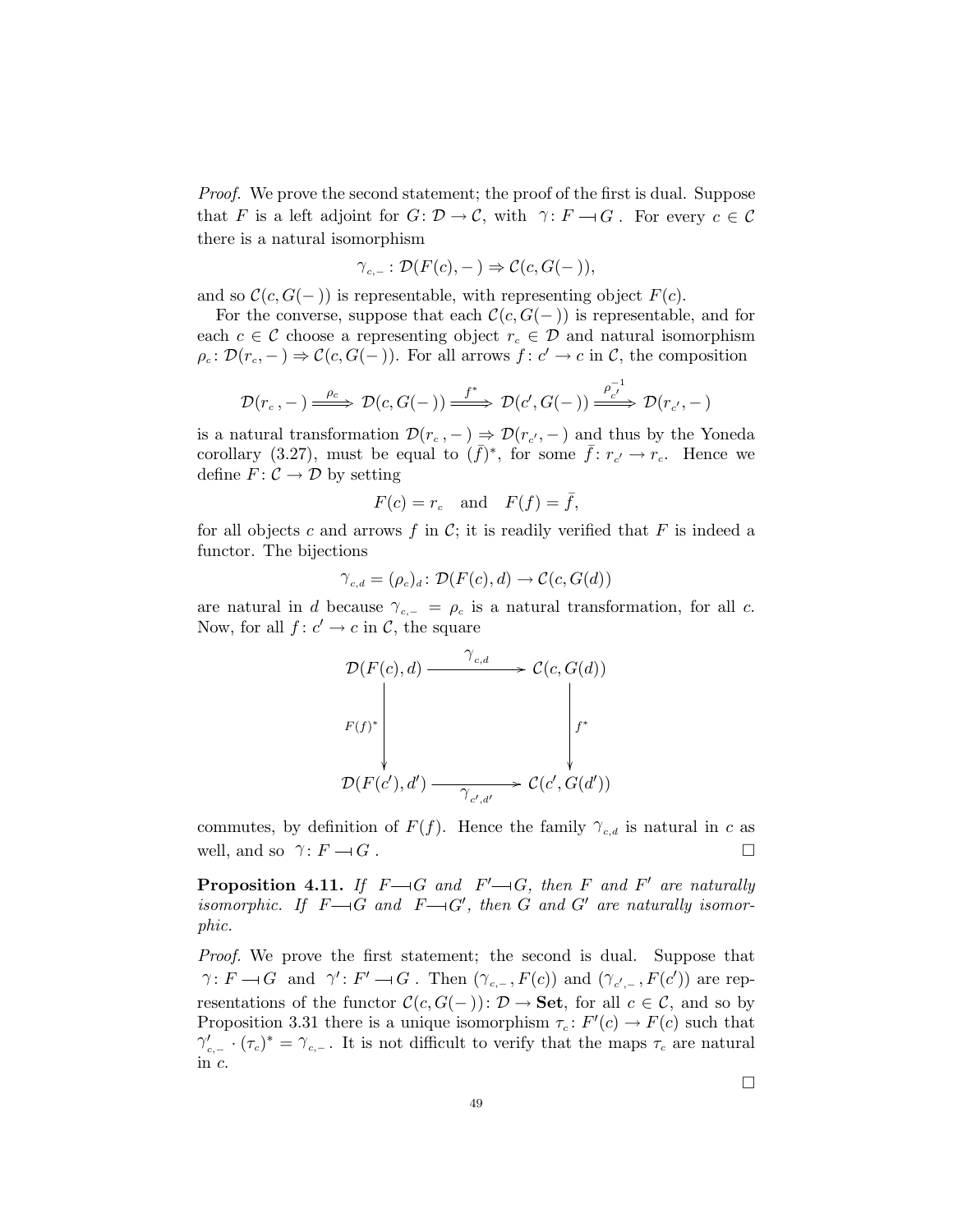4.2. The Unit and Counit of an Adjunction. So far, we have considered three different levels of similarity between categories  $\mathcal C$  and  $\mathcal D$ , namely, equality, isomorphism and equivalence. Each of these relations is a special case of the next; to say that  $\mathcal C$  and  $\mathcal D$  are equivalent means that there exist functors  $F: \mathcal{C} \to \mathcal{D}$  and  $G: \mathcal{D} \to \mathcal{C}$  and natural isomorphisms  $1_{\mathcal{C}} \Rightarrow GF$  and  $FG \Rightarrow 1_{\mathcal{D}}$ , that is, F and G are weak inverses of one another. If C and D are isomorphic then these natural transformations can be taken to be identities, while if C and D are equal, the functors F and G themselves can be taken to be identities. We will now show that the existence of an adjunction is a further generalization of equivalence between categories. Specifically, if F and G above are an adjoint pair, with  $\gamma: F \to G$ , then there are natural transformations

$$
\eta \colon 1_c \Rightarrow GF
$$
 and  $\epsilon \colon FG \Rightarrow 1_p$ ,

called the *unit* and *counit* of the adjunction, respectively, each of which determines  $\gamma$  uniquely, and such that F and G are weak inverses if and only if  $\eta$  and  $\epsilon$  are natural isomorphisms. We shall also see that  $\eta$  and  $\epsilon$  satisfy a certain pair of identities, and that any pair of natural transformations  $\eta: 1_c \Rightarrow GF$  and  $\epsilon: FG \Rightarrow 1_{\mathcal{D}}$  satifying these identities must be the unit and counit of a unique adjunction  $\gamma: F \longrightarrow G$ .

Supppose that  $F: \mathcal{C} \to \mathcal{D}$  and  $G: \mathcal{D} \to \mathcal{D}$  are an adjoint pair of functors, with adjugant isomorphism  $\gamma: F \to G$ . By choosing  $d = F(c)$  in Equation 4.4, we obtain a bijection

$$
\gamma_{c,F(c)} \colon \mathcal{D}(F(c), F(c)) \to \mathcal{C}(c, GF(c)),
$$

for each object  $c \in \mathcal{C}$ .

**Proposition 4.12.** The arrows  $\eta_c: c \to GF(c)$  defined for all  $c \in \mathcal{C}$  by

(4.13) 
$$
\eta_c = \gamma_{c, F(c)}(1_{F(c)}),
$$

are the components of a natural transformation  $\eta: 1_c \Rightarrow GF$ .

*Proof.* Suppose  $f: c \to c'$  is an arrow in C. We need to show that the square

(4.14) 
$$
c \xrightarrow{\eta_c} GF(c) \qquad \qquad \downarrow
$$

$$
c' \xrightarrow{\eta_c} GF(c')
$$

commutes; that is,

(4.15) 
$$
\gamma_{c',F(c')}(\mathbf{1}_{F(c')}) \cdot f = GF(f) \cdot \gamma_{c,F(c)}(\mathbf{1}_{F(c)}).
$$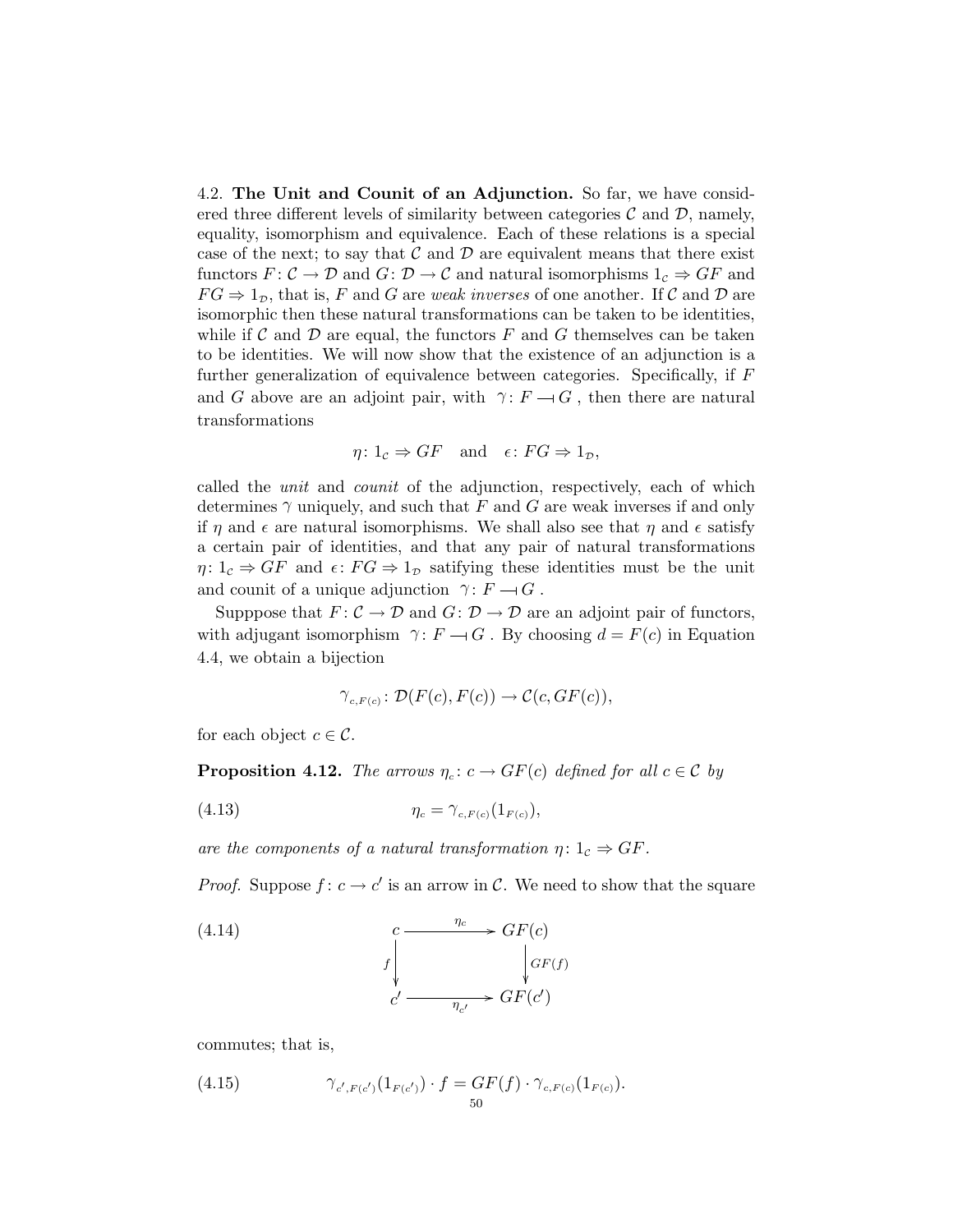Using the naturality of  $\gamma$  in both variables, we obtain the commutative diagram

$$
\mathcal{D}(F(c), F(c)) \xrightarrow{F(f)_{*}} \mathcal{D}(F(c), F(c')) \xleftarrow{F(f)^{*}} \mathcal{D}(F(c'), F(c'))
$$
\n
$$
\gamma_{c, F(c')} \downarrow \gamma_{c, F(c')} \downarrow \gamma_{c', F(c')} \downarrow \gamma_{c', F(c')} \downarrow \gamma_{c', F(c')} \downarrow \gamma_{c', F(c')} \downarrow \gamma_{c', F(c')} \downarrow \gamma_{c', F(c')} \downarrow \gamma_{c', F(c')} \downarrow \gamma_{c', F(c')} \downarrow \gamma_{c', F(c')} \downarrow \gamma_{c', F(c')} \downarrow \gamma_{c', F(c')} \downarrow \gamma_{c', F(c')} \downarrow \gamma_{c', F(c')} \downarrow \gamma_{c', F(c')} \downarrow \gamma_{c', F(c')} \downarrow \gamma_{c', F(c')} \downarrow \gamma_{c', F(c')} \downarrow \gamma_{c', F(c')} \downarrow \gamma_{c', F(c')} \downarrow \gamma_{c', F(c')} \downarrow \gamma_{c', F(c')} \downarrow \gamma_{c', F(c')} \downarrow \gamma_{c', F(c')} \downarrow \gamma_{c', F(c')} \downarrow \gamma_{c', F(c')} \downarrow \gamma_{c', F(c')} \downarrow \gamma_{c', F(c')} \downarrow \gamma_{c', F(c')} \downarrow \gamma_{c', F(c')} \downarrow \gamma_{c', F(c')} \downarrow \gamma_{c', F(c')} \downarrow \gamma_{c', F(c')} \downarrow \gamma_{c', F(c')} \downarrow \gamma_{c', F(c')} \downarrow \gamma_{c', F(c')} \downarrow \gamma_{c', F(c')} \downarrow \gamma_{c', F(c')} \downarrow \gamma_{c', F(c')} \downarrow \gamma_{c', F(c')} \downarrow \gamma_{c', F(c')} \downarrow \gamma_{c', F(c')} \downarrow \gamma_{c', F(c')} \downarrow \gamma_{c', F(c')} \downarrow \gamma_{c', F(c')} \downarrow \gamma_{c', F(c')} \downarrow \gamma_{c', F(c')} \downarrow \gamma_{c', F(c')} \downarrow \gamma_{c', F(c')} \downarrow \gamma_{c', F(c')} \downarrow \gamma_{c', F(c')} \downarrow \gamma_{c', F(c')} \downarrow \gamma_{c', F(c')} \downarrow \gamma_{c', F(c')} \downarrow \gamma_{c', F(c')} \downarrow \gamma_{c', F(c')} \downarrow \gamma_{c', F(c')} \downarrow \gamma_{c', F(c')} \downarrow \gamma_{c', F(c')} \downarrow \gamma_{c', F(c')} \downarrow \gamma_{c', F(c')} \downarrow \gamma_{c', F(c')} \downarrow \gamma
$$

Equation 4.15 is the statement that the identity arrows  $1_{F(c')}$  and  $1_{F(c)}$  in the upper corners of this diagram map along the perimeter to the same element of  $\mathcal{C}(c, GF(c'))$ . Since the diagram commutes, this is equivalent to the equality

$$
\gamma_{c,F(c')} \cdot F(f)_*(1_{F(c)}) = \gamma_{c,F(c')} \cdot F(f)^*(1_{F(c')}),
$$

which holds because  $F(f)_*(1_{F(c)}) = F(f) \cdot 1_{F(c)} = F(f)$  and  $F(f)^*(1_{F(c)}) =$  $1_{F(c')}$  $\cdot F(f) = F(f).$ 

**Definition 4.16.** The natural transformation  $\eta: 1_c \Rightarrow GF$  defined by Equation 4.13 is the *unit* of the adjunction  $\gamma: F \to G$ .

**Proposition 4.17.** Suppose that  $\eta$  is the unit of an adjunction  $\gamma: F \to G$ , where  $F: \mathcal{C} \to \mathcal{D}$  and  $G: \mathcal{D} \to \mathcal{C}$ . Then, for all  $c \in \mathcal{C}$  and  $d \in \mathcal{D}$ , the bijection  $\gamma_{c,d} : \mathcal{D}(F(c), d) \to \mathcal{C}(c, G(d))$  is given by

(4.18) 
$$
\gamma_{c,d}(f) = G(f) \cdot \eta_c,
$$

for all arrows  $f: F(c) \to d$  in  $\mathcal{D}$ .

*Proof.* Follow the identity arrow  $1<sub>D</sub>$  around the commutative square



 $\Box$ 

Corollary 4.19. Suppose that  $\eta$  is the unit of an adjunction  $\gamma: F \to G$ , where  $F: \mathcal{C} \to \mathcal{D}$  and  $G: \mathcal{D} \to \mathcal{C}$ . Then the arrow  $\eta_c: c \to GF(c)$  is universal from c to G, for all  $c \in \mathcal{C}$ .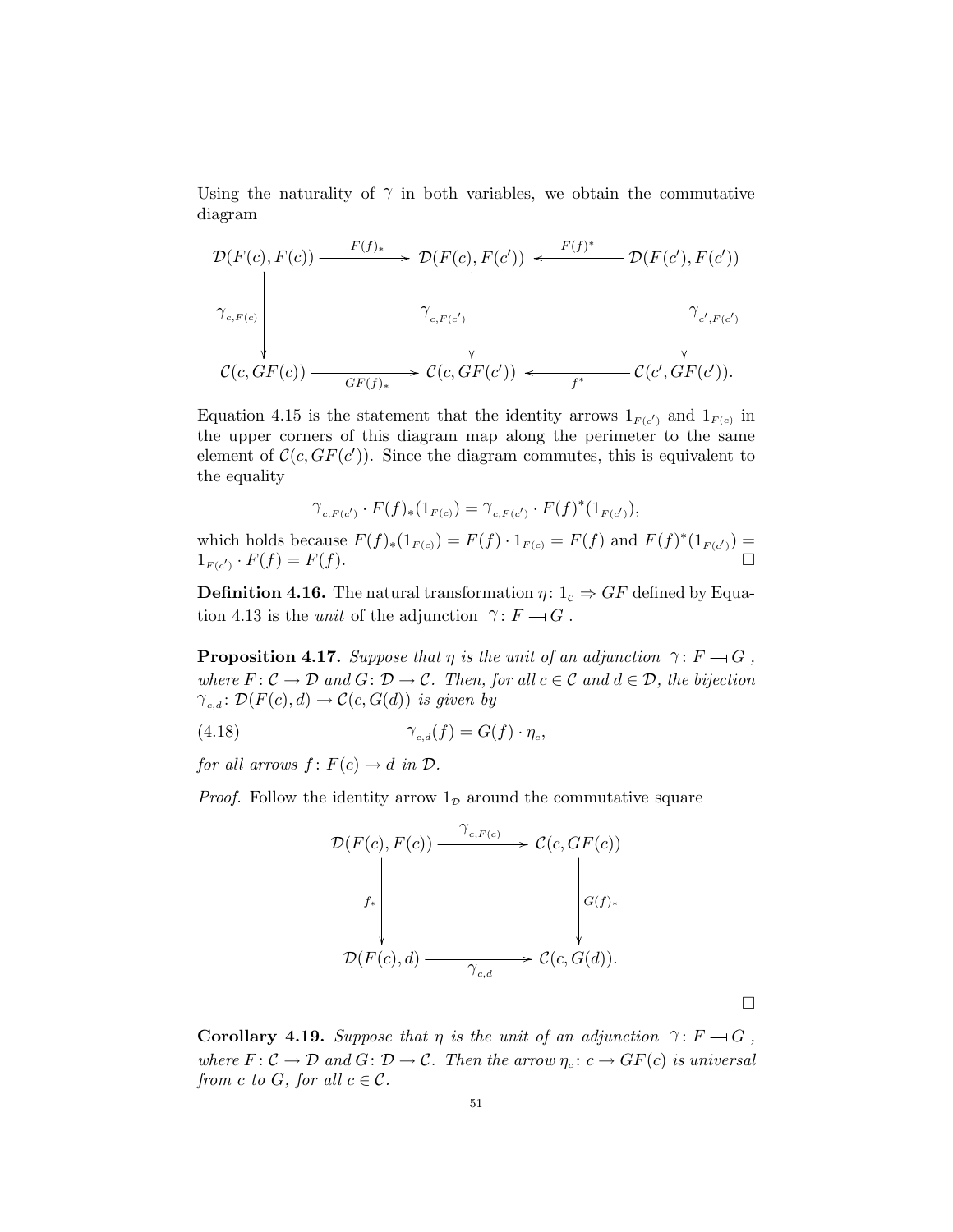*Proof.* The corollary states that, for every arrow  $f: c \to G(d)$  in C, for  $d \in \mathcal{D}$ , there exists a unique arrow  $\bar{f}: F(c) \to d$  in  $\mathcal D$  such that  $G(\bar{f}) \cdot \eta_c = f$ , that is, such that the triangle below

$$
c \xrightarrow{ \eta_c } GF(c) \qquad F(c) \n f \searrow^{\text{if } G(\bar{f})} \qquad \text{if } \\ G(d) \qquad d
$$

commutes. By Proposition 4.17 we may take  $\bar{f} = \gamma_{c,d}^{-1}(f)$ .

**Example 4.20.** Suppose that  $F:$  Set  $\rightarrow$  **Mon** is the free monoid functor and that  $U: \mathbf{Mon} \to \mathbf{Set}$  is the underlying set functor. The unit  $\eta$  of the adjunction  $F \rightarrow U$  has components  $\eta_s = i_s$ , where  $i_s : S \rightarrow UF(S)$  is given for all sets S by  $s \mapsto (s)$ . Indeed the adjugant isomorphism (4.2) was defined in terms of the unit  $\eta = i$ , by Equation 4.18.

We now examine the dual notion, the *counit* of an adjunction. Suppose, as above, that  $F: \mathcal{C} \to \mathcal{D}$  and  $G: \mathcal{D} \to \mathcal{C}$  are adjoint, with  $\gamma: F \to G$ . Choosing  $c = G(d)$  in Equation 4.4, we obtain a bijection

$$
\gamma_{G(d),d} \colon \mathcal{D}(FG(d),d) \to \mathcal{C}(G(d),G(d)),
$$

for each  $d \in \mathcal{D}$ .

**Proposition 4.21.** The arrows  $\epsilon_d$ :  $FG(d) \rightarrow d$  defined for all  $d \in \mathcal{D}$  by

(4.22) 
$$
\epsilon_d = \gamma_{G(d),d}^{-1}(1_{G(d)}),
$$

are the components of a natural transformation  $\epsilon: FG \Rightarrow 1_D$ .

*Proof.* The proof is dual to that of Proposition 4.12.

**Definition 4.23.** The natural transformation  $\epsilon$ :  $FG \Rightarrow 1_D$  defined by Equation 4.22 is the *counit* of the adjunction  $\gamma : F \longrightarrow G$ .

**Proposition 4.24.** Suppose that  $\epsilon$  is the counit of an adjunction  $\gamma: F \to G$ , where  $F: \mathcal{C} \to \mathcal{D}$  and  $G: \mathcal{D} \to \mathcal{C}$ . Then, for all  $c \in \mathcal{C}$  and  $d \in \mathcal{D}$ , the inverse of the bijection  $\gamma_{c,d} : \mathcal{D}(F(c), d) \to \mathcal{C}(c, G(d))$  is given by

(4.25) 
$$
\gamma_{c,d}^{-1}(g) = \epsilon_d \cdot F(g),
$$

for all arrows  $g: c \to G(d)$  in C.

*Proof.* Dual to the proof of Proposition 4.17.

**Corollary 4.26.** Suppose that  $\epsilon$  is the counit of an adjunction  $\gamma : F \to G$ , where  $F: \mathcal{C} \to \mathcal{D}$  and  $G: \mathcal{D} \to \mathcal{C}$ . Then the arrow  $\epsilon_d: FG(d) \to d$  is universal from F to d, for all  $d \in \mathcal{D}$ .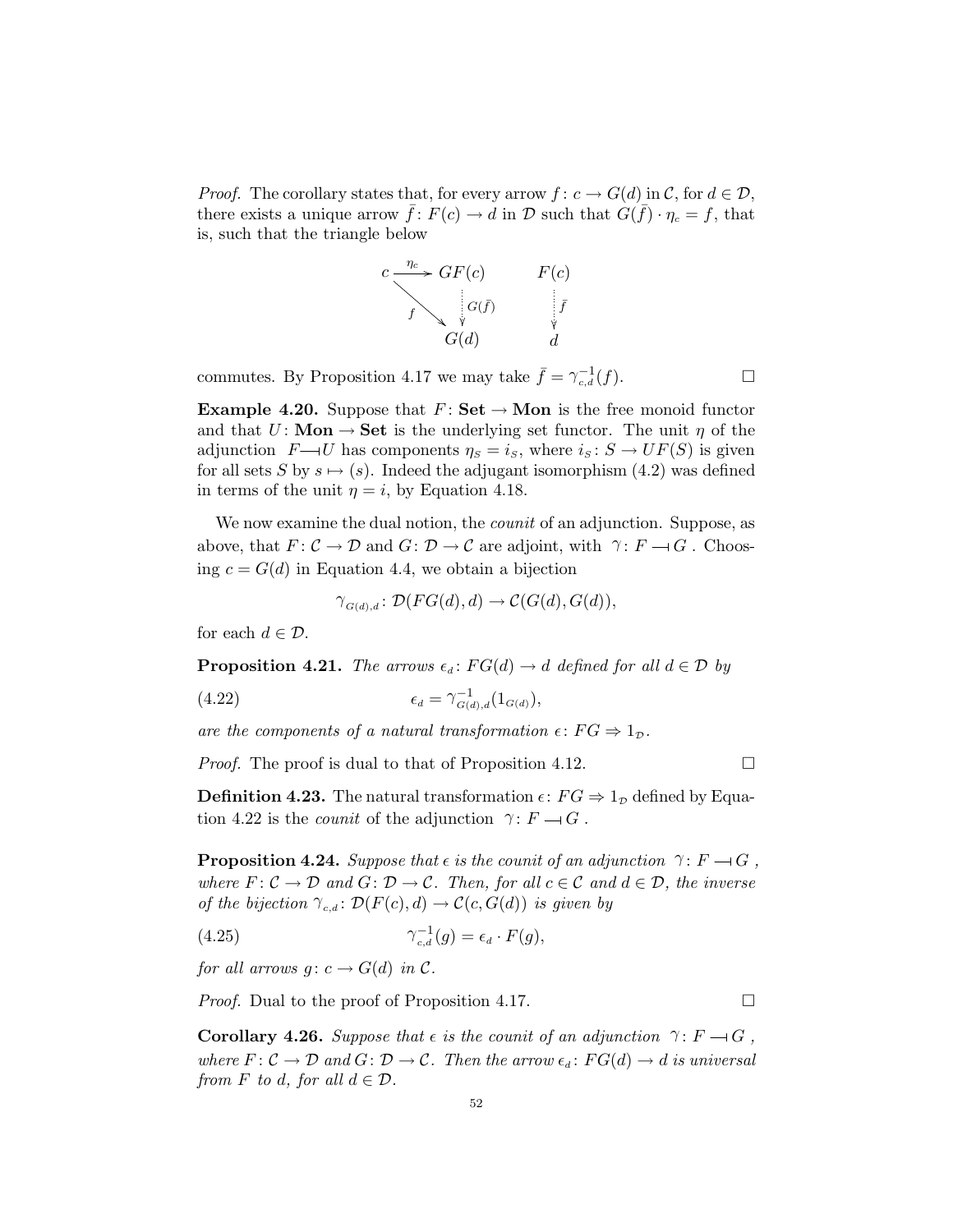*Proof.* The corollary states that, for every arrow  $g: F(c) \to d$  in  $\mathcal{D}$ , for  $c \in \mathcal{C}$ , there exists a unique arrow  $\bar{g}$ :  $c \to G(d)$  in C such that  $\epsilon_d \cdot F(\bar{g}) = g$ , that is, such that the triangle below



commutes. By Proposition 4.24 we may take  $\bar{g} = \gamma_{c,d}^{-1}(g)$ .

**Example 4.27.** Once again let's consider the adjunction  $F \rightarrow U$ , where  $F: \mathbf{Set} \to \mathbf{Mon}$  and  $U: \mathbf{Mon} \to \mathbf{Set}$  are the free monoid and underlying set functors. For any monoid M, the component  $\epsilon_M$  of the counit is the homomorphism  $FU(M) \to M$  that takes a sequence  $(m_1, \ldots, m_k)$  of elements of M to their product  $m_1 \cdots m_k$  in M. Let's use Equation 4.25, to describe the bijection  $\gamma_{S,M}^{-1}$ :  $\text{Set}(S, U(M)) \to \text{Mon}(F(S), M)$  in terms of  $\epsilon$ : for  $g: S \to U(M)$  and  $(s_1, \ldots, s_k) \in F(S)$ , we have

$$
\gamma_{S,M}^{-1}(g)(s_1,\ldots,s_k) = \epsilon_M \cdot F(g)(s_1,\ldots,s_k)
$$
  
=  $\epsilon_M(g(s_1),\ldots,g(s_k))$   
=  $g(s_1)\cdots g(s_k)$ ,

which is the usual 'extension of g to  $F(S)$ '.

**Proposition 4.28.** The unit  $\eta: 1_c \Rightarrow GF$  and counit  $\epsilon: FG \Rightarrow 1_p$  of an adjunction  $\gamma: F \longrightarrow G$  satisfy the identities

(4.29)  $(1_G * \epsilon) \cdot (\eta * 1_G) = 1_G \text{ and } (\epsilon * 1_F) \cdot (1_F * \eta) = 1_F,$ 

that is, the triangles



commute in  $\mathrm{Cat}(\mathcal{D}, \mathcal{C})$  and  $\mathrm{Cat}(\mathcal{C}, \mathcal{D})$ , respectively.

*Proof.* By the definition of  $\epsilon$ , Equation 4.18 and Equation 3.20, we have

$$
(1_G)_d = 1_{G(d)} = \gamma_{G(d),d}(\epsilon_d)
$$
  
=  $G(\epsilon_d) \cdot \eta_{G(d)}$   
=  $(1_G * \epsilon)_d \cdot (\eta * 1_G)_d$ ,  
<sub>53</sub>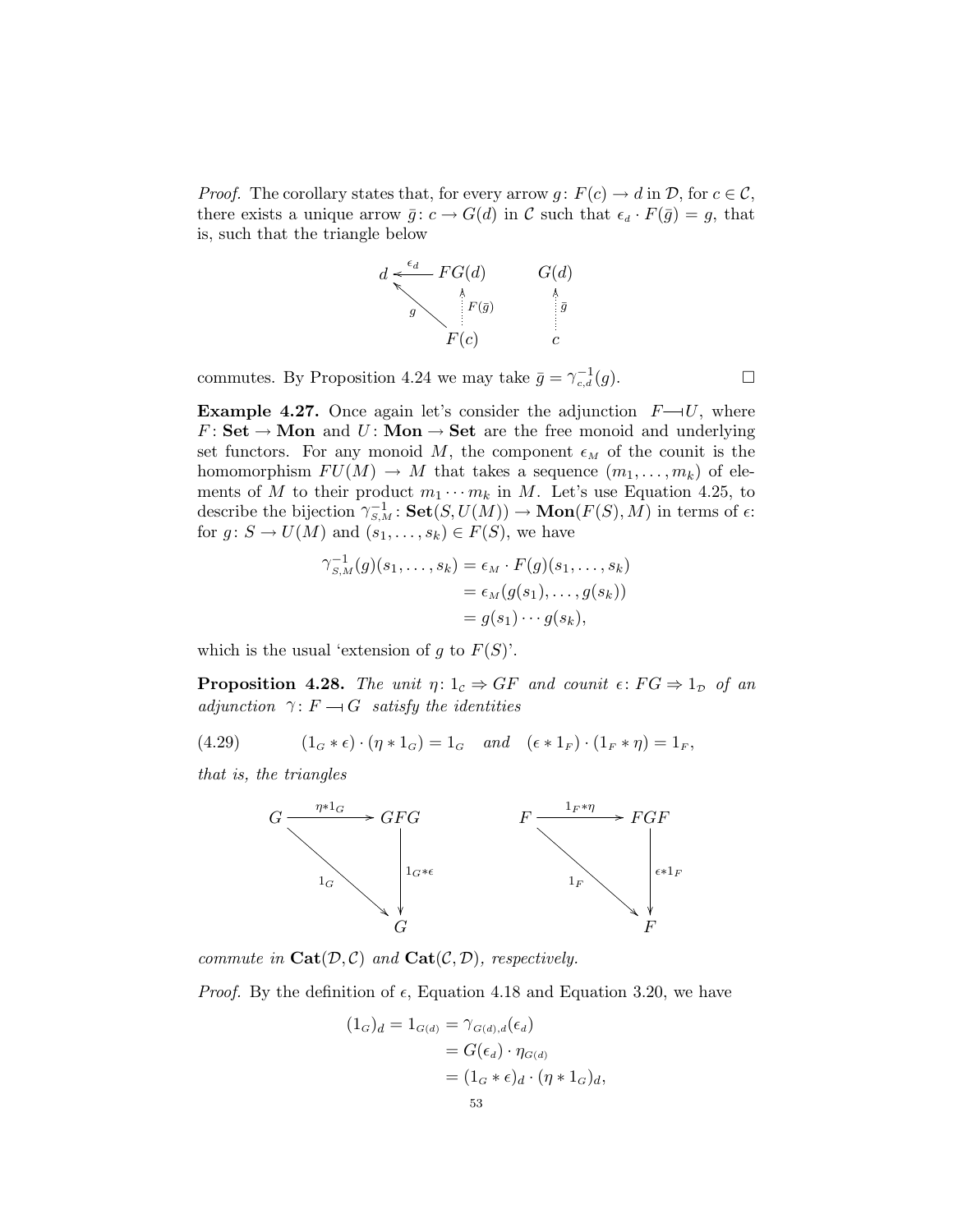for all  $d \in \mathcal{D}$ , and so  $1_G = (1_G * \epsilon) \cdot (\eta * 1_G)$  On the other hand, the definition of  $\eta$ , Equation 4.25 and Equation 3.20 give us

$$
(1_F)_c = 1_{F(c)} = \gamma_{c,F(c)}^{-1}(\eta_c)
$$
  
=  $\epsilon_{F(c)} \cdot F(\eta_c)$   
=  $(\epsilon * 1_F)_c \cdot (1_F * \eta)_c$ ,

for all  $c \in \mathcal{C}$ , and hence  $1_F = (\epsilon * 1_F) \cdot (1_F * \eta)$ .

The converse of Proposition 4.28 is also true; any pair of natural transformations  $\eta$  and  $\epsilon$ , as above, that satisfies the triangle identities (4.29) consists of the unit and counit of a unique adjunction  $\gamma: F \longrightarrow G$ .

**Proposition 4.30.** Suppose that  $F: \mathcal{C} \to \mathcal{D}$  and  $G: \mathcal{D} \to \mathcal{C}$  are functors, and that  $\eta: 1_c \Rightarrow GF$  and  $\epsilon: FG \Rightarrow 1_p$  are natural transformations satisfying the triangle identies  $(4.29)$ . Then  $(F, G)$  is an adjoint pair and the maps  $\gamma_{c,d} : \mathcal{D}(F(c), d) \to \mathcal{C}(c, G(D))$ , defined for all  $c \in \mathcal{C}$  and  $d \in \mathcal{D}$  by  $f \mapsto G(f) \cdot \eta_c$ , are the components of the adjugant isomorphism  $\gamma : F \longrightarrow G$ . The inverse isomorphism  $\tau = \gamma^{-1}$  is determined by  $\tau_{c,d}(g) = \epsilon_d \cdot F(g)$ , for all  $g: c \to G(d)$ .

*Proof.* First we show that  $\gamma$  and  $\tau$  defined as above are natural; then we show that they are mutually inverse. In other words, we will show that, for all  $f: c' \to c$  in C and  $g: d \to d'$  in D, the diagram

$$
\mathcal{D}(F(c), d) \xrightarrow{\gamma_{c,d}} \mathcal{C}(c, G(d))
$$
\n
$$
\mathcal{D}(F(f), g) \downarrow \qquad \downarrow \qquad \downarrow \qquad \downarrow \qquad \downarrow \qquad \downarrow \qquad \downarrow \qquad \downarrow \qquad \downarrow \qquad \downarrow \qquad \downarrow \qquad \downarrow \qquad \downarrow \qquad \downarrow \qquad \downarrow \qquad \downarrow \qquad \downarrow \qquad \downarrow \qquad \downarrow \qquad \downarrow \qquad \downarrow \qquad \downarrow \qquad \downarrow \qquad \downarrow \qquad \downarrow \qquad \downarrow \qquad \downarrow \qquad \downarrow \qquad \downarrow \qquad \downarrow \qquad \downarrow \qquad \downarrow \qquad \downarrow \qquad \downarrow \qquad \downarrow \qquad \downarrow \qquad \downarrow \qquad \downarrow \qquad \downarrow \qquad \downarrow \qquad \downarrow \qquad \downarrow \qquad \downarrow \qquad \downarrow \qquad \downarrow \qquad \downarrow \qquad \downarrow \qquad \downarrow \qquad \downarrow \qquad \downarrow \qquad \downarrow \qquad \downarrow \qquad \downarrow \qquad \downarrow \qquad \downarrow \qquad \downarrow \qquad \downarrow \qquad \downarrow \qquad \downarrow \qquad \downarrow \qquad \downarrow \qquad \downarrow \qquad \downarrow \qquad \downarrow \qquad \downarrow \qquad \downarrow \qquad \downarrow \qquad \downarrow \qquad \downarrow \qquad \downarrow \qquad \downarrow \qquad \downarrow \qquad \downarrow \qquad \downarrow \qquad \downarrow \qquad \downarrow \qquad \downarrow \qquad \downarrow \qquad \downarrow \qquad \downarrow \qquad \downarrow \qquad \downarrow \qquad \downarrow \qquad \downarrow \qquad \downarrow \qquad \downarrow \qquad \downarrow \qquad \downarrow \qquad \downarrow \qquad \downarrow \qquad \downarrow \qquad \downarrow \qquad \downarrow \qquad \downarrow \qquad \downarrow \qquad \downarrow \qquad \downarrow \qquad \downarrow \qquad \downarrow \qquad \downarrow \qquad \downarrow \qquad \downarrow \qquad \downarrow \qquad \downarrow \qquad \downarrow \qquad \downarrow \qquad \downarrow \qquad \downarrow \qquad \downarrow \qquad \downarrow \qquad \downarrow \qquad \downarrow \qquad \downarrow \qquad \downarrow \qquad \downarrow \qquad \downarrow \qquad \downarrow \qquad \downarrow \qquad \
$$

(with an invisible identity arrows at each corner) commutes.

For any  $h \in \mathcal{D}(F(c), d)$ , we have

$$
\mathcal{C}(f, G(g)) \cdot \gamma_{c,d}(h) = \mathcal{C}(f, G(g)) \cdot G(h) \cdot \eta_c
$$
  
= 
$$
G(g) \cdot G(h) \cdot \eta_c \cdot f.
$$

On the other hand,

$$
\gamma_{c',d'} \cdot \mathcal{D}(F(f),g)(h) = \gamma_{c',d'}(g \cdot h \cdot F(f))
$$
  
=  $G(g \cdot h \cdot F(f)) \cdot \eta_{c'}$   
=  $G(g) \cdot G(h) \cdot GF(f) \cdot \eta_{c'}$ ,

which is equal to  $G(g) \cdot G(h) \cdot \eta_c \cdot f$ , by naturality (4.14) of  $\eta$ . Therefore  $\gamma$ is natural.

$$
\qquad \qquad \Box
$$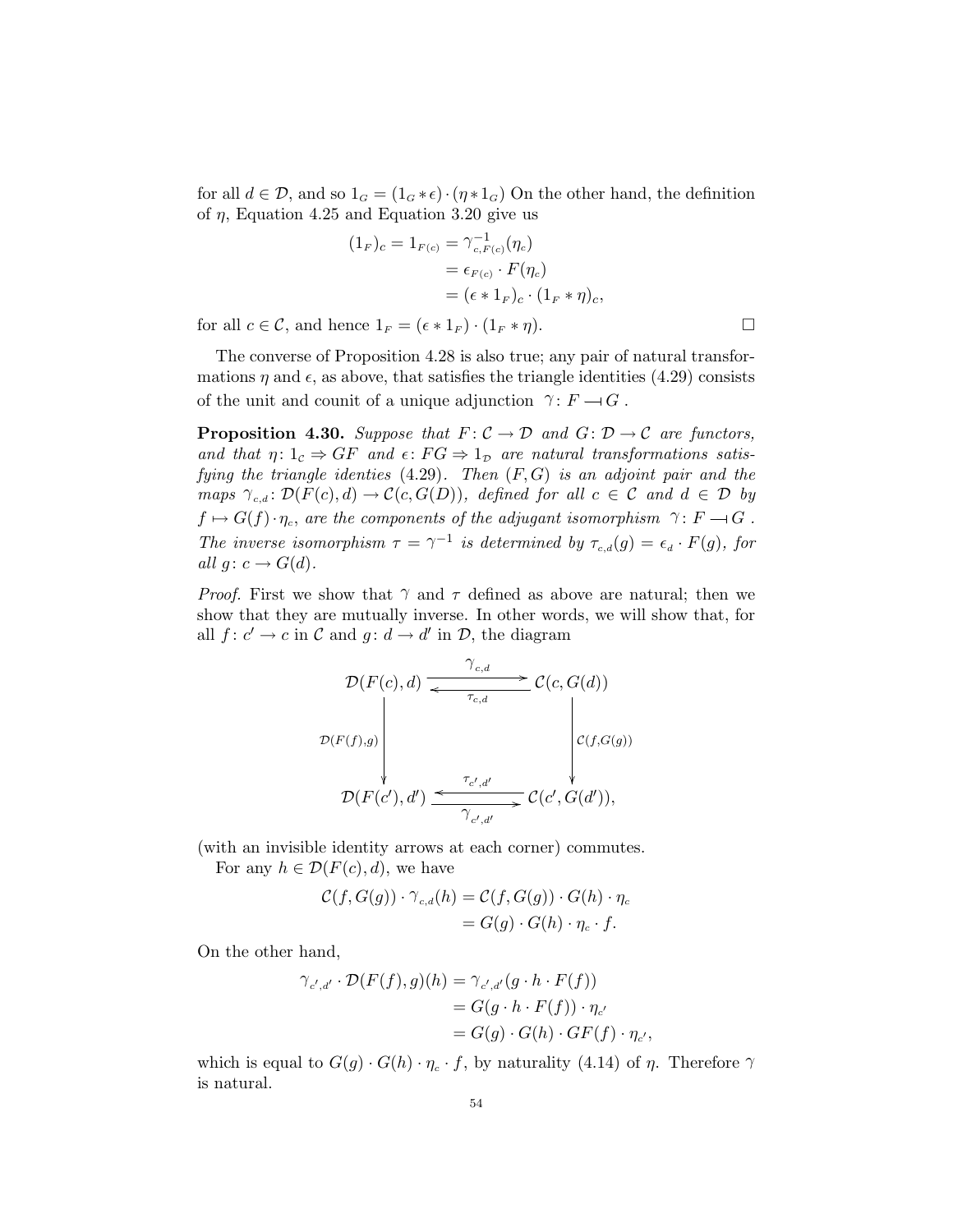Now suppose that  $k \in \mathcal{C}(c, G(d))$ ; then

$$
\mathcal{D}(F(f), g) \cdot \tau_{c,d}(k) = \mathcal{D}(F(f), g) \cdot \epsilon_d \cdot F(k)
$$
  
=  $g \cdot \epsilon_d \cdot F(k) \cdot F(f),$ 

while

$$
\tau_{c',d'} \cdot C(f, G(g))(k) = \tau_{c',d'}(G(g) \cdot k \cdot f)
$$
  
=  $\epsilon_{d'} \cdot F(G(g) \cdot k \cdot f)$   
=  $\epsilon_{d'} \cdot FG(g) \cdot F(k) \cdot F(f)$   
=  $g \cdot \epsilon_d \cdot F(k) \cdot F(f)$ ,

where the last equality is by naturality of  $\epsilon$ . Hence  $\tau$  is natural. Now

$$
\tau_{c,d} \cdot \gamma_{c,d}(h) = \tau_{c,d}(G(h) \cdot \eta_c)
$$
  
=  $\epsilon_d \cdot F(G(h) \cdot \eta_c)$   
=  $\epsilon_d \cdot FG(h) \cdot F(\eta_c)$ ,

and by naturality of  $\epsilon$ , the square

$$
FGF(c) \xrightarrow{\epsilon_{F(c)}} F(c)
$$
  

$$
FG(h) \downarrow \qquad \qquad \downarrow h
$$
  

$$
FG(d) \xrightarrow{\epsilon_d} d
$$

commutes; hence,

$$
\tau_{c,d} \cdot \gamma_{c,d}(h) = h \cdot \epsilon_{F(c)} \cdot F(\eta_c)
$$
  
=  $h \cdot (\epsilon * 1_F)_c \cdot (1_F * \eta)_c$ ,

which is equal to  $h$  by the first triangle identity. Finally, we compute

$$
\gamma_{c,d} \cdot \tau_{c,d}(k) = \gamma_{c,d}(\epsilon_d \cdot F(k))
$$
  
=  $G(\epsilon_d \cdot F(k)) \cdot \eta_c$   
=  $G(\epsilon_d) \cdot GF(k) \cdot \eta_c$   
=  $G(\epsilon_d) \cdot \eta_{G(d)} \cdot k$   
=  $(1_G * \epsilon)_d \cdot (\eta * 1_G)_d \cdot k$   
=  $k$ ,

where the fourth equality follows from naturality of  $\eta$ . Therefore  $\tau$  and  $\gamma$ are mutually inverse.  $\Box$ 

**Proposition 4.31.** Suppose that  $F: \mathcal{C} \to \mathcal{D}$  is an equivalence of categories, with weak inverse  $G: \mathcal{D} \to \mathcal{C}$ , so there exist natural isomorphisms  $\eta: 1_c \Rightarrow GF$ and  $\epsilon$ :  $FG \Rightarrow 1_D$ , not necessarily satisfying the triangle identies. Then there exist adjunctions  $\gamma: F \longrightarrow G$  and  $\beta: F \longrightarrow G$  having unit  $\eta$  and counit  $\epsilon$ , respectively. There exists an adjunction  $G \rightarrow F$  having  $\epsilon^{-1}$  as unit, and one having  $\eta^{-1}$  as counit.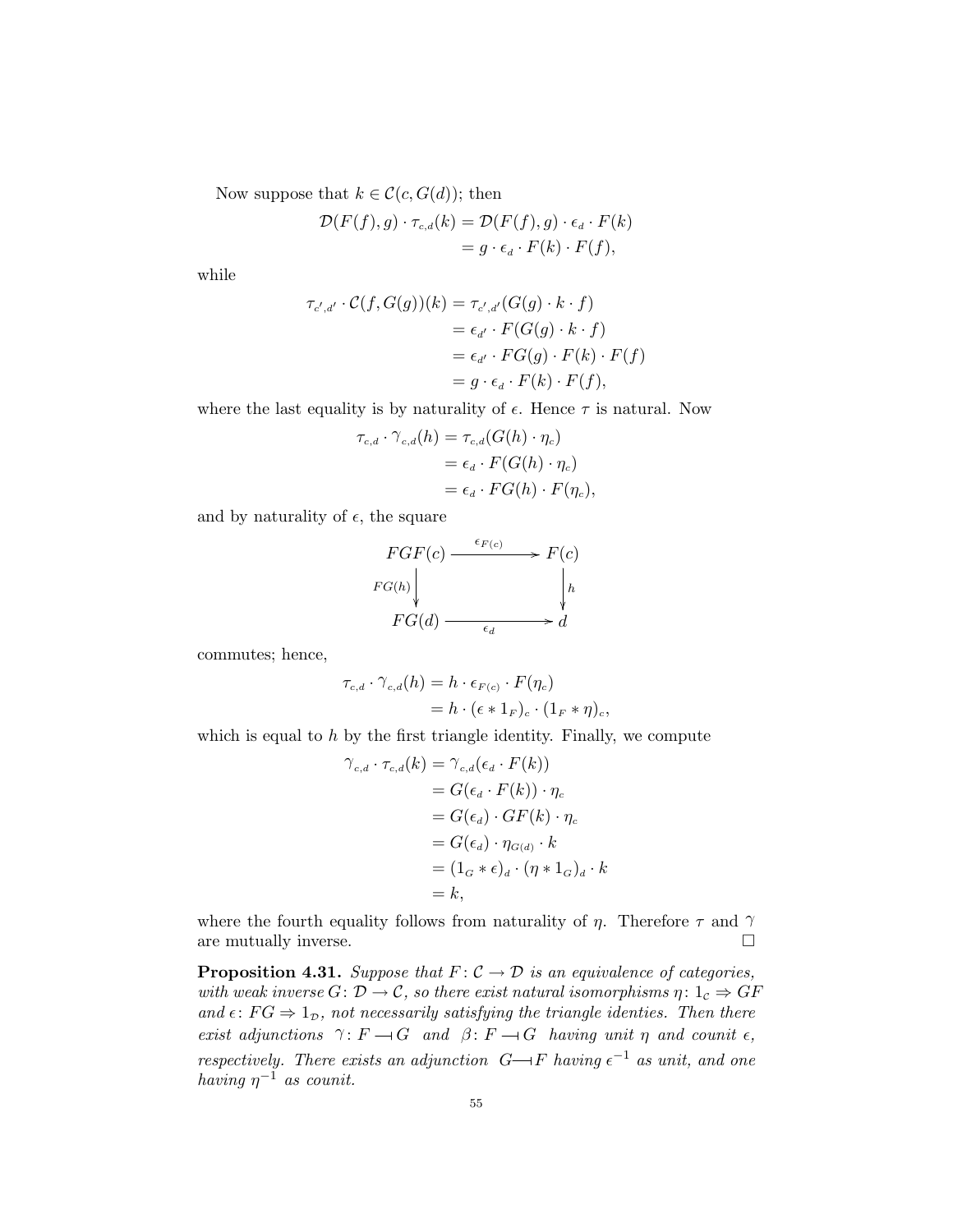*Proof.* Define  $\gamma_{c,d} : \mathcal{D}(F(c), d) \to \mathcal{C}(c, G(D))$ , for each  $c \in \mathcal{C}$  and  $d \in \mathcal{D}$ , as the composition

$$
\mathcal{D}(F(c),d) \xrightarrow{G} \mathcal{C}(GF(c),G(d)) \xrightarrow{\eta_c^*} \mathcal{C}(c,G(d)),
$$

so that  $\gamma_{c,d}(f) = G(f) \cdot \eta_c$ , for all  $f: F(c) \to d$ . The same argument as in the proof of Proposition 4.30 shows that the maps  $\gamma_{c,d}$  are natural in c and d. They are bijections because G is full and faithful and  $\eta$  is an isomorphism. Hence  $\gamma: F \to G$ . The proof of Proposition 4.17 shows that  $\eta$  is the unit of this adjunction.

Defining  $\tau_{c,d} : \mathcal{D}(F(c), d) \to \mathcal{C}(c, G(d))$  by  $g \mapsto \epsilon_d \cdot F(g)$ , we see as above that the  $\tau_{c,d}$  are the components of a natural isomorphism  $\tau$ , and hence  $\alpha = \tau^{-1} : F \longrightarrow G$  has counit  $\epsilon$ . The other statements follow by symmetry.  $\Box$ 

We have now shown that the notion of adjunction between categories is a generalization of that of equivalence, so we may think of a left or right adjoint of a functor as a kind of inverse, weaker than a weak inverse. In a more precise sense, though, adjoint functors should be thought of as *duals* of one another. To see why, let's recall some facts from linear algebra. Suppose that V is a vector space over a field K and that  $V^* = \textbf{Vect}(V, K)$  is the dual space. There is a bilinear map  $\epsilon: V^* \otimes V \to K$ , called *evaluation*, given by  $(f, x) \mapsto f(x)$ . If V is finite-dimensional, there is also a somewhat lesserknown map  $\eta: K \to V \otimes V^*$ , called *coevaluation*. We give two descriptions of  $\eta$ , in increasing order of concreteness. First,  $\eta$  is obtained from the transpose, or *dual* map  $\epsilon^*: K^* \to (V^* \otimes V)^*$ , by composing with the natural isomorphisms

$$
K \cong K^* \quad \text{and} \quad (V^* \otimes V)^* \cong V^{**} \otimes V^* \cong V \otimes V^*
$$

(finite dimensionality is needed for the last two isomorphisms). For the second description, we use the isomorphism  $\alpha: V \otimes V^* \to \textbf{Vect}(V, V)$  given by  $x \otimes f \mapsto f_x$ , where  $f_x(v) = f(v)x$ , for all  $v \in V$  (finite dimensionality is needed for this isomorphism). Then  $\eta: K \to V \otimes V^*$  is defined by  $r \mapsto$  $r\alpha^{-1}(1_V)$ ; in other words,  $\eta$  is the linear map that takes 1 to the element of  $V \otimes V^*$  corresponding to the identity map on V. If  $\{e_i\}$  is a basis for V and  ${e^{j}}$  is the dual basis, defined by  $e^{j}(e_i) = \delta_{ij}$ , for all i and j, then  $\eta$  satifies

$$
\eta(r) = \sum_i re_i \otimes e^i.
$$

For any vector space V, there are natural isomorphisms  $V \cong K \otimes V$  and  $V \cong V \otimes K$  determined by  $x \leftrightarrow 1 \otimes x$  and  $x \leftrightarrow x \otimes 1$ . Regarding these isomorphisms as identities, as is usually done, we claim that the equalities

$$
(1_V \otimes \epsilon) \cdot (\eta \otimes 1_V) = 1_V \quad \text{and} \quad (\epsilon \otimes 1_{V^*}) \cdot (1_{V^*} \otimes \eta) = 1_{V^*}
$$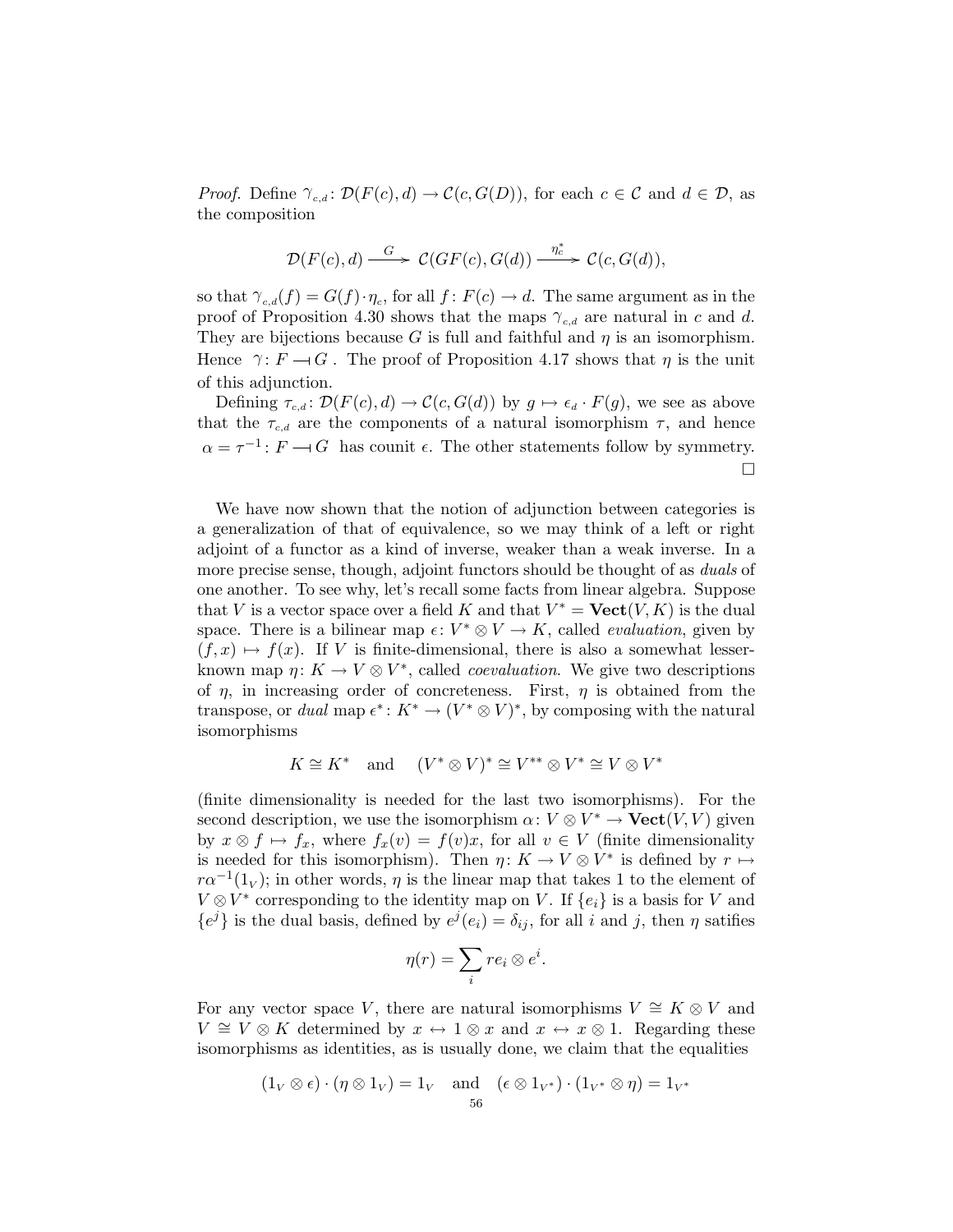hold. Look familiar? We verify the first of these by computing

$$
(1_V \otimes \epsilon) \cdot (\eta \otimes 1_V)(x) = (1_V \otimes \epsilon) \cdot (\eta \otimes 1_V)(1 \otimes x)
$$

$$
= (1_V \otimes \epsilon) \left(\sum_i e_i \otimes e^i \otimes x\right)
$$

$$
= \sum_i e_i \otimes e^i(x)
$$

$$
= \sum_i e^i(x) \cdot e_i
$$

$$
= x,
$$

for all  $x \in V$ . The second equation is checked similarly.

Forgetful functor  $U$  Left adjoint  $F$ 

Like most analogies in category theory, the parallel between adjoint functors and duals of finite-dimensional vector spaces is in fact more than an analogy. Indeed, we saw in the discussion immediately following Example 2.25 that there is a context in which we can regard bimodules as arrows between rings, with tensor product as composition. From this point of view, the dual of a finite dimensional K-vector space (i.e.,  $K$ -K-bimodule) V is precisely the adjoint of the arrow V.

4.3. Examples of adjunctions. As we observed in the previous section, the free monoid functor  $F : Set \to Mon$  is a left adjoint of the underlying set, or *forgetful* functor  $U: \mathbf{Mon} \to \mathbf{Set}$ . Here is a list containing some more examples of forgetful functors and their left adjoints:

| ${}_{R}\textbf{Mod} \rightarrow \textbf{Set}$ | $S \mapsto R\{S\}$ = Free R-module, basis S                       |
|-----------------------------------------------|-------------------------------------------------------------------|
| $\mathbf{Grp} \rightarrow \mathbf{Set}$       | $S \mapsto F(S)$ = Free group generated by S                      |
| $Grp \rightarrow Ab$                          | $G \mapsto G/[G,G] =$ Commutator factor group                     |
| $_R\mathrm{Mod}\to\mathrm{Ab}$                | $A \mapsto R \otimes_{\mathbb{Z}} A$ = Extension of scalars to R  |
| $ComRng \rightarrow Set$                      | $S \mapsto \mathbb{Z}[S] =$ Polynomial ring                       |
| $\mathrm{Rng} \to \mathrm{Mon}$               | $M \mapsto \mathbb{Z}{M}$ = Monoid algebra of M over $\mathbb{Z}$ |
| $\mathbf{Alg}_R \to \mathbf{Mon}$             | $M \mapsto R\{M\}$ = Monoid algebra of M over R                   |
| $\mathbf{Rng} \rightarrow \mathbf{Set}$       | $S \mapsto \mathbb{Z}\lbrace S^* \rbrace$ = Free ring on S        |
| $\mathbf{Alg}_R \to \mathbf{Set}$             | $S \mapsto R\{S^*\}$ = Free R-algebra on S                        |
| $\mathbf{Alg}_R \to \mathbf{Mod}_R$           | $M \mapsto T(M)$ = Tensor algebra of M over R                     |
| $Pos \rightarrow Set$                         | $S \mapsto \{S$ , with trivial ordering}                          |
| $\operatorname{Top} \to \operatorname{Set}$   | $S \mapsto \{S, \text{with } \text{indiscrete topology}\}\$       |
| $\mathrm{Fld} \to \mathrm{Int}\mathrm{Dom}_m$ | $D \mapsto$ Field of fractions of D                               |
|                                               |                                                                   |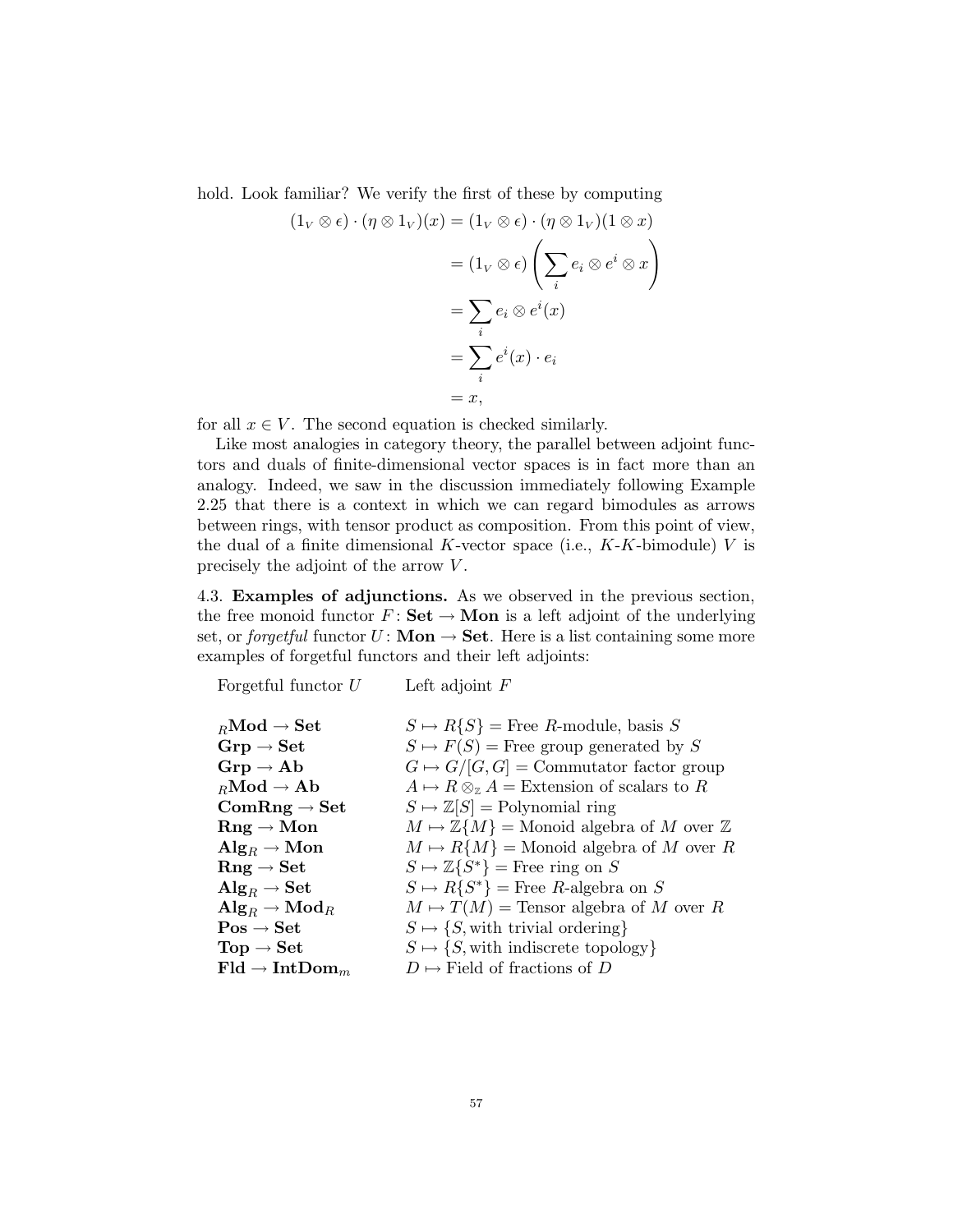Remarks:

- (i) By  $\text{IntDom}_{m}$  we mean the category whose objects are integral domains and arrows given by injective ring homomorphisms. The forgetful functor from Fld to the category of integral domains and all ring homomorphisms has no left adjoint.
- (ii) When we speak of the category  $\mathbf{Alg}_R$  of R-algebras, we assume that the ring  $R$  is commutative.
- (iii) For R a commutative ring and M a monoid, the monoid algebra  $R\{M\}$ is equal to the free R-module on  $M$ , equipped with unique multiplication extending that of  $M$ ; in other words,

$$
(\sum_i r_i \cdot m_i)(\sum_j s_j \cdot n_j) = \sum_{i,j} r_i s_j \cdot m_i n_j,
$$

for  $r_i, s_j \in R$  and  $m_i, n_j \in M$ .

(iv) In all these examples except the third and fourth, the unit map  $\eta_s$  is the natural injection. In the third example  $\eta_G$  is the natural projection, and in the fourth,  $\eta_A$  is given by  $x \mapsto 1 \otimes x$ .

**Example 4.32.** The forgetful functor  $Top \rightarrow Set$  also has a right adjoint; namely the functor that puts the indiscrete topology on a set.

**Example 4.33.** Fix some set A. Then for all sets S and T, there is a bijection

$$
\gamma_{S,T} \colon \mathbf{Set}(A \times S, T) \to \mathbf{Set}(S, \mathbf{Set}(A, T)),
$$

that takes a function  $f: A \times S \to T$  to the function  $\bar{f}: S \to \textbf{Set}(A, T)$ , defined by  $\bar{f}(s) = f(-, s)$ , for all  $s \in S$ . In other words, for all  $s \in S$ ,

$$
\gamma_{s,T}(f)(s)(a) = f(a,s),
$$

for all  $a \in A$ . These bijections are natural in S and T, and thus  $A \times -$  and  $\mathbf{Set}(A, -)$  are an adjoint pair of functors from Set to itself, with  $\mathbf{Set}(A, -)$ right adjoint to  $A \times -$ . If we denote the set of functions  $\mathbf{Set}(X, Y)$  by  $X^Y$ , for all sets  $X$  and  $Y$ , the above bijection can be written as the *exponential* formula

$$
T^{A\times S} \cong (T^A)^S,
$$

for all sets A and S and T. The unit  $\eta$  has components  $\eta_s : S \to (A \times S)^A$ , satisfying  $\eta_S(s)(a) = (a, s)$ , for all  $s \in S$  and  $a \in A$ . The component  $\epsilon_T: A \times T^A \to T$  of the counit is the evaluation map, given by  $(a, f) \mapsto f(a)$ .

**Example 4.34.** Suppose that R, S and T are rings, and that  $P \in {}_R\text{Mod}_S$ ,  $M \in {}_S \textbf{Mod}_T$  and  $N \in {}_R \textbf{Mod}_T$  are bimodules. The abelian group  $P \otimes_S M$ has an R-T-bimodule structure, with left and right scalar multiplication given by

$$
r(x \otimes y) = (rx) \otimes y \quad \text{and} \quad (x \otimes y)t = x \otimes (yt),
$$

for all  $x \otimes y \in P \otimes_S M$ ,  $r \in R$  and  $t \in T$ . Also, the abelian group  $_R\textbf{Mod}(P, N)$  has an S-T-bimodule structure, with sf and ft defined, for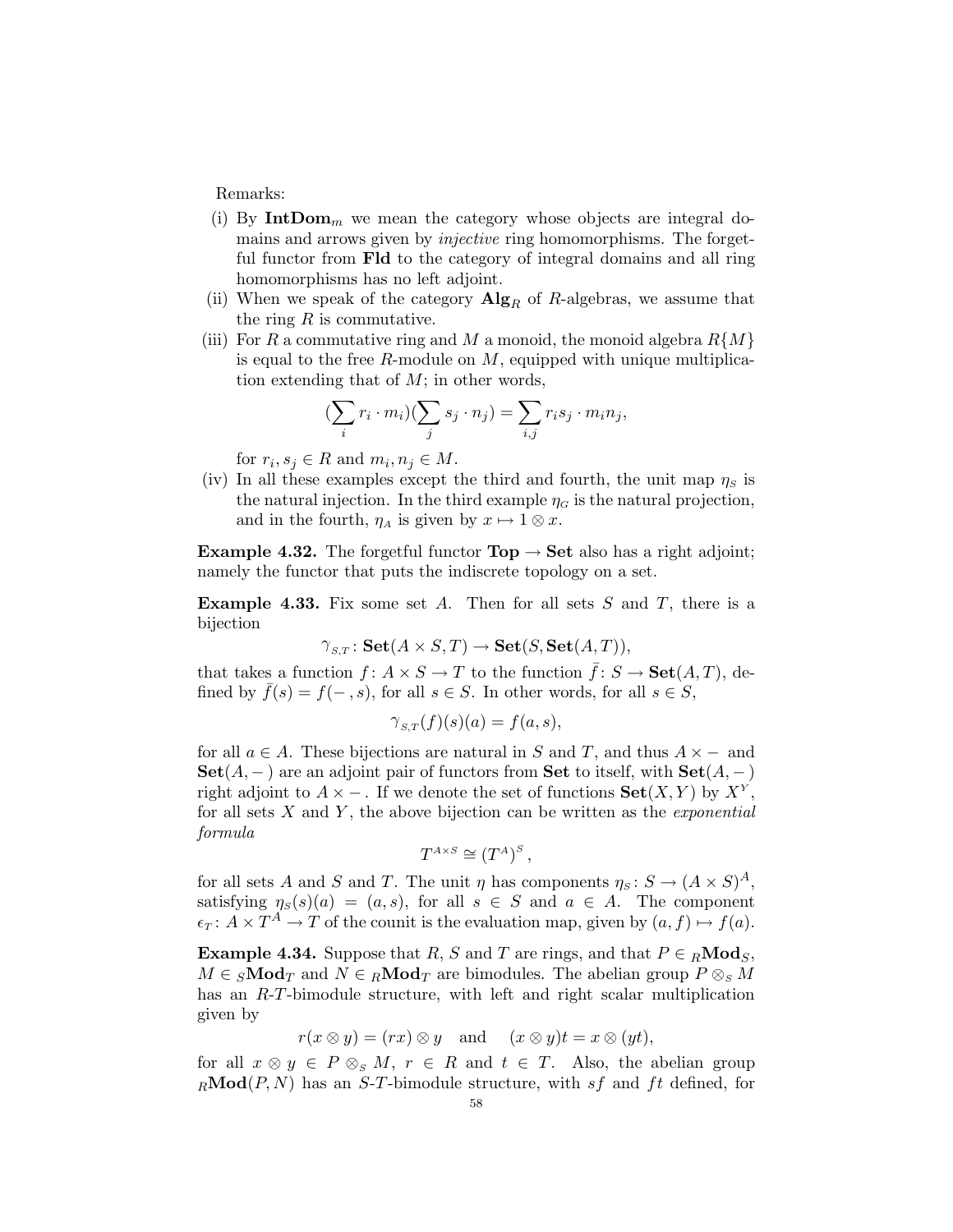all  $f \in {}_R\textbf{Mod}(P, N), s \in S$  and  $t \in T$ , by

$$
(sf)(x) = f(xs) \quad \text{and} \quad (ft)(x) = (f(x))t,
$$

for all  $x \in P$ . Hence we have functors

 $P \otimes_S - :_{S} \text{Mod}_T \to {}_{R} \text{Mod}_T$  and  ${}_R \text{Mod}(P, -) :_{R} \text{Mod}_T \to {}_{S} \text{Mod}_T$ 

The defining property of tensor product implies that there is a bijection (in fact, an isomorphism of abelian groups)

$$
{}_{R}\mathbf{Mod}_{T}(P \otimes_{S} M, N) \to {}_{S}\mathbf{Mod}_{T}(M, {}_{R}\mathbf{Mod}(P, N)),
$$

determined by  $f \mapsto \bar{f}$ , where  $\bar{f}(m) = f(- \otimes m)$ , for all  $m \in M$ . The inverse bijection is given by  $g \mapsto g'$ , where  $g'(p \otimes m) = g(m)(p)$ , for all  $p \in P$ and  $m \in M$ . These bijections are natural; hence  $P \otimes_S -$  is left adjoint to  $_R\textbf{Mod}(P, -)$ . For all N, the counit map

$$
\epsilon_N\colon P\otimes_R \mathbf{Mod}(P,N)\to N
$$

is the evaluation homomorphism  $p \otimes f \mapsto f(p)$ .

There are two special cases worth mentioning. First, suppose that  $R =$  $T = \mathbb{Z}$ , so that  $R\textbf{Mod}_S = \textbf{Mod}_S$ ,  $S\textbf{Mod}_T = S\textbf{Mod}$  and  $R\textbf{Mod}_T = \textbf{Ab}$ , and  $P$  is a right  $S$ -module. Then we have adjoint functors

 $P \otimes_S - : S \textbf{Mod} \to \textbf{Ab} \text{ and } \textbf{Ab}(P, -) : \textbf{Ab} \to S \textbf{Mod}.$ 

The second special case is when  $R = S = T$  is commutative and P is a left (or, equivalently, right) R-module. Then  $P \otimes_R -$  and  $_R \text{Mod}(P, -)$ constitute an adjoint pair of functors from  $_R\textbf{Mod}$  to itself.